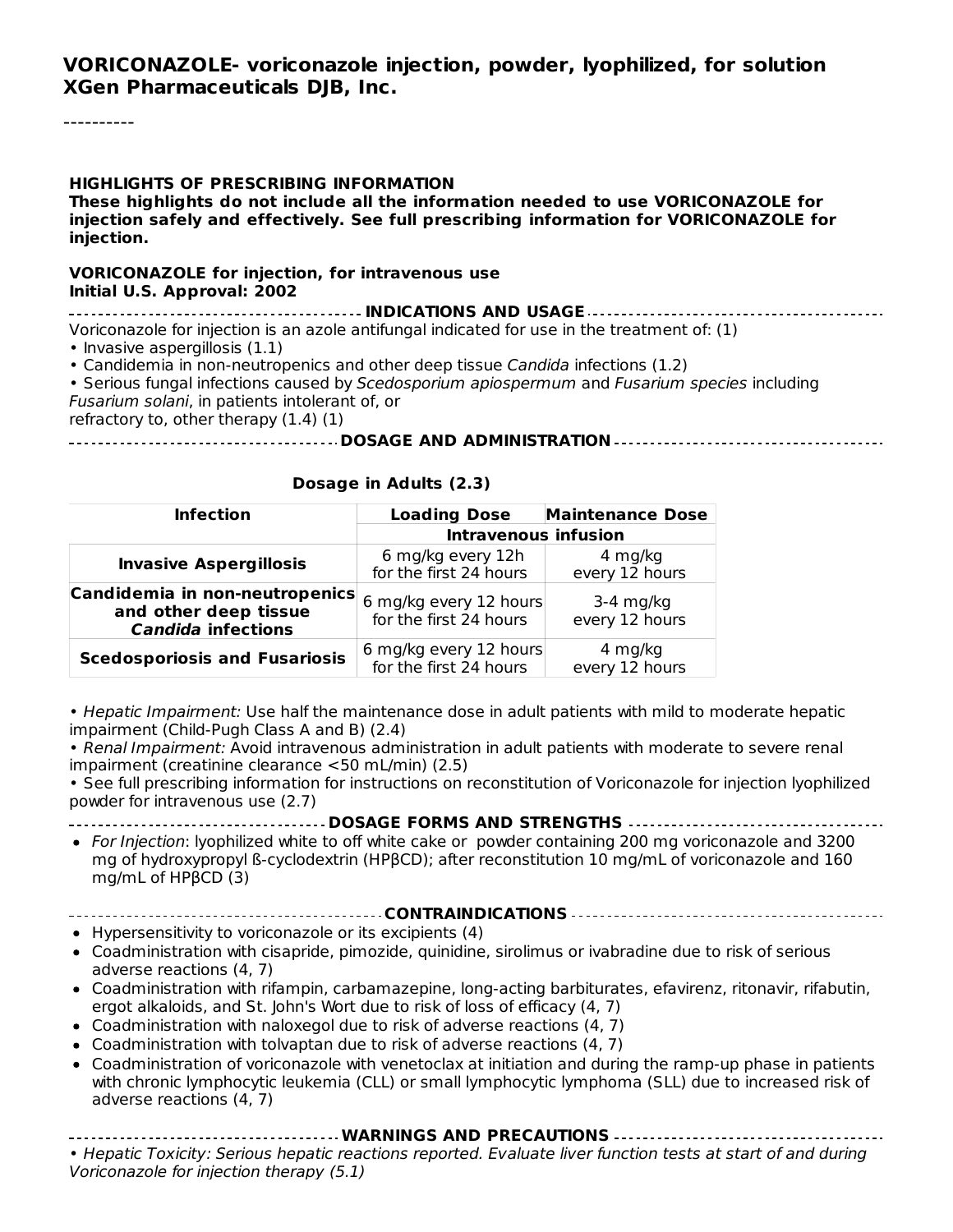Voriconazole for injection therapy (5.1) • Arrhythmias and QT Prolongation: Correct potassium, magnesium and calcium prior to use; caution patients with proarrhythmic conditions (5.2)

• Infusion Related Reactions (including anaphylaxis): Stop the infusion (5.3)

• Visual Disturbances (including optic neuritis and papilledema): Monitor visual function if treatment continues beyond 28 days (5.4)

• Severe Cutaneous Adverse Reactions: Discontinue for exfoliative cutaneous reactions (5.5)

• Photosensitivity: Avoid sunlight due to risk of photosensitivity (5.6)

• Adrenal Dysfunction: Carefully monitor patients receiving Voriconazole for injection and corticosteroids (via all routes of administration) for adrenal dysfunction both during and after Voriconazole for injection treatment. Instruct patients to seek immediate medical care if they develop signs and symptoms of Cushing's syndrome or adrenal insufficiency (5.8)

• Embryo-Fetal Toxicity: Voriconazole can cause fetal harm when administered to a pregnant woman. Inform pregnant patients of the potential hazard to

the fetus. Advise females of reproductive potential to use effective contraception during treatment with Voriconazole for injection (5.8, 8.1, 8.3)

• Skeletal Adverse Reactions: Fluorosis and periostitis with long-term voriconazole therapy. Discontinue if these adverse reactions occur (5.12)

• Clinically Significant Drug Interactions: Review patient's concomitant medications (5.13, 7) (5)

**ADVERSE REACTIONS**

• Adult patients: The most common adverse reactions (incidence ≥2%): were visual disturbances, fever, nausea, rash, vomiting, chills, headache, liver

function test abnormal, tachycardia, hallucinations (6) (6)

**To report SUSPECTED ADVERSE REACTIONS, contact XGen Pharmaceuticals DJB, Inc at 866- 390-4411, or FDA at 1-800-FDA-1088 or www.fda.gov/medwatch.** (6)

**DRUG INTERACTIONS** • CYP3A4, CYP2C9, and CYP2C19 inhibitors and inducers: Adjust Voriconazole for injection dosage and monitor for adverse reactions or lack of efficacy (4, 7) • Voriconazole for injection may increase the concentrations and activity of drugs that are CYP3A4, CYP2C9 and CYP2C19 substrates. Reduce dosage of these other drugs and monitor for adverse reactions (4, 7)

• Phenytoin or Efavirenz: With co-administration, increase maintenance intravenous dosage of Voriconazole for injection (2.3, 2.6, 7) (7)

**USE IN SPECIFIC POPULATIONS**

• Pediatrics: Safety and effectiveness in patients <12 years has not been established (8.4) (8)

#### **See 17 for PATIENT COUNSELING INFORMATION.**

**Revised: 5/2021** (8)

**See 17 for PATIENT COUNSELING INFORMATION.**

**Revised: 7/2021**

#### **FULL PRESCRIBING INFORMATION: CONTENTS\***

#### **1 INDICATIONS AND USAGE**

**1.1 Invasive Aspergillosis**

**1.2 Candidemia in Non-neutropenic Patients and Other Deep Tissue Candida Infections**

**1.3 Scedosporiosis and Fusariosis**

**1.4 Usage**

#### **2 DOSAGE AND ADMINISTRATION**

**2.1 Important Administration Instructions for Use in All Patients**

- **2.2 Use of Voriconazole for injection with Other Parenteral Drug Products**
- **2.3 Recommended Dosing Regimen in Adults**
- **2.4 Dosage Modifications in Patients with Hepatic Impairment**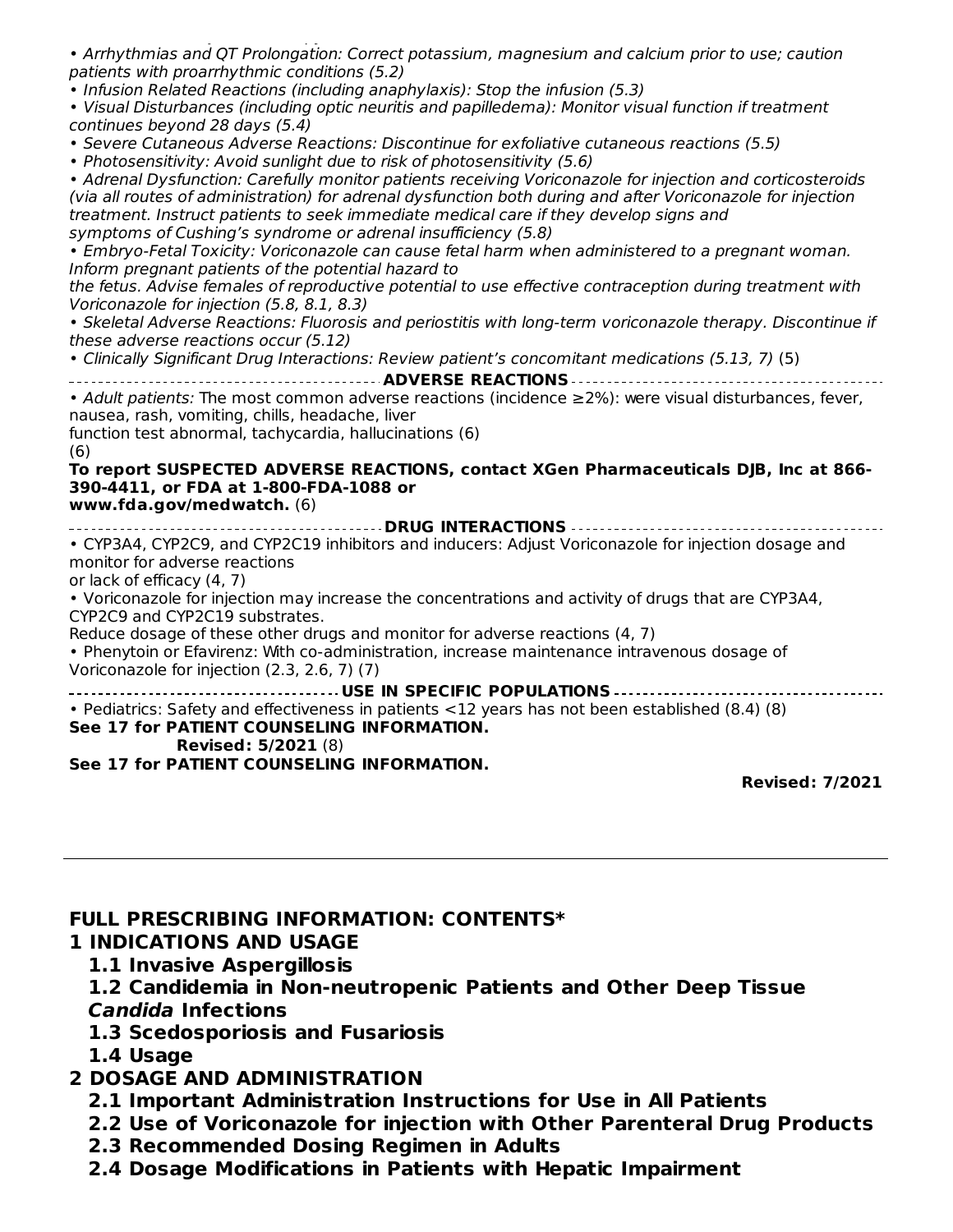**2.5 Dosage Modifications in Patients with Renal Impairment**

**2.6 Dosage Adjustment When Co-Administered with Phenytoin or Efavirenz**

**2.7 Preparation and Intravenous Administration of Voriconazole for Injection**

- **3 DOSAGE FORMS AND STRENGTHS**
- **4 CONTRAINDICATIONS**
- **5 WARNINGS AND PRECAUTIONS**
	- **5.1 Hepatic Toxicity**
	- **5.2 Arrhythmias and QT Prolongation**
	- **5.3 Infusion Related Reactions**
	- **5.4 Visual Disturbances**
	- **5.5 Severe Cutaneous Adverse Reactions**
	- **5.6 Photosentitivity**
	- **5.7 Renal Toxicity**
	- **5.8 Adrenal Dysfunction**
	- **5.9 Embryo-Fetal Toxicity**
	- **5.10 Laboratory Tests**
	- **5.11 Pancreatitis**
	- **5.12 Skeletal Adverse Reactions**
	- **5.13 Clinically Significant Drug Interactions**
- **6 ADVERSE REACTIONS**
	- **6.1 Clinical Trials Experience**
	- **6.2 Postmarketing Experience in Adult Patients**
- **7 DRUG INTERACTIONS**
- **8 USE IN SPECIFIC POPULATIONS**
	- **8.1 Pregnancy**
	- **8.2 Lactation**
	- **8.3 Females and Males of Reproductive Potential**
	- **8.4 Pediatric Use**
	- **8.5 Geriatric Use**
- **10 OVERDOSAGE**
- **11 DESCRIPTION**
- **12 CLINICAL PHARMACOLOGY**
	- **12.1 Mechanism of Action**
	- **12.2 Pharmacodynamics**
	- **12.3 Pharmacokinetics**
	- **12.4 Microbiology**
	- **12.5 Pharmacogenomics**
- **13 NONCLINICAL TOXICOLOGY**
- **13.1 Carcinogenesis, Mutagenesis, Impairment of Fertility**
- **14 CLINICAL STUDIES**
	- **14.1 Invasive Aspergillosis**
	- **14.2 Candidemia in Non-neutropenic Patients and Other Deep Tissue Candida Infections**
- **14.3 Other Serious Fungal Pathogens**
- **16 HOW SUPPLIED/STORAGE AND HANDLING**
	- **16.1 How Supplied**
	- **16.2 Storage and Handling**
- **17 PATIENT COUNSELING INFORMATION**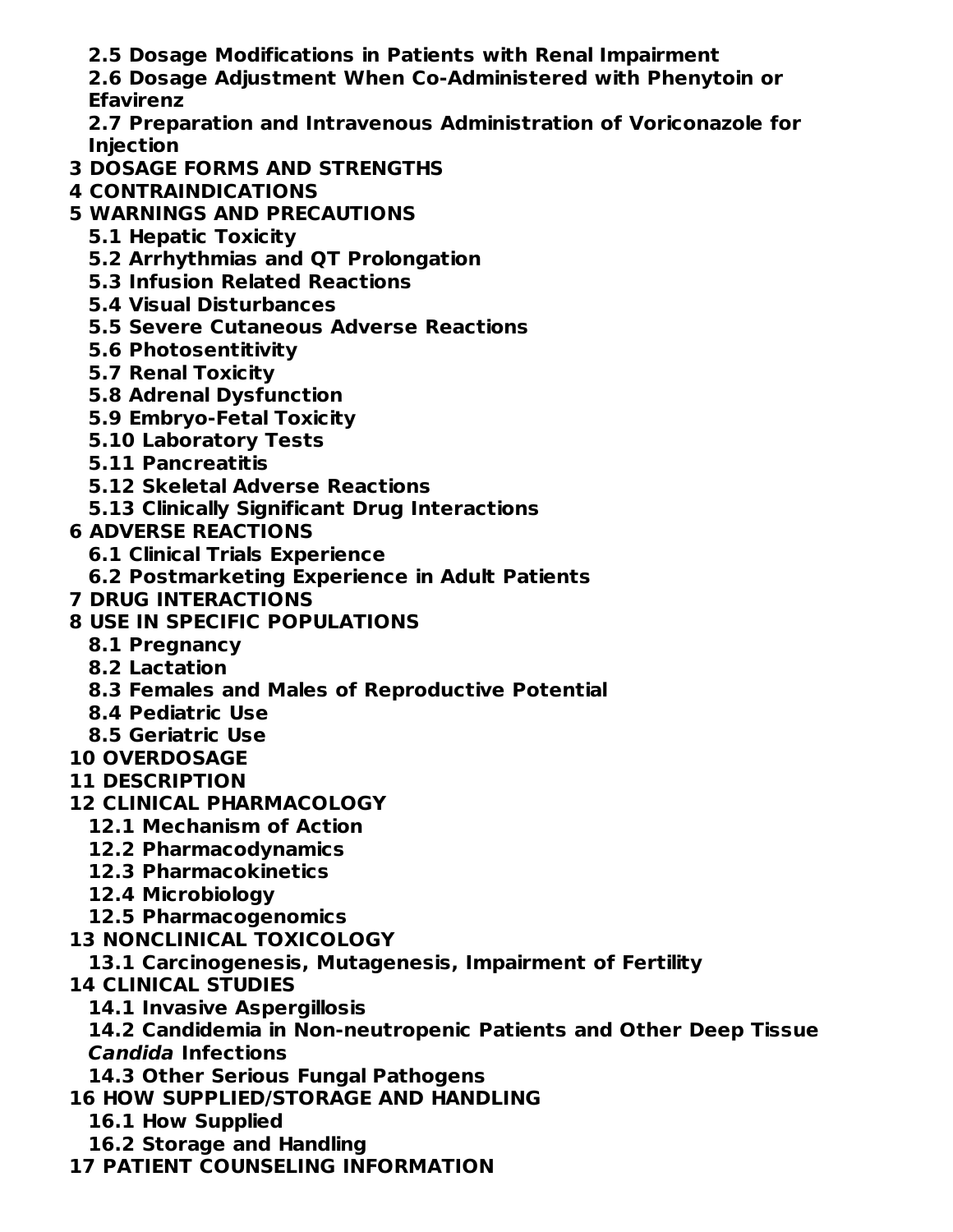$\ast$  Sections or subsections omitted from the full prescribing information are not listed.

### **FULL PRESCRIBING INFORMATION**

### **1 INDICATIONS AND USAGE**

### **1.1 Invasive Aspergillosis**

Voriconazole for injection is indicated in adult patients for the treatment of invasive apergillosis (IA). In clinical trials, the majority of isolates recovered were Aspergillus fumigatus. There was a small number of cases of culture-proven disease due to species of Aspergillus other than A. fumigatus [see Clinical Studies  $(14.1)$ , and Microbiology  $(12.4)$ .

#### **1.2 Candidemia in Non-neutropenic Patients and Other Deep Tissue Candida Infections**

Voriconazole for injection is indicated in adult patients for the treatment of candidemia in non-neutropenic patients and the following Candida infections: disseminated infections in skin and infections in abdomen, kidney, bladder wall, and wounds [see Clinical Studies (14.2) and Microbiology (12.4)]

### **1.3 Scedosporiosis and Fusariosis**

Voriconazole for injection is indicated for the treatment of serious fungal infections caused by Scedosporium apiospermum (asexual form of Pseudallescheria boydii) and Fusarium spp. including Fusarium solani, in adult patients intolerant of, or refractory to, other therapy [see Clinical Studies (14.3) and Microbiology

(12.4)C]

### **1.4 Usage**

Specimens for fungal culture and other relevant laboratory studies (including histopathology) should be obtained prior to therapy to isolate and identify causative organism(s). Therapy may be instituted before the results of the cultures and other laboratory studies are known. However, once these results become available, antifungal therapy should be adjusted accordingly.

# **2 DOSAGE AND ADMINISTRATION**

### **2.1 Important Administration Instructions for Use in All Patients**

Voriconazole for injection requires reconstitution to 10 mg/mL and subsequent dilution to 5 mg/mL or less prior to administration as an infusion, at a maximum rate of 3 mg/kg per hour over 1 to 3 hours.

### **Administer diluted Voriconazole for injection by intravenous administration**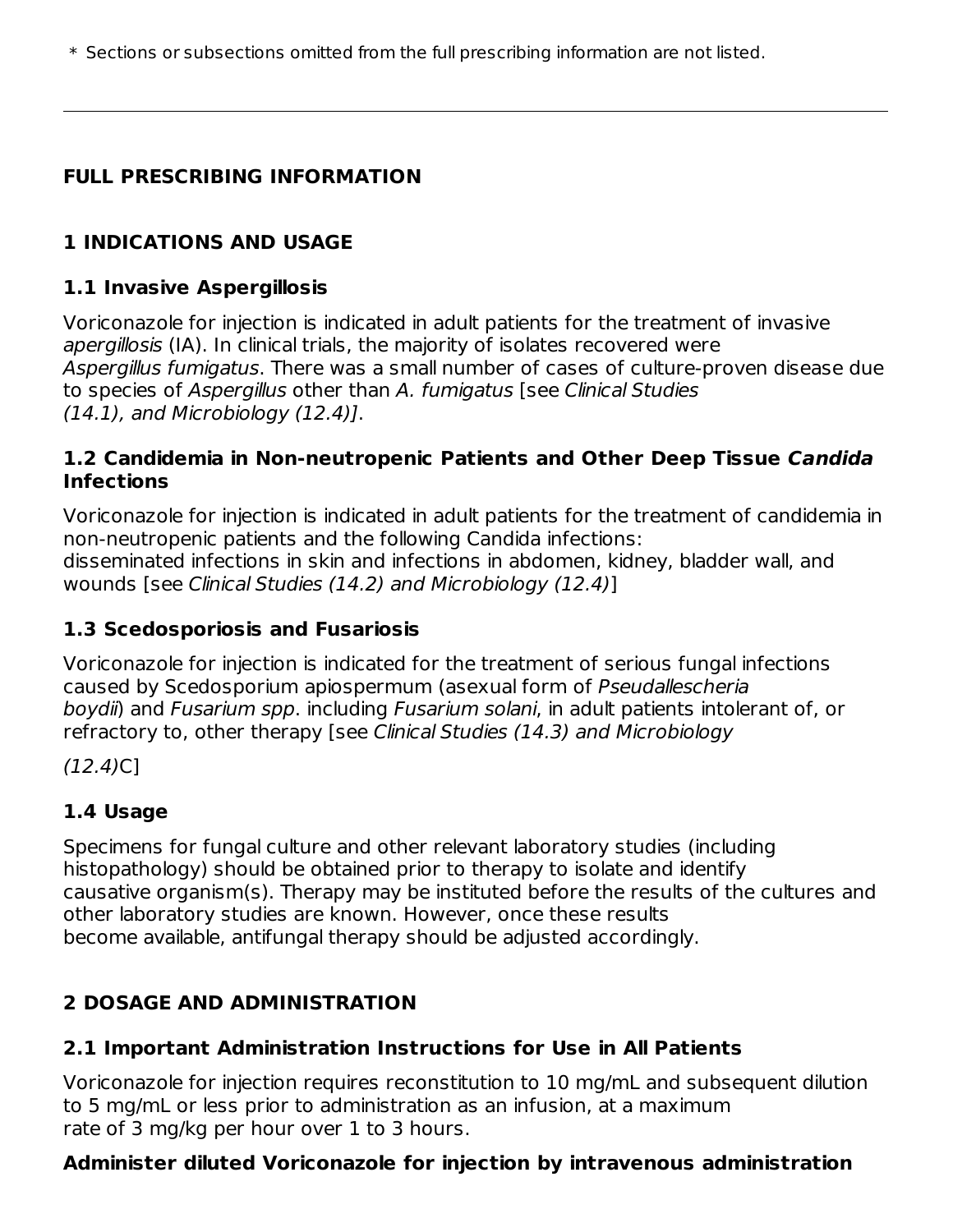#### **over 1 to 3 hours. Do not administer as an IV bolus injection.**

### **2.2 Use of Voriconazole for injection with Other Parenteral Drug Products**

Blood products and concentrated electrolytes

**Voriconazole for injection must not be infused concomitantly with any blood product or short-term infusion of concentrated electrolytes, even if the two infusions are running in separate intravenous lines (or cannulas).** Electrolyte disturbances such as hypokalemia, hypomagnesemia and hypocalcemia should be corrected prior to initiation of and during Voriconazole for injection therapy [see Warnings and Precautions (5.10)].

#### Intravenous solutions containing (non-concentrated) electrolytes

Voriconazole for injection can be infused at the same time as other intravenous solutions containing (non-concentrated) electrolytes, but must be infused through a separate line.

#### Total parenteral nutrition (TPN)

Voriconazole for injection can be infused at the same time as total parenteral nutrition, but must be infused in a separate line. If infused through a multiple-lumen catheter, TPN needs to be administered using a different port from the one used for Voriconazole for injection.

### **2.3 Recommended Dosing Regimen in Adults**

#### Invasive aspergillosis and serious fungal infections due to Fusarium spp. and Scedosporium apiospermum

See Table 1. Therapy must be initiated with the specified loading dose regimen of intravenous Voriconazole for injection on Day 1 followed by the recommended maintenance dose (RMD) regimen. Intravenous treatment should be continued for at least 7 days. Once the patient has clinically improved and can tolerate medication given by mouth, the oral tablet form or oral suspension form of voriconazole may be utilized. The recommended oral maintenance dose of 200 mg achieves a voriconazole exposure similar to 3 mg/kg intravenously; a 300 mg oral dose achieves an exposure similar to 4 mg/kg intravenously. Switching between the intravenous and oral formulations is appropriate because of the high bioavailability of the oral formulation in adults [see Clinical Pharmacology  $(12)$ ].

Candidemia in non-neutropenic patients and other deep tissue Candida infections See Table 1. Patients should be treated for at least 14 days following resolution of symptoms or following last positive culture, whichever is longer.

| <b>Infection</b>                    | <b>Loading dose</b>                              | <b>Maintenance</b><br>Dose <sup>*</sup> |
|-------------------------------------|--------------------------------------------------|-----------------------------------------|
|                                     | <b>Intravenously</b>                             | <b>Intravenously</b>                    |
| Invasive Aspergillosis <sup>t</sup> | 6 mg/kg every 12 hours<br>for the first 24 hours | 4 mg/kg every<br>12 hours               |
| Candidemia in<br>nonneutropenic     | 6 mg/kg every 12 hours for the                   | $2$ malka overv                         |

### **Table 1: Recommended Dosing Regimen(Adults)**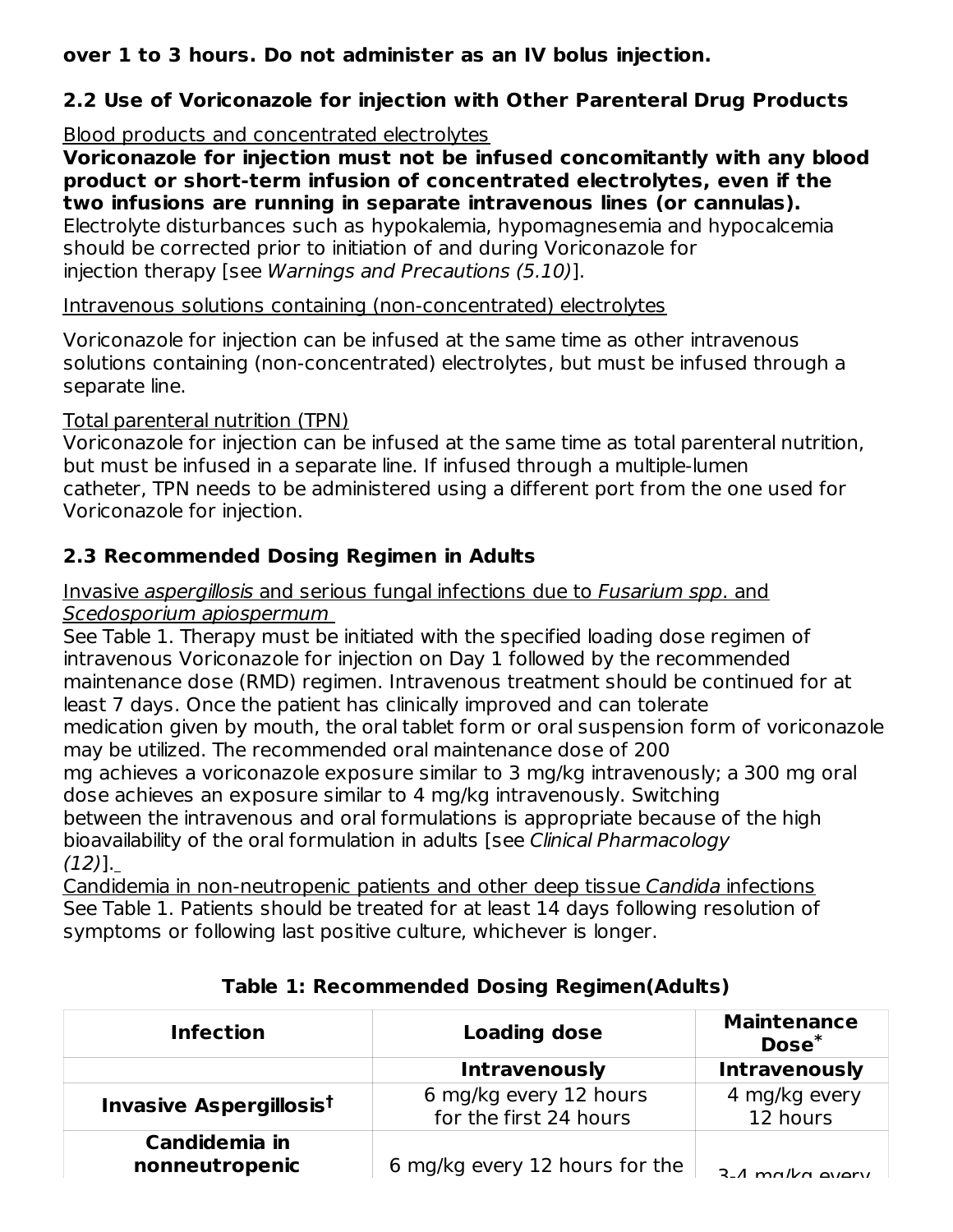| patients and other deep<br>tissue<br><b>Candida infections</b> | first<br>24 hours                                   | $J - H$ $\cup$ $J \wedge J$ $C$<br>$12$ hours <sup><math>\ddagger</math></sup> |
|----------------------------------------------------------------|-----------------------------------------------------|--------------------------------------------------------------------------------|
| <b>Scedosporiosis and</b><br><b>Fusariosis</b>                 | 6 mg/kg every 12 hours for the<br>first<br>24 hours | 4 mg/kg every<br>12 hour                                                       |

\* Increase dose when Voriconazole for injection is co-administered with phenytoin (7); Decrease dose in patients with hepatic impairment (2.6)

† In a clinical study of invasive aspergillosis, the median duration of intravenous Voriconazole for injection therapy was 10 days (range 2-85 days). [see Clinical Studies (14.1)].

‡ In clinical trials, patients with candidemia received 3 mg/kg intravenously every 12h as primary therapy, while patients with other deep tissue Candida infections received 4 mg/kg every 12h as salvage therapy. Appropriate dose should be based on the severity and nature of the infection.

a Increase dose when Voriconazole for injection is co-administered with phenytoin or efavirenz (7); Decrease dose in patients with hepatic

impairment (2.4)

d In a clinical study of IA, the median duration of intravenous Voriconazole for injection therapy was 10 days (range 2 to 85 days)  $(14.1)$ 

e In clinical trials, patients with candidemia received 3 mg/kg intravenous infusion every 12 hours as primary therapy, while patients with other deep

tissue Candida infections received 4 mg/kg every 12 hours as salvage therapy.

Appropriate dose should be based on the severity and

nature of the infection.

### **Method for Adjusting the Dosing Regimen in Adults**

If patient is unable to tolerate 4 mg/kg intravenously every 12 hours, reduce the intravenous maintenance dose to 3 mg/kg every 12 hours.

### **2.4 Dosage Modifications in Patients with Hepatic Impairment**

**Adults** 

The maintenance dose of Voriconazole for injection should be reduced in adult patients with mild to moderate hepatic impairment, Child-Pugh Class A and B.

There are no PK data to allow for dosage adjustment recommendations in patients with severe hepatic impairment (Child-Pugh Class C).

Duration of therapy should be based on the severity of the patient's underlying disease, recovery from immunosuppression, and clinical response.

Adult patients with baseline liver function tests (ALT, AST) up to 5 times the upper limit of normal (ULN) were included in the clinical program. Dose adjustments are not necessary for adult patients with this degree of abnormal liver function, but continued monitoring of liver function tests for further elevations is recommended [see Warnings and Precautions (5.1)].

It is recommended that the recommended Voriconazole for injection loading dose regimens be used, but that the maintenance dose be halved in adult patients with mild to moderate hepatic cirrhosis (Child-Pugh Class A and B) [see Clinical Pharmacology (12.3)].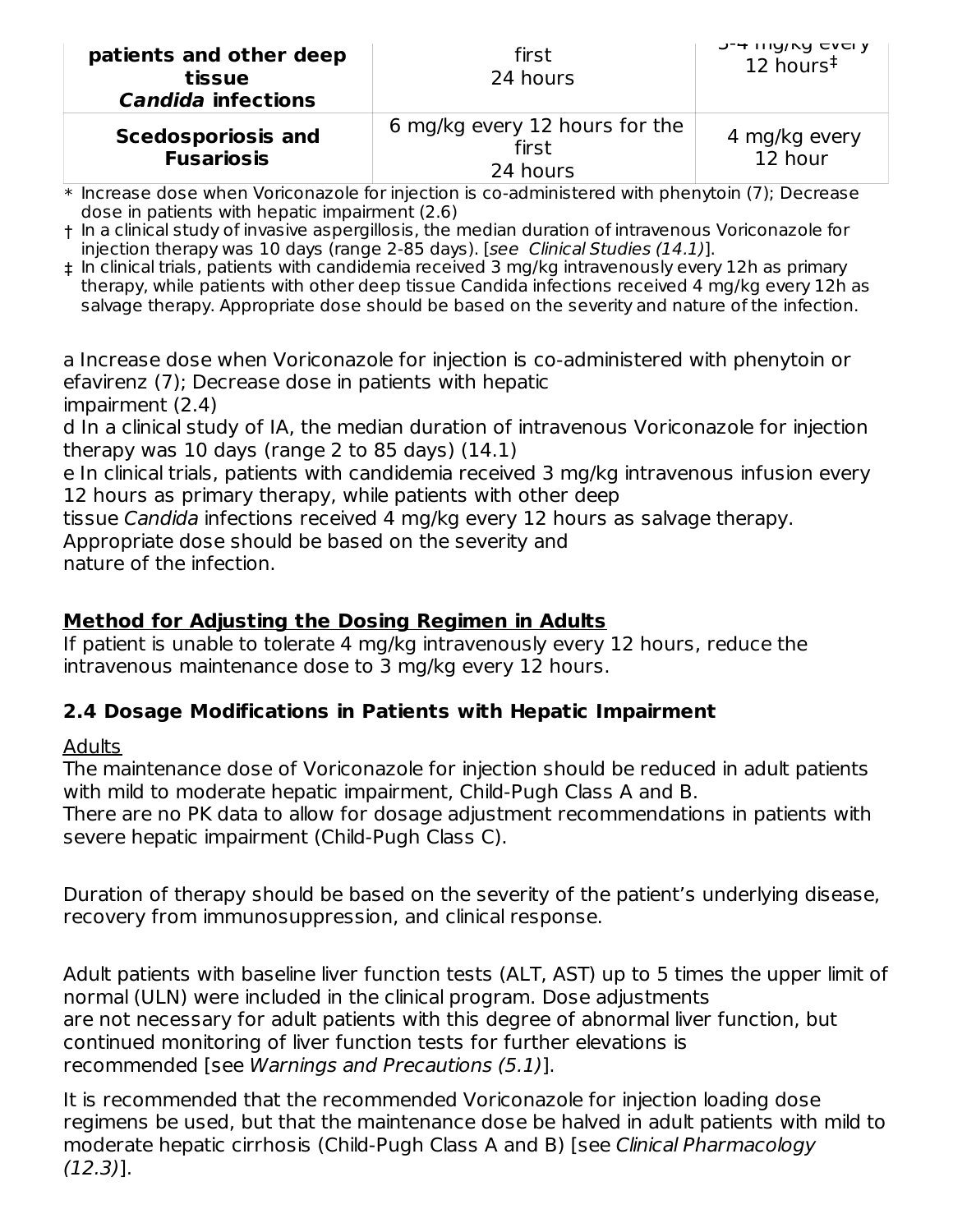Voriconazole for injection has not been studied in patients with severe hepatic cirrhosis (Child-Pugh Class C) or in patients with chronic hepatitis B or chronic hepatitis C disease. Voriconazole for injection has been associated with elevations in liver function tests and clinical signs of liver damage, such as jaundice. Voriconazole for injection should only be used in patients with severe hepatic impairment if the benefit outweighs the potential risk. Patients with hepatic impairment must be carefully monitored for drug toxicity.

### **2.5 Dosage Modifications in Patients with Renal Impairment**

#### Adult Patients

In patients with moderate or severe renal impairment (creatinine clearance <50 mL/min) who are receiving an intravenous infusion of Voriconazole for injection, accumulation of the intravenous vehicle hydroxypropyl β-cyclodextrin (HPβCD), occurs. Serum creatinine levels should be closely monitored in these patients, and, if increases occur, consideration should be given to changing to oral voriconazole therapy [see Warnings and Precautions (5.7)].

Voriconazole is hemodialyzed with clearance of 121 mL/min. The intravenous vehicle, HPβCD, is hemodialyzed with clearance of 55 mL/min. A 4-hour

hemodialysis session does not remove a sufficient amount of voriconazole to warrant dose adjustment

### **2.6 Dosage Adjustment When Co-Administered with Phenytoin or Efavirenz**

The maintenance dose of voriconazole should be increased when co-administered with phenytoin or efavirenz. Use the optimal method for titrating dosage [see Drug Interactions (7) and Dosage and Administration (2.3)].

### **2.7 Preparation and Intravenous Administration of Voriconazole for Injection**

### Reconstitution

The powder is reconstituted with 19 mL of Water for Injection to obtain an extractable volume of 20 mL of clear concentrate containing 10 mg/mL of voriconazole. It is recommended that a standard 20 mL (non-automated) syringe be used to ensure that the exact amount (19.0 mL) of Water for Injection is dispensed. Discard the vial if a vacuum does not pull the diluent into the vial. Shake the vial until all the powder is dissolved.

Voriconazole for injection is an unpreserved sterile lyophile in a single dose vial. Therefore, from a microbiological point of view, once reconstituted, the product should be used immediately. If not used immediately, in-use storage times and conditions prior to use are the responsibility of the user and should not be longer than 24 hours at 2° to 8°C (36° to 46°F).

### **Dilution**

Voriconazole for injection must be infused over 1 to 3 hours, at a concentration of 5 mg/mL or less. Therefore, the required volume of the 10 mg/mL

Voriconazole for injection concentrate should be further diluted as follows (appropriate diluents listed below):

1. Calculate the volume of 10 mg/mL Voriconazole for injection concentrate required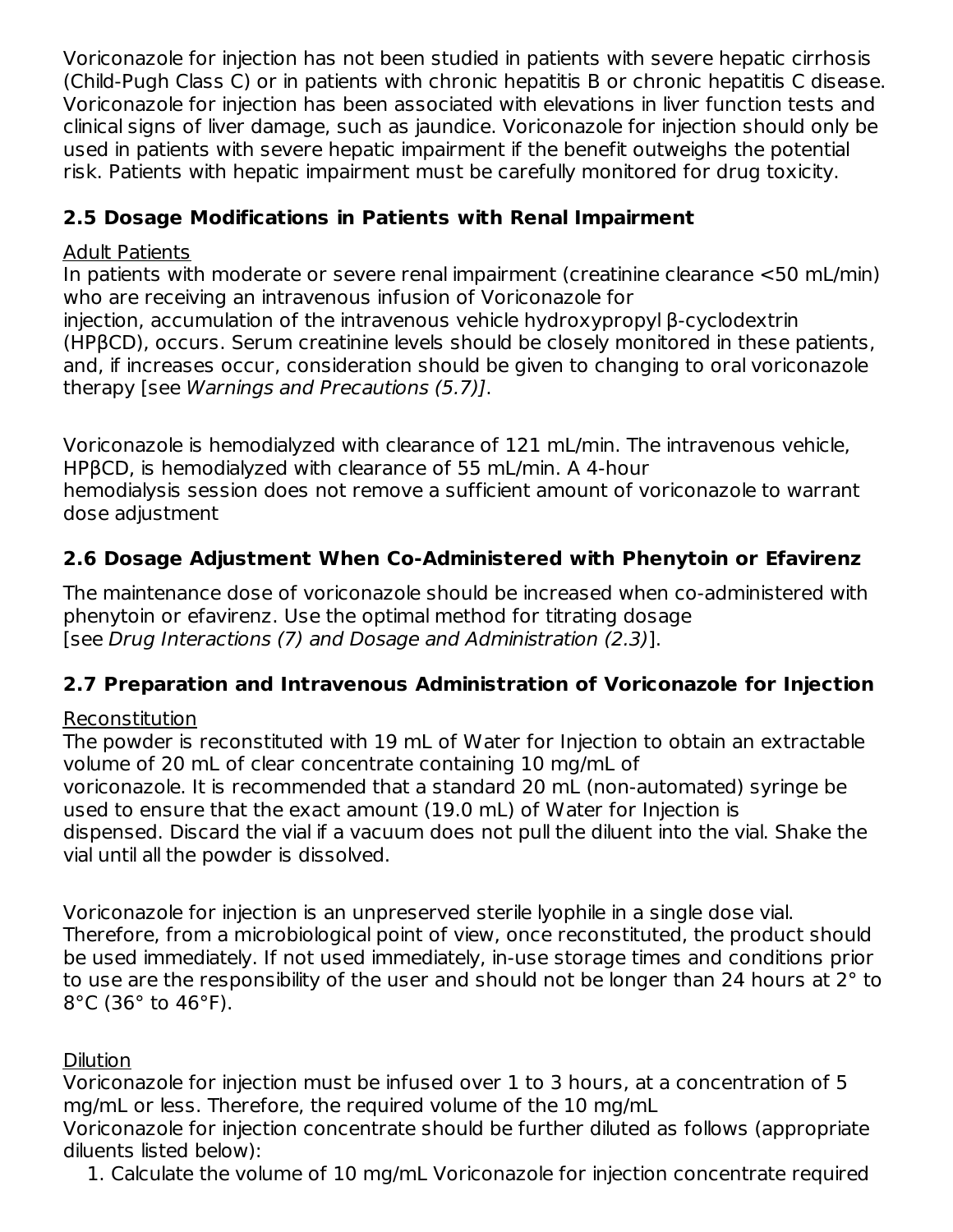based on the patient's weight (see Table 2).

2. In order to allow the required volume of Voriconazole for injection concentrate to be added, withdraw and discard at least an equal volume of diluent

from the infusion bag or bottle to be used. The volume of diluent remaining in the bag or bottle should be such that when the 10 mg/mL Voriconazole

for injection concentrate is added, the final concentration is not less than 0.5 mg/mL nor greater than 5 mg/mL.

3. Using a suitable size syringe and aseptic technique, withdraw the required volume of Voriconazole for injection concentrate from the appropriate number

of vials and add to the infusion bag or bottle. **Discard Partially Used Vials.** The final Voriconazole for injection solution must be infused over 1 to 3 hours at a maximum rate of 3 mg/kg per hour.

#### **Table 2: Required Volumes of 10 mg/mL Voriconazole for injection Concentrate**

|                  | Volume of Voriconazole for injection Concentrate (10 mg/mL) required for: |                                   |                                   |
|------------------|---------------------------------------------------------------------------|-----------------------------------|-----------------------------------|
| Body Weight (kg) | 3 mg/kg dose<br>(number of vials)                                         | 4 mg/kg dose<br>(number of vials) | 6 mg/kg dose<br>(number of vials) |
| 30               | 9 mL(1)                                                                   | 12 mL $(1)$                       | $18$ mL $(1)$                     |
| 35               | $10.5$ mL $(1)$                                                           | 14 mL $(1)$                       | 21 mL (2)                         |
| 40               | 12 mL(1)                                                                  | 16 mL $(1)$                       | 24 mL (2)                         |
| 45               | 13.5 $mL(1)$                                                              | 18 mL $(1)$                       | 27 mL (2)                         |
| 50               | $15$ mL $(1)$                                                             | 20 mL (1)                         | $30$ mL $(2)$                     |
| 55               | 16.5 mL $(1)$                                                             | 22 mL (2)                         | 33 mL (2)                         |
| 60               | $18$ mL $(1)$                                                             | 24 mL (2)                         | 36 mL (2)                         |
| 65               | 19.5 mL $(1)$                                                             | 26 mL (2)                         | 39 mL (2)                         |
| 70               | $21$ mL $(2)$                                                             | 28 mL (2)                         | 42 mL (3)                         |
| 75               | 22.5 mL (2)                                                               | $30$ mL $(2)$                     | 45 mL (3)                         |
| 80               | 24 mL (2)                                                                 | 32 mL (2)                         | 48 mL (3)                         |
| 85               | 25.5 mL (2)                                                               | 34 mL (2)                         | 51 mL $(3)$                       |
| 90               | $27$ mL $(2)$                                                             | 36 mL (2)                         | 54 mL (3)                         |
| 95               | 28.5 mL (2)                                                               | 38 mL (2)                         | 57 mL (3)                         |
| 100              | 30 mL (2)                                                                 | 40 mL (2)                         | 60 mL (3)                         |

Voriconazole for injection is a single-dose unpreserved sterile lyophile. Therefore, from a microbiological point of view, once reconstituted, the product should be used immediately. If not used immediately, in-use storage times and conditions prior to use are the responsibility of the user and should not be longer than 24 hours at 2°C to 8°C (36°F to 46°F). This medicinal product is for single use only and any unused solution should be discarded. Only clear solutions without particles should be used.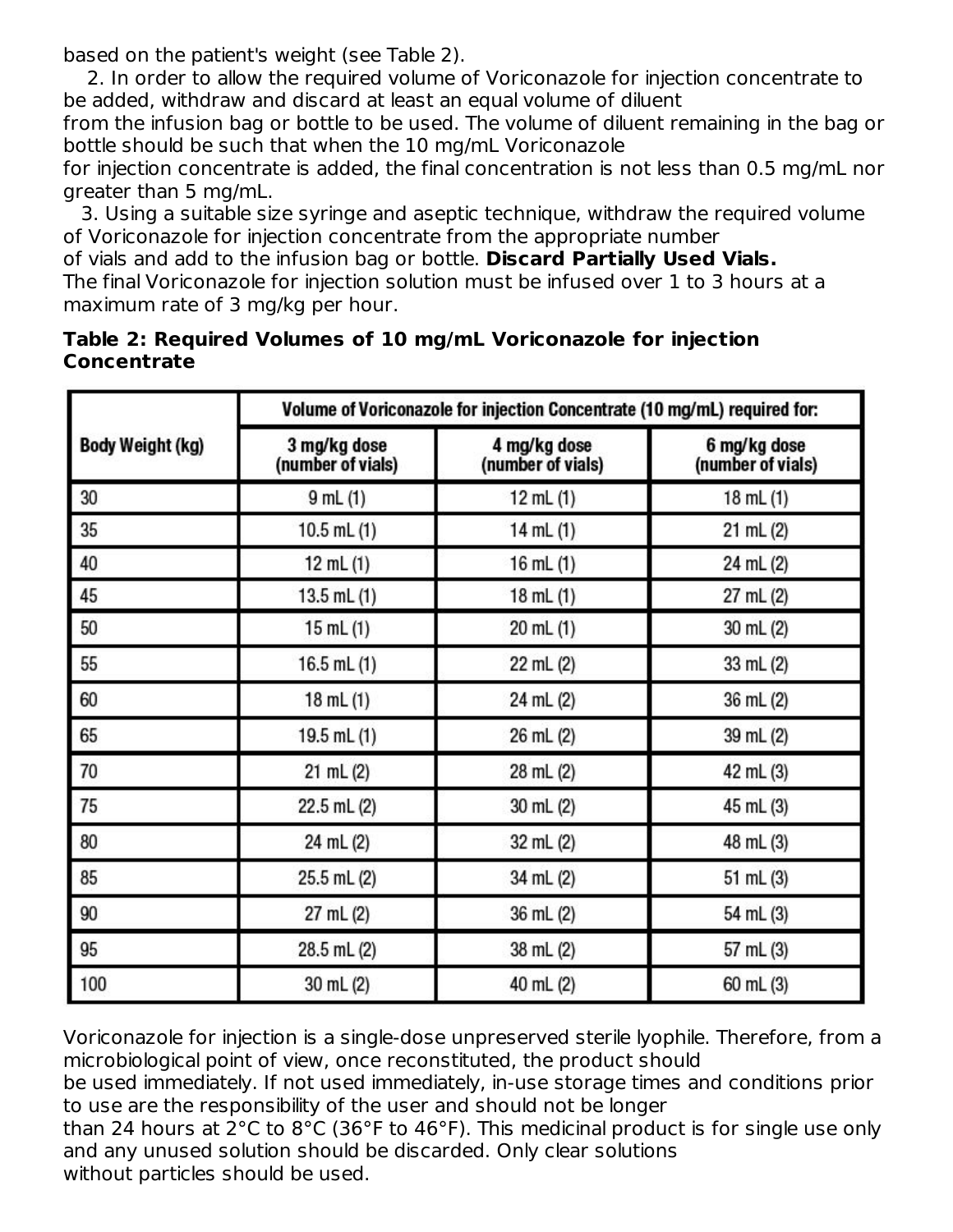The reconstituted solution can be diluted with:

0.9% Sodium Chloride USP Lactated Ringers USP 5% Dextrose and Lactated Ringers USP 5% Dextrose and 0.45% Sodium Chloride USP 5% Dextrose USP 5% Dextrose and 20 mEq Potassium Chloride USP 0.45% Sodium Chloride USP 5% Dextrose and 0.9% Sodium Chloride USP

The compatibility of Voriconazole for injection with diluents other than those described above is unknown (see Incompatibilities below).Parenteral drug products should be inspected visually for particulate matter and discoloration prior to administration, whenever solution and container permit.

#### **Incompatibilities**

Voriconazole for injection must not be diluted with 4.2% Sodium Bicarbonate Infusion. The mildly alkaline nature of this diluent caused slight degradation of voriconazole after 24 hours storage at room temperature. Although refrigerated storage is recommended following reconstitution, use of this diluent is not recommended as a precautionary measure. Compatibility with other concentrations is unknown.

### **3 DOSAGE FORMS AND STRENGTHS**

#### Powder for Solution for Injection

Voriconazole for injection is supplied in a single dose vial as a sterile lyophilized white to off white cake or powder equivalent to 200 mg voriconazole and 3,200 mg hydroxypropyl ß-cyclodextrin (HPβCD).

### **4 CONTRAINDICATIONS**

- Voriconazole for injection is contraindicated in patients with known hypersensitivity to voriconazole or its excipients. There is no information regarding cross-sensitivity between Voriconazole for injections (voriconazole) and other azole antifungal agents. Caution should be used when prescribing voriconazole for injection to patients with hypersensitivity to other azoles.
- Coadministration of cisapride, pimozide,quinidine or ivabradine with Voriconazole for injection is contraindicated because increased plasma concentrations of these drugs can lead to QT prolongation and rare occurrences of torsade de pointes[see Drug Interactions (7)].
- Coadministration of Voriconazole for injection with sirolimus is contraindicated because Voriconazole for injection significantly increases sirolimus concentrations [see Drug Interactions (7) and Clinical Pharmacology (12.3)].
- Coadministration of Voriconazole for injection with rifampin, carbamazepine and longacting barbiturates is contraindicated because these drugs are likely to decrease plasma voriconazole concentrations significantly [see Drug Interactions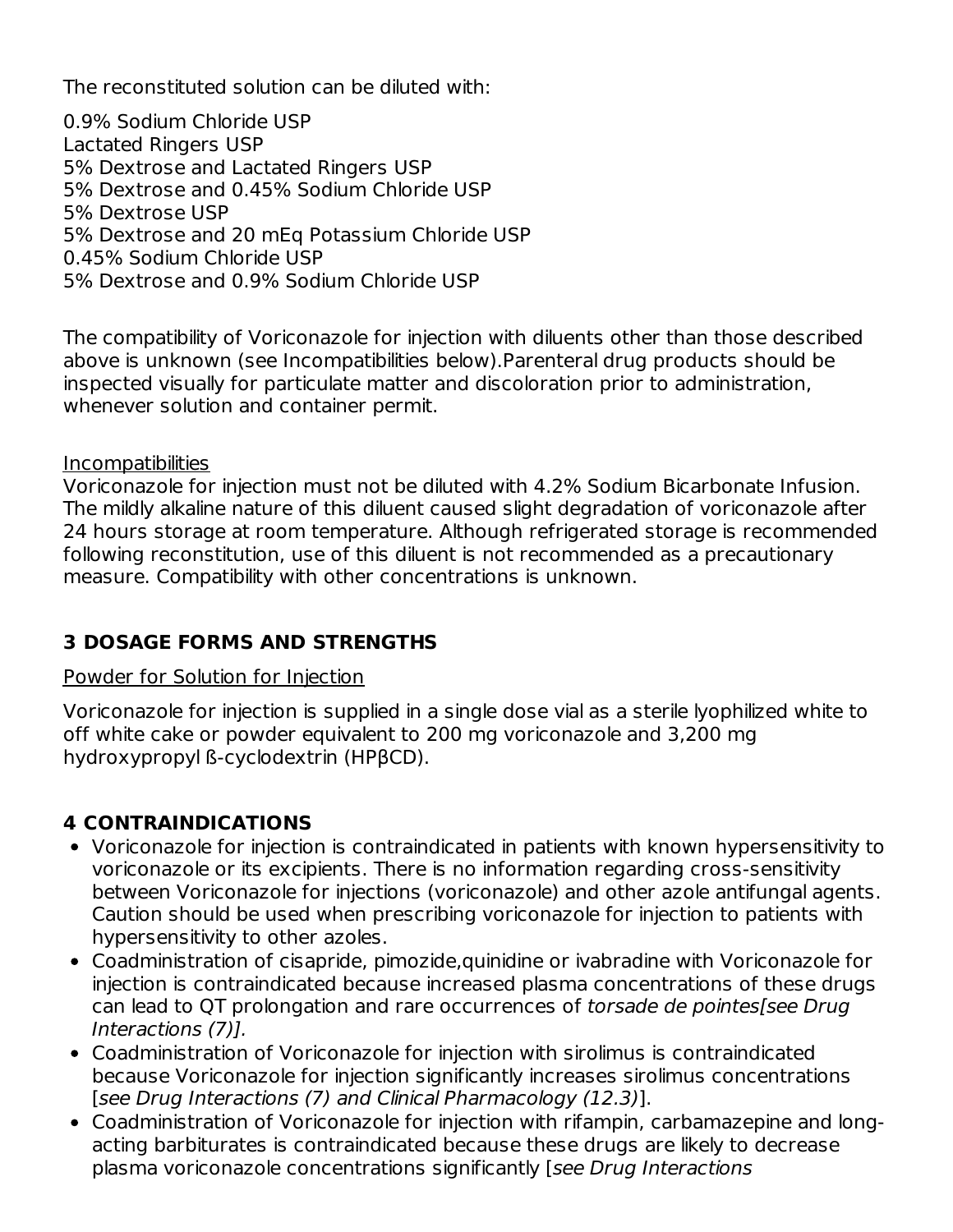(7) and Clinical Pharmacology (12.3)].

- Coadministration of standard doses of voriconazole with efavirenz doses of 400 mg every 24 hours or higher is contraindicated, because efavirenz significantly decreases plasma voriconazole concentrations in healthy subjects at these doses. Voriconazole also significantly increases efavirenz plasma concentrations [see Drug Interactions (7) and Clinical Pharmacology (12.3)].
- Coadministration of Voriconazole for injection with high-dose ritonavir (400 mg every 12 hours) is contraindicated because ritonavir (400 mg every 12 hours) significantly decreases plasma voriconazole concentrations. Coadministration of voriconazole and low-dose ritonavir (100 mg every 12 hours) should be avoided, unless an assessment of the benefit/risk to the patient justifies the use of voriconazole [see Drug Interactions (7) and Clinical Pharmacology (12.3)].
- Coadministration of Voriconazole for injection with rifabutin is contraindicated since Voriconazole for injection significantly increases rifabutin plasma concentrations and rifabutin also significantly decreases voriconazole plasma concentrations [see Drug Interactions (7) and Clinical Pharmacology (12.3)].
- Coadministration of Voriconazole for injection with ergot alkaloids (ergotamine and dihydroergotamine) is contraindicated because Voriconazole for injection may increase the plasma concentration of ergot alkaloids, which may lead to ergotism [see Drug Interactions (7)]
- Coadministration of Voriconazole for injection with St. John's Wort is contraindicated because this herbal supplement may decrease voriconazole plasma concentration [see Drug Interactions (7) and Clinical Pharmacology (12.3)].
- Coadministration of Voriconazole for injection with naloxegol is contraindicated because Voriconazole for injection may increase plasma concentrations of naloxegol which may precipitate opioid withdrawal symptoms [see Drug Interactions (7) and Clinical Pharmacology (12.3)].
- Coadministration of Voriconazole for injection with tolvaptan is contraindicated because Voriconazole for injection may increase tolvaptan plasma concentrations and increase risk of adverse reactions [see Drug Interactions (7) and Clinical Pharmacology (12.3)].
- Coadministration of Voriconazole for injection with venetoclax at initiation and during the ramp-up phase is contraindicated in patients with chronic lymphocytic luekemia (CLL) or small lymphocytic lymphoma (SLL) due to the potential for increased risk of tumor lysis syndrome [see Drug Interactions (7)].

# **5 WARNINGS AND PRECAUTIONS**

# **5.1 Hepatic Toxicity**

In clinical trials, there have been uncommon cases of serious hepatic reactions during treatment with Voriconazole for injection (including clinical hepatitis, cholestasis and fulminant hepatic failure, including fatalities). Instances of hepatic reactions were noted to occur primarily in patients with serious underlying medical conditions (predominantly hematological malignancy). Hepatic reactions, including hepatitis and jaundice, have occurred among patients with no other identifiable risk factors. Liver dysfunction has usually been reversible on discontinuation of therapy [see Adverse Reactions (6.1)].

Measure serum transaminase levels and bilirubin at the initiation of Voriconazole for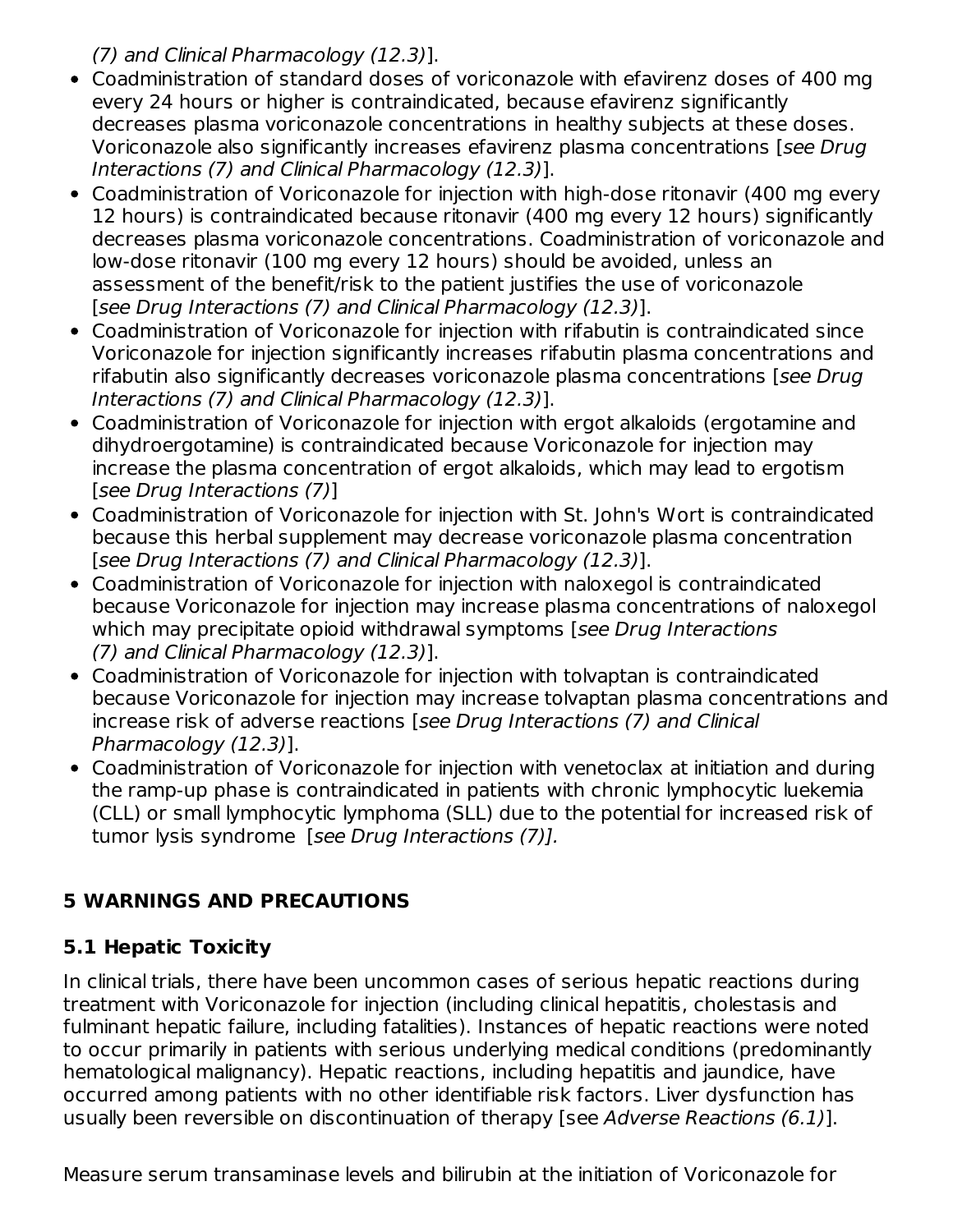injection therapy and monitor at least weekly for the first month of treatment. Monitoring frequency can be reduced to monthly during continued use if no clinically significant changes are noted. If liver function tests become markedly elevated compared to baseline, Voriconazole for injection should be discontinued unless the medical judgment of the benefit/risk of the treatment for the patient justifies continued use [see Dosage and Administration (2.5), and Adverse Reactions (6.1)].

# **5.2 Arrhythmias and QT Prolongation**

Some azoles, including Voriconazole for injection, have been associated with prolongation of the QT interval on the electrocardiogram. During clinical development and post-marketing surveillance, there have been rare cases of arrhythmias, (including ventricular arrhythmias such as torsade de pointes), cardiac arrests and sudden deaths in patients taking voriconazole. These cases usually involved seriously ill patients with multiple confounding risk factors, such as history of cardiotoxic chemotherapy, cardiomyopathy, hypokalemia and concomitant medications that may have been contributory.

Voriconazole for injection should be administered with caution to patients with potentially proarrhythmic conditions, such as:

- Congenital or acquired QT prolongation
- Cardiomyopathy, in particular when heart failure is present
- Sinus bradycardia
- Existing symptomatic arrhythmias
- Concomitant medicinal product that is known to prolong QT interval [see

Contraindications (4), Drug Interactions (7), and Clinical Pharmacology (12.3)]

Rigorous attempts to correct potassium, magnesium and calcium should be made before starting and during voriconazole therapy [see Clinical Pharmacology (12.3)].

### **5.3 Infusion Related Reactions**

During infusion of the intravenous formulation of Voriconazole for injection in healthy subjects, anaphylactoid-type reactions, including flushing, fever, sweating, tachycardia, chest tightness, dyspnea, faintness, nausea, pruritus and rash, have occurred uncommonly. Symptoms appeared immediately upon initiating the infusion. Consideration should be given to stopping the infusion should these reactions occur.

### **5.4 Visual Disturbances**

The effect of Voriconazole for injection on visual function is not known if treatment continues beyond 28 days. There have been post-marketing reports of prolonged visual adverse events, including optic neuritis and papilledema. If treatment continues beyond 28 days, visual function including visual acuity, visual field and color perception should be monitored [see Adverse Reactions (6.2)].

### **5.5 Severe Cutaneous Adverse Reactions**

Severe cutaneous adverse reactions (SCARs), such as Stevens-Johnson syndrome (SJS), toxic epidermal necrolysis (TEN), and drug reaction with eosinophilia and systemic symptoms (DRESS), which can be life-threatening or fatal, have been reported during treatment with Voriconazole for injection. If a patient develops a severe cutaneous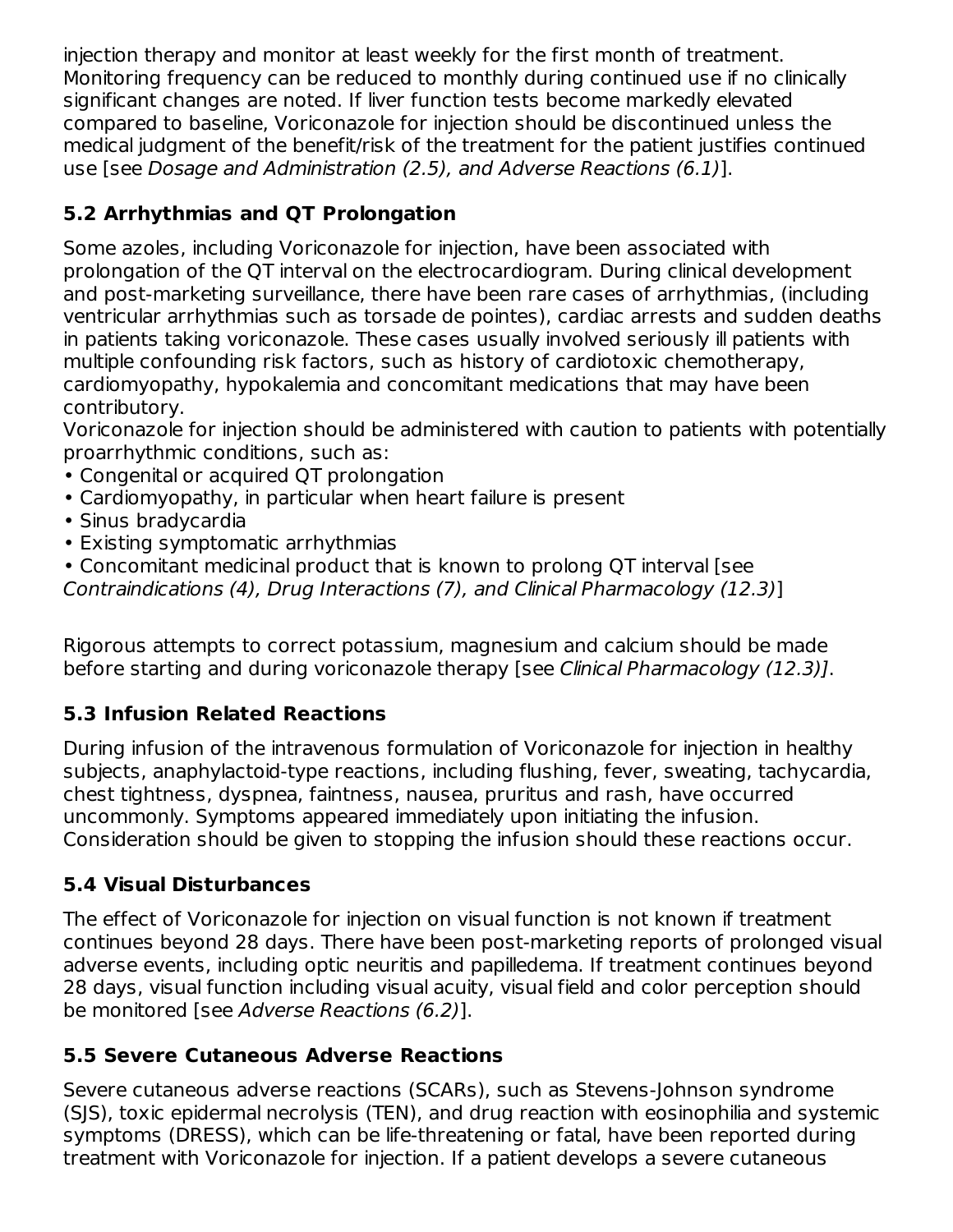adverse reaction, Voriconazole for injection should be discontinued [see Adverse Reactions (6.1, 6.2)].

# **5.6 Photosentitivity**

Voriconazole for injection has been associated with photosensitivity skin reaction. Patients, including pediatric patients, should avoid exposure to direct sunlight during Voriconazole for injection treatment and should use measures such as protective clothing and sunscreen with high sun protection factor (SPF). If phototoxic reactions occur, the patient should be referred to a dermatologist and Voriconazole for injection discontinuation should be considered. If Voriconazole for injection is continued despite the occurrence of phototoxicity-related lesions, dermatologic evaluation should be performed on a systematic and regular basis to allow early detection and management of premalignant lesions. Squamous cell carcinoma of the skin and melanoma have been reported during long-term Voriconazole for injection therapy in patients with photosensitivity skin reactions. If a patient develops a skin lesion consistent with premalignant skin lesions, squamous cell carcinoma or melanoma, Voriconazole for injection should be discontinued. In addition, Voriconazole for injection has been associated with photosensitivity related skin reactions such as pseudoporphyria, cheilitis, and cutaneous lupus erythematosus. Patients should avoid strong, direct sunlight during Voriconazole for injection therapy.

The frequency of phototoxicity reactions is higher in the pediatric population. Because squamous cell carcinoma has been reported in patients who experience photosensitivity reactions, stringent measures for photoprotection are warranted in children. In children experiencing photoaging injuries such as lentigines or ephelides, sun avoidance and dermatologic follow-up are recommended even after treatment discontinuation.

# **5.7 Renal Toxicity**

Hydroxypropyl-β-cyclodextrin (HPβCD), the intravenous vehicle of Voriconazole for injection, is eliminated through glomerular filtration. Therefore, in patients with moderate to severe renal dysfunction (creatinine clearance <50 mL/min), accumulation of HPβCD occurs. Serum creatinine (Scr) levels should be closely monitored in patients with renal impairment. If increases in Scr occur, consideration should be given to changing to alternate antifungal therapy with similar coverage, unless an assessment of the benefit/risk to the patient justifies the continued use of intravenous voriconazole [see Dosage and Administration (2.7)and Clinical Pharmacology (12.3)].

Acute renal failure has been observed in patients undergoing treatment with Voriconazole for injection. Patients being treated with voriconazole are likely to be treated concomitantly with nephrotoxic medications and may have concurrent conditions that may result in decreased renal function.

Patients should be monitored for the development of abnormal renal function. This should include laboratory evaluation of serum creatinine [see Clinical Pharmacology (12.3) and Dosage and Administration (2.6)].

# **5.8 Adrenal Dysfunction**

Reversible cases of azole-induced adrenal insufficiency have been reported in patients receiving azoles, including Voriconazole for injection. Adrenal insufficiency has been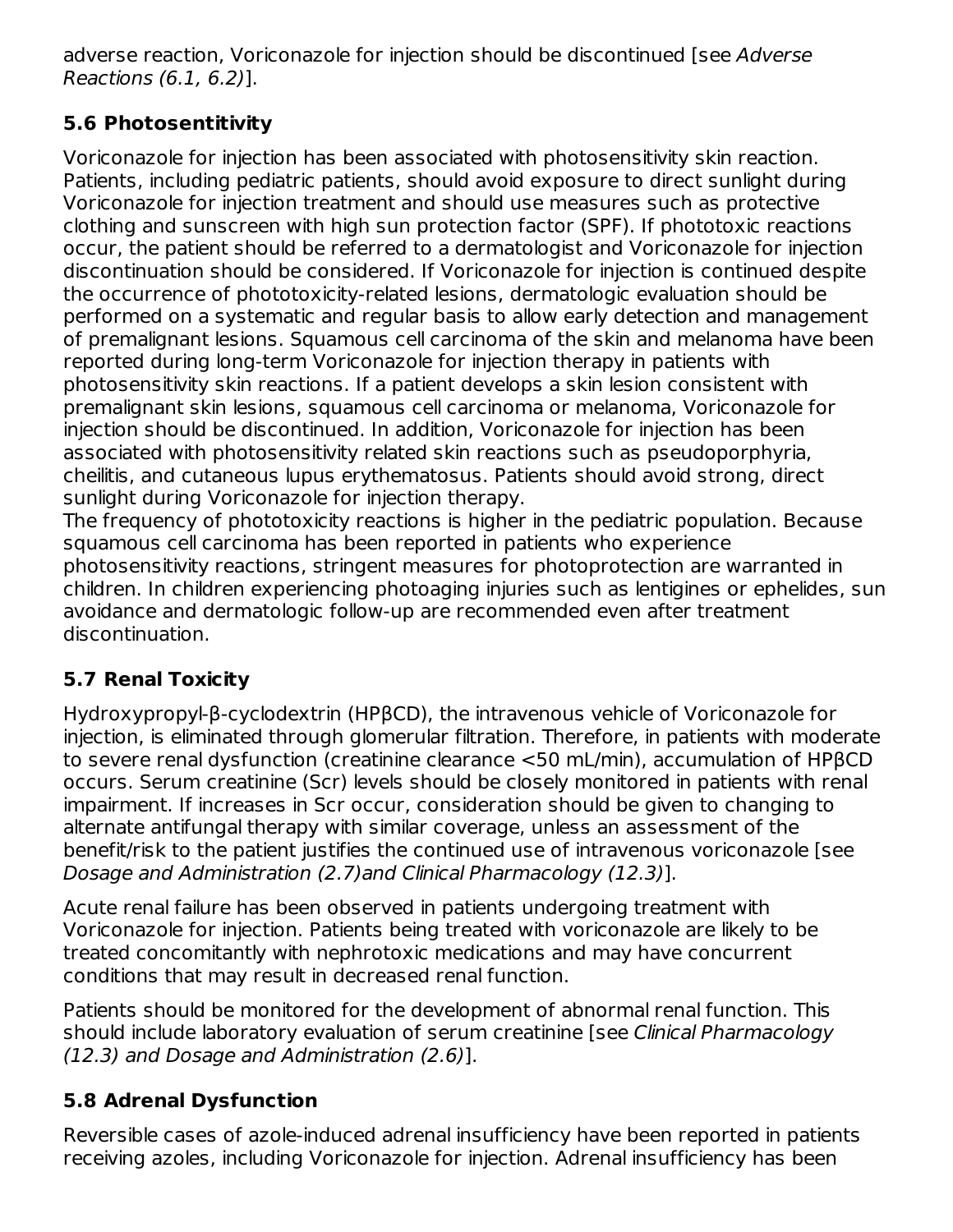reported in patients receiving azoles with or without concomitant corticosteroids. In patients receiving azoles without corticosteroids adrenal insufficiency is related to direct inhibition of steroidogenesis by azoles. In patients taking corticosteroids, voriconazole associated CYP3A4 inhibition of their metabolism may lead to corticosteroid excess and adrenal suppression [see Drug Interactions (7) and Clinical Pharmacology (12.3)]. Cushing's syndrome with and without subsequent adrenal insufficiency has also been reported in patients receiving Voriconazole for injection concomitantly with corticosteroids.

Patients receiving Voriconazole for injection and corticosteroids (via all routes of administration) should be carefully monitored for adrenal dysfunction both during and after Voriconazole for injection treatment. Patients should be instructed to seek immediate medical care if they develop signs and symptoms of Cushing's syndrome or adrenal insufficiency.

# **5.9 Embryo-Fetal Toxicity**

Voriconazole can cause fetal harm when administered to a pregnant woman. In animals, voriconazole administration was associated with fetal malformations, embryotoxicity, increased gestational length, dystocia and embryomortality [see Use in Specific Populations (8.1)].

If Voriconazole for injection is used during pregnancy, or if the patient becomes pregnant while taking Voriconazole for injection, inform the patient of the potential hazard to the fetus. Advise females of reproductive potential to use effective contraception during treatment with Voriconazole for injection [see Use in Specific Populations (8.3)].

# **5.10 Laboratory Tests**

Electrolyte disturbances such as hypokalemia, hypomagnesemia and hypocalcemia should be corrected prior to initiation of and during Voriconazole for injection therapy. Patient management should include laboratory evaluation of renal (particularly serum creatinine) and hepatic function (particularly liver function tests and bilirubin).

# **5.11 Pancreatitis**

Pancreatitis has been observed in patients undergoing treatment with Voriconazole for injection [see Adverse Reactions (6.1, 6.2)].

Patients with risk factors for acute pancreatitis (e.g., recent chemotherapy, hematopoietic stem cell transplantation [HSCT]) should be monitored for the development of pancreatitis during Voriconazole for injection treatment.

# **5.12 Skeletal Adverse Reactions**

Fluorosis and periostitis have been reported during long-term Voriconazole for injection therapy. If a patient develops skeletal pain and radiologic findings compatible with fluorosis or periostitis, Voriconazole for injection should be discontinued [see Adverse Reactions (6.2)].

# **5.13 Clinically Significant Drug Interactions**

See Table 10 for a listing of drugs that may significantly alter voriconazole concentrations. Also, see Table 11 for a listing of drugs that may interact with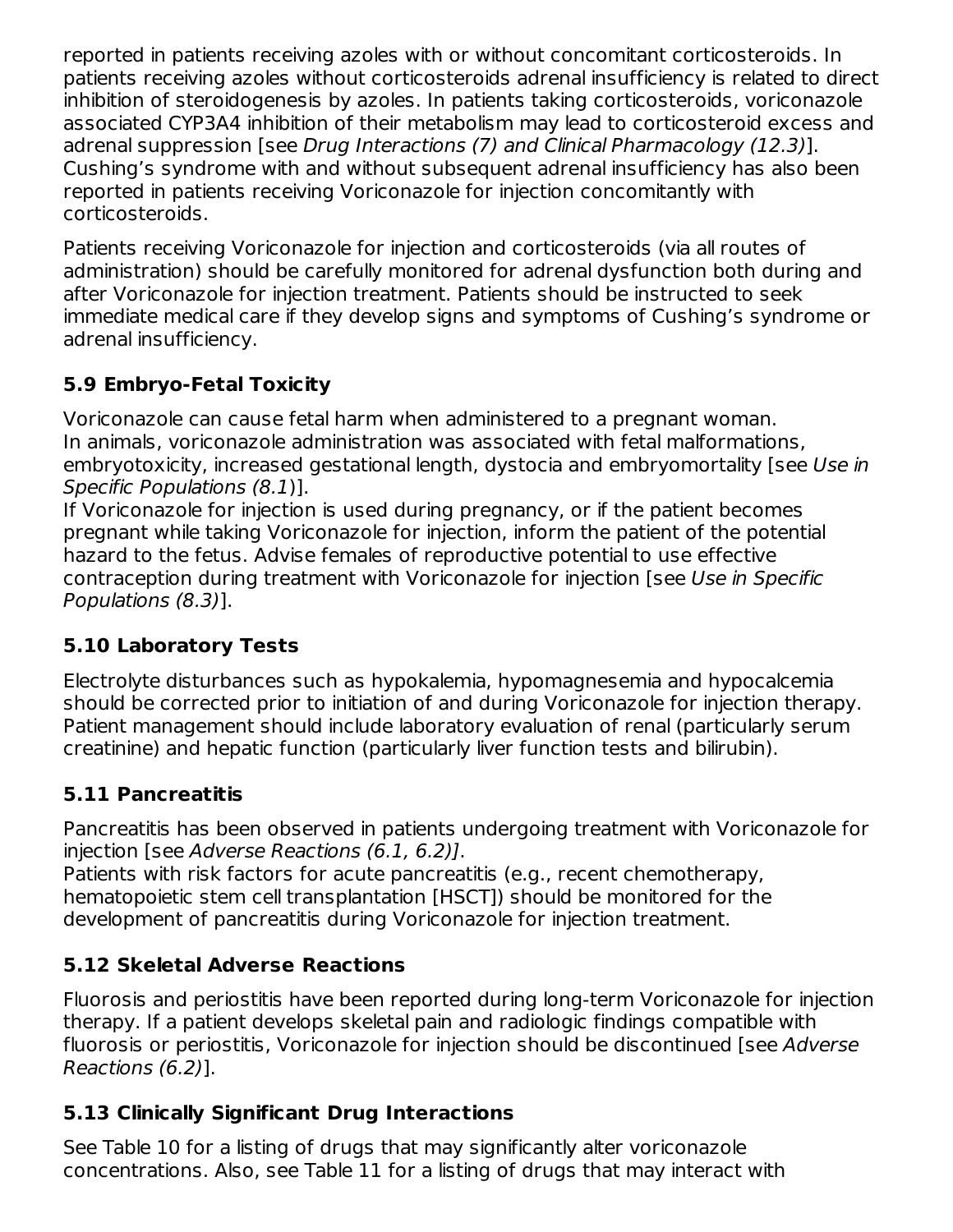voriconazole resulting in altered pharmacokinetics or pharmacodynamics of the other drug [see Contraindications (4) and Drug Interactions (7)].

### **6 ADVERSE REACTIONS**

The following serious adverse reactions are described elsewhere in the labeling: Hepatic Toxicity [see Warnings and Precautions (5.1)] Arrhythmias and QT Prolongation [see Warnings and Precautions (5.2)] Infusion Related Reactions [see Warnings and Precautions (5.3)] Visual Disturbances [see Warnings and Precautions (5.4)] Severe Cutaneous Adverse Reactions [see Warnings and Precautions (5.5)] Photosensitivity [see Warnings and Precautions (5.6)] Renal Toxicity [see Warnings and Precautions (5.7)]

### **6.1 Clinical Trials Experience**

Because clinical trials are conducted under widely varying conditions, adverse reaction rates observed in clinical trials of a drug cannot be directly compared to rates in the clinical trials of another drug and may not reflect the rates observed in practice.

#### Clinical Trials Experience

#### **Overview**

The most frequently reported adverse reactions (see Table 4) in the adult therapeutic trials were visual disturbances (18.7%), fever (5.7%), nausea (5.4%), rash (5.3%), vomiting (4.4%), chills (3.7%), headache (3.0%), liver function test increased (2.7%), tachycardia (2.4%), hallucinations (2.4%). The adverse reactions which most often led to discontinuation of voriconazole therapy were elevated liver function tests, rash, and visual disturbances [see Warning and Precautions (5.1, 5.4), and Adverse Reactions  $(6.1)$ ].

The data described in Table 3 reflect exposure to voriconazole in 1655 patients in the nine therapeutic studies. This represents a heterogeneous population, including immunocompromised patients, e.g., patients with hematological malignancy or HIV and non-neutropenic patients. This subgroup does not include healthy subjects and patients treated in the compassionate use and non-therapeutic studies. This patient population was 62% male, had a mean age of 46 years (range 11–90, including 51 patients aged 12–18 years), and was 78% White and 10% Black. Five hundred sixty one patients had a duration of voriconazole therapy of greater than 12 weeks, with 136 patients receiving voriconazole for over six months. Table 3 includes all adverse reactions which were reported at an incidence of ≥2% during voriconazole therapy in the all therapeutic studies population, studies 307/602 and 608 combined, as well as events of concern which occurred at an incidence of <2%.

In study 307/602, 381 patients (196 on voriconazole, 185 on amphotericin B) were treated to compare voriconazole to amphotericin B followed by other licensed antifungal therapy (OLAT) in the primary treatment of patients with acute IA. The rate of discontinuation from voriconazole study medication due to adverse events was 21.4% (42/196 patients). In study 608, 403 patients with candidemia were treated to compare voriconazole (272 patients) to the regimen of amphotericin B followed by fluconazole (131 patients). The rate of discontinuation from voriconazole study medication due to adverse events was 19.5% out of 272 patients. Laboratory test abnormalities for these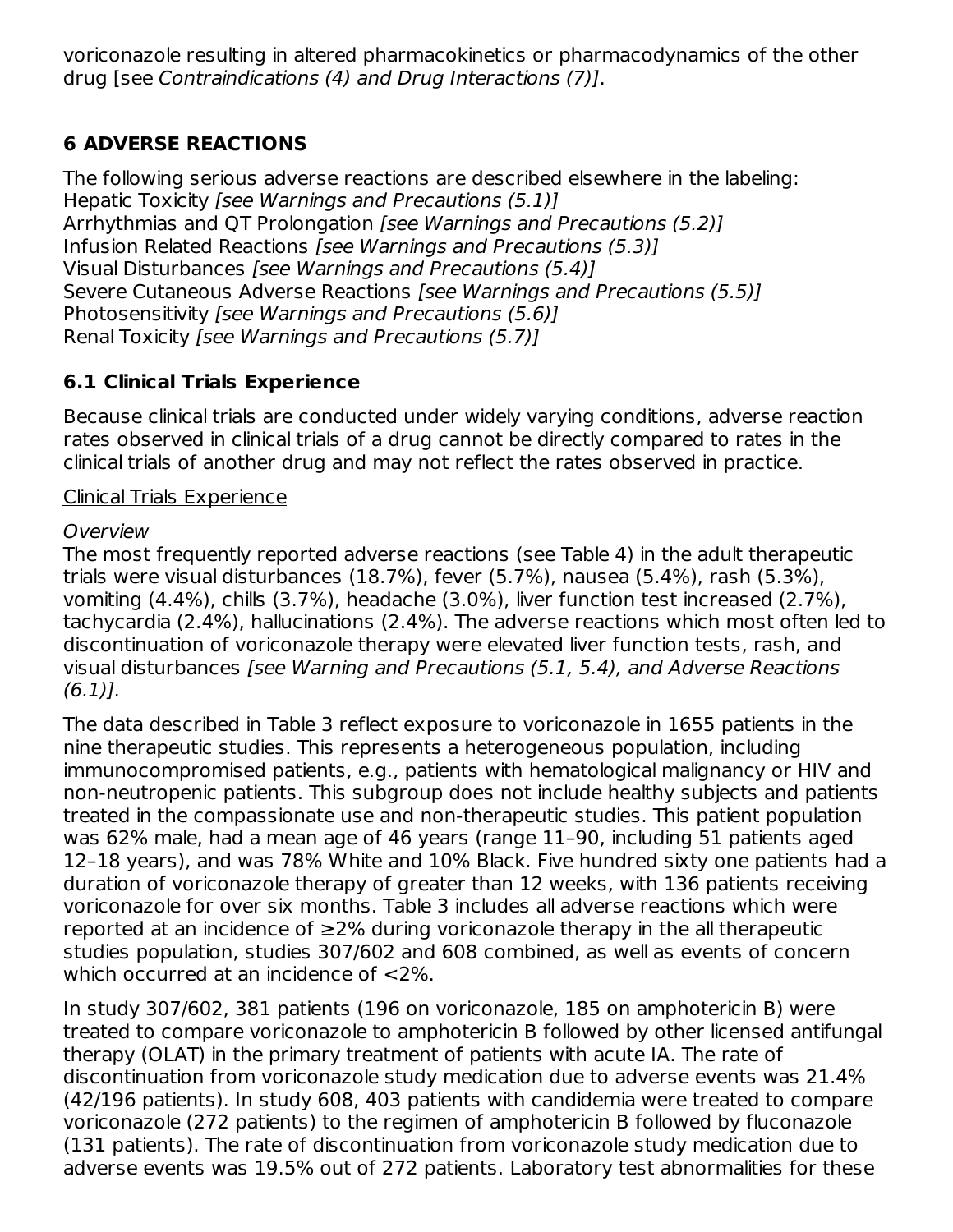**Table 3:Treatment Emergent Adverse EventsRate > 2% on Voriconazole or Adverse Reactions of Concern in Therapeutic Studies Population, Studies 307/602-608 Combined, Possibly Related to Therapy or Causality Unknown \***

|                                  | <b>Therapeutic</b><br>Studies* | <b>Studies 307/602 and 608</b>                |                                     |                                                  |
|----------------------------------|--------------------------------|-----------------------------------------------|-------------------------------------|--------------------------------------------------|
|                                  | $N = 1655$                     | <b>Voriconazole Voriconazole</b><br>$N = 468$ | <b>Ampho</b><br>$B***$<br>$N = 185$ | Ampho $B\rightarrow$<br>Fluconazole<br>$N = 131$ |
|                                  | N(% )                          | N(% )                                         | N(% )                               | N(% )                                            |
| Special Senses <sup>t</sup>      |                                |                                               |                                     |                                                  |
| Abnormal vision                  | 310 (18.7)                     | 63 (13.5)                                     | 1(0.5)                              | $\mathbf 0$                                      |
| Photophobia                      | 37(2.2)                        | 8(1.7)                                        | $\mathbf 0$                         | $\mathbf 0$                                      |
| Chromatopsia                     | 20(1.2)                        | 2(0.4)                                        | $\mathbf 0$                         | $\overline{0}$                                   |
| <b>Body as a Whole</b>           |                                |                                               |                                     |                                                  |
| Fever                            | 94 (5.7)                       | 8(1.7)                                        | 25(13.5)                            | 5(3.8)                                           |
| Chills                           | 61(3.7)                        | 1(0.2)                                        | 36 $(19.5)$                         | 8(6.1)                                           |
| Headache                         | 49 (3.0)                       | 9(1.9)                                        | 8(4.3)                              | 1(0.8)                                           |
| <b>Cardiovascular System</b>     |                                |                                               |                                     |                                                  |
| Tachycardia                      | 39(2.4)                        | 6(1.3)                                        | 5(2.7)                              | $\mathbf 0$                                      |
| <b>Digestive System</b>          |                                |                                               |                                     |                                                  |
| <b>Nausea</b>                    | 89 (5.4)                       | 18(3.8)                                       | 29(15.7)                            | 2(1.5)                                           |
| Vomiting                         | 72 (4.4)                       | 15(3.2)                                       | 18(9.7)                             | 1(0.8)                                           |
| Liver function tests abnormal    | 45 (2.7)                       | 15(3.2)                                       | 4(2.2)                              | 1(0.8)                                           |
| Cholestatic jaundice             | 17(1.0)                        | 8(1.7)                                        | $\overline{0}$                      | 1(0.8)                                           |
| <b>Metabolic and Nutritional</b> |                                |                                               |                                     |                                                  |
| <b>Systems</b>                   |                                |                                               |                                     |                                                  |
| Alkaline phosphatase increased   | 59 (3.6)                       | 19(4.1)                                       | 4(2.2)                              | 3(2.3)                                           |
| Hepatic enzymes increased        | 30(1.8)                        | 11(2.4)                                       | 5(2.7)                              | 1(0.8)                                           |
| <b>SGOT</b> increased            | 31(1.9)                        | 9(1.9)                                        | $\Omega$                            | 1(0.8)                                           |
| <b>SGPT</b> increased            | 29(1.8)                        | 9(1.9)                                        | 1(0.5)                              | 2(1.5)                                           |
| Hypokalemia                      | 26 (1.6)                       | 3(0.6)                                        | 36 (19.5)                           | 16 (12.2)                                        |
| <b>Bilirubinemia</b>             | 15 (0.9)                       | 5(1.1)                                        | 3(1.6)                              | 2(1.5)                                           |
| Creatinine increased             | 4(0.2)                         | $\mathbf 0$                                   | 59 (31.9)                           | 10(7.6)                                          |
| <b>Nervous System</b>            |                                |                                               |                                     |                                                  |
| <b>Hallucinations</b>            | 39 (2.4)                       | 13(2.8)                                       | 1(0.5)                              | 0                                                |
| <b>Skin and Appendages</b>       |                                |                                               |                                     |                                                  |
| Rash                             | 88 (5.3)                       | 20(4.3)                                       | 7(3.8)                              | 1(0.8)                                           |
| <b>Urogenital</b>                |                                |                                               |                                     |                                                  |
| Kidney function abnormal         | 10(0.6)                        | 6(1.3)                                        | 40 (21.6)                           | 9(6.9)                                           |
| Acute kidney failure             | 7(0.4)                         | 2(0.4)                                        | 11(5.9)                             | 7(5.3)                                           |

\* Study 307/602: invasive aspergillosis; Study 608: candidemia

† See Warnings and Precautions (5.3)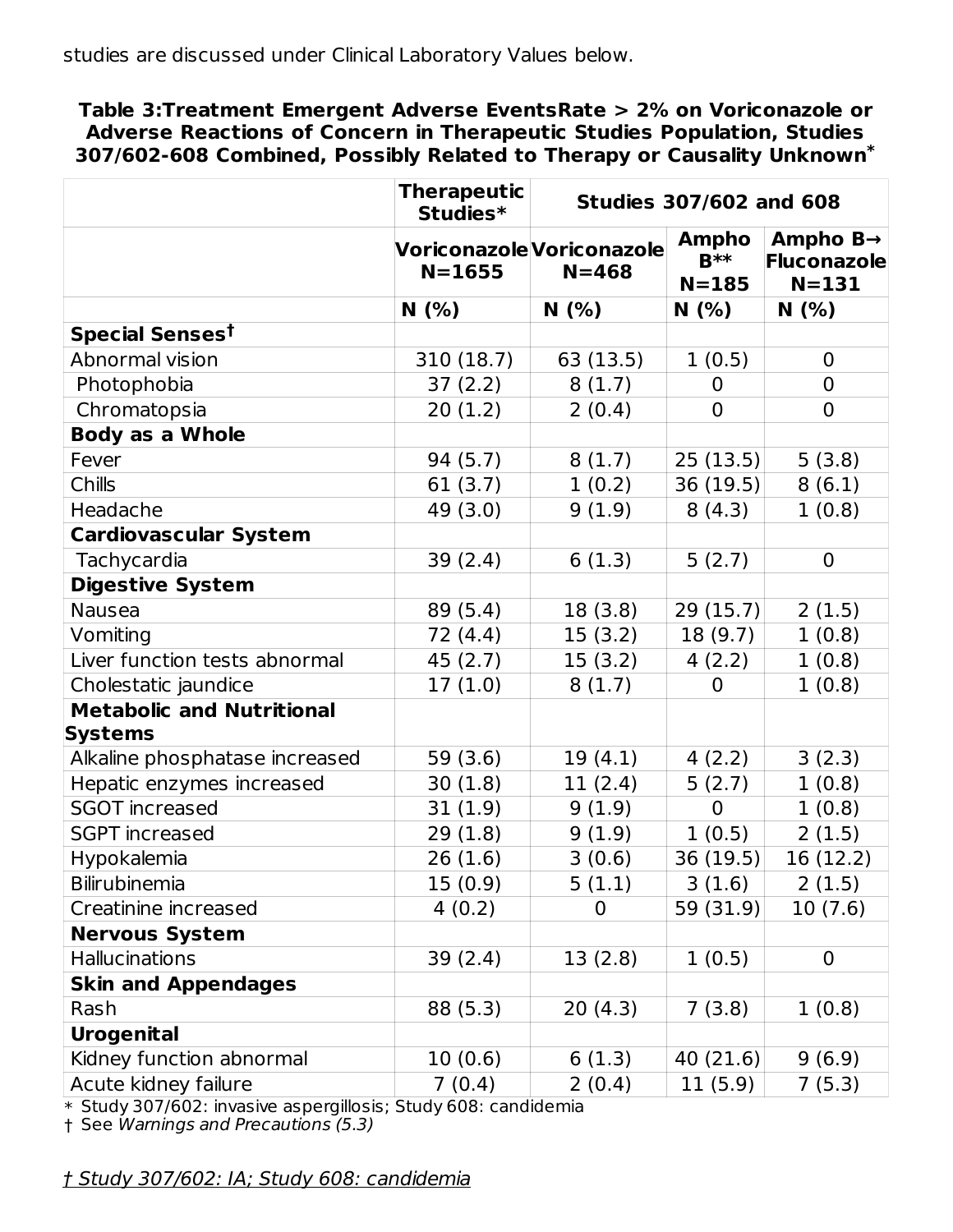<u>† Study 307/602: IA; Study 307/602: IA; Study 608: Candidate minister in Study 60</u> \* Studies 303, 304, 307, 309, 602, 603, 604, 608  $**$  Amphotericin B followed by other licensed antifungal therapy \*\*\* See Warnings and Precautions (5.4)

#### Visual Disturbances

Voriconazole treatment-related visual disturbances are common. In therapeutic trials, approximately 21% of patients experienced abnormal vision, color vision change and/or photophobia. Visual disturbances may be associated with higher plasma concentrations and/or doses.

The mechanism of action of the visual disturbance is unknown, although the site of action is most likely to be within the retina. In a study in healthy subjects investigating the effect of 28-day treatment with voriconazole on retinal function, voriconazole caused a decrease in the electroretinogram (ERG) waveform amplitude, a decrease in the visual field, and an alteration in color perception. The ERG measures electrical currents in the retina. These effects were noted early in administration of voriconazole and continued through the course of study drug treatment. Fourteen days after end of dosing, ERG, visual fields and color perception returned to normal [see Warnings and Precautions (5.4)].

#### Dermatological Reactions

Dermatological reactions were common in the patients treated with voriconazole. The mechanism underlying these dermatologic adverse events remains unknown.

Severe cutaneous adverse reactions (SCARs), including Stevens-Johnson syndrome (SJS), toxic epidermal necrolysis (TEN) and drug reaction with eosinophilia and systemic symptoms (DRESS) have been reported during treatment with voriconazole. Erythema multiforme has also been reported during treatment with Voriconazole for injection [see Warnings and Precautions (5.5) and Adverse Reactions (6.2)].

Voriconazole has also been associated with additional photosensitivity related skin reactions such as pseudoporphyria, cheilitis, and cutaneous lupus erythematosus. [see Warnings and Precautions (5.6)].

#### Less Common Adverse Reactions

The following adverse reactions occurred in <2% of all voriconazole-treated patients in all therapeutic studies ( $N=1655$ ). This listing includes events where a causal relationship to voriconazole cannot be ruled out or those which may help the physician in managing the risks to the patients. The list does not include events included in Table 4 above and does not include every event reported in the voriconazole clinical program.

Body as a Whole: abdominal pain, abdomen enlarged, allergic reaction, anaphylactoid reaction [see Warnings and Precautions (5.3)], ascites, asthenia, back pain, chest pain, cellulitis, edema, face edema, flank pain, flu syndrome, graft versus host reaction, granuloma, infection, bacterial infection, fungal infection, injection site pain, injection site infection/inflammation, mucous membrane disorder, multi-organ failure, pain, pelvic pain, peritonitis, sepsis, substernal chest pain.

Cardiovascular: atrial arrhythmia, atrial fibrillation, AV block complete, bigeminy, bradycardia, bundle branch block, cardiomegaly, cardiomyopathy, cerebral hemorrhage, cerebral ischemia, cerebrovascular accident, congestive heart failure, deep thrombophlebitis, endocarditis, extrasystoles, heart arrest, hypertension, hypotension, myocardial infarction, nodal arrhythmia, palpitation, phlebitis, postural hypotension, pulmonary embolus, QT interval prolonged, supraventricular extrasystoles,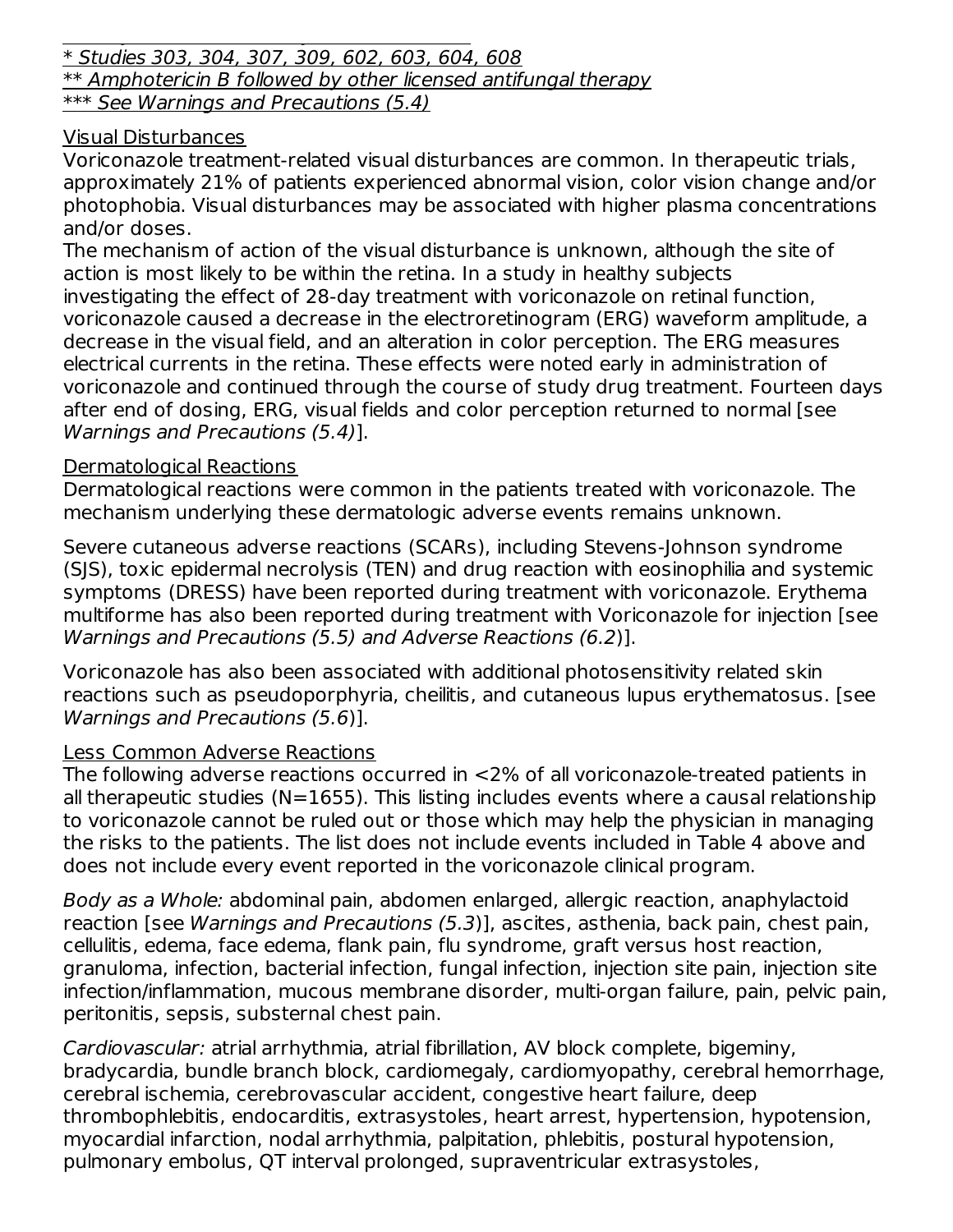supraventricular tachycardia, syncope, thrombophlebitis, vasodilatation, ventricular arrhythmia, ventricular fibrillation, ventricular tachycardia (including torsade de pointes) [see Warnings and Precautions (5.2)].

Digestive: anorexia, cheilitis, cholecystitis, cholelithiasis, constipation, diarrhea, duodenal ulcer perforation, duodenitis, dyspepsia, dysphagia, dry mouth, esophageal ulcer, esophagitis, flatulence, gastroenteritis, gastrointestinal hemorrhage, GGT/LDH elevated, gingivitis, glossitis, gum hemorrhage, gum hyperplasia, hematemesis, hepatic coma, hepatic failure, hepatitis, intestinal perforation, intestinal ulcer, jaundice, enlarged liver, melena, mouth ulceration, pancreatitis, parotid gland enlargement, periodontitis, proctitis, pseudomembranous colitis, rectal disorder, rectal hemorrhage, stomach ulcer, stomatitis, tongue edema.

Endocrine: adrenal cortex insufficiency, diabetes insipidus, hyperthyroidism, hypothyroidism.

Hemic and Lymphatic: agranulocytosis, anemia (macrocytic, megaloblastic, microcytic, normocytic), aplastic anemia, hemolytic anemia, bleeding time increased, cyanosis, DIC, ecchymosis, eosinophilia, hypervolemia, leukopenia, lymphadenopathy, lymphangitis, marrow depression, pancytopenia, petechia, purpura, enlarged spleen, thrombocytopenia, thrombotic thrombocytopenic purpura.

Metabolic and Nutritional: albuminuria, BUN increased, creatine phosphokinase increased, edema, glucose tolerance decreased, hypercalcemia, hypercholesteremia, hyperglycemia, hyperkalemia, hypermagnesemia, hypernatremia, hyperuricemia, hypocalcemia, hypoglycemia, hypomagnesemia, hyponatremia, hypophosphatemia, peripheral edema, uremia.

Musculoskeletal: arthralgia, arthritis, bone necrosis, bone pain, leg cramps, myalgia, myasthenia, myopathy, osteomalacia, osteoporosis.

Nervous System: abnormal dreams, acute brain syndrome, agitation, akathisia, amnesia, anxiety, ataxia, brain edema, coma, confusion, convulsion, delirium, dementia, depersonalization, depression, diplopia, dizziness, encephalitis, encephalopathy, euphoria, Extrapyramidal Syndrome, grand mal convulsion, Guillain-Barré syndrome, hypertonia, hypesthesia, insomnia, intracranial hypertension, libido decreased, neuralgia, neuropathy, nystagmus, oculogyric crisis, paresthesia, psychosis, somnolence, suicidal ideation, tremor, vertigo.

Respiratory System: cough increased, dyspnea, epistaxis, hemoptysis, hypoxia, lung edema, pharyngitis, pleural effusion, pneumonia, respiratory disorder, respiratory distress syndrome, respiratory tract infection, rhinitis, sinusitis, voice alteration.

Skin and Appendages: alopecia, angioedema, contact dermatitis, discoid lupus erythematosis, eczema, erythema multiforme, exfoliative dermatitis, fixed drug eruption, furunculosis, herpes simplex, maculopapular rash, melanoma, melanosis, photosensitivity skin reaction, pruritus, pseudoporphyria, psoriasis, skin discoloration, skin disorder, skin dry, Stevens-Johnson syndrome, squamous cell carcinoma, sweating, toxic epidermal necrolysis, urticaria.

Special Senses: abnormality of accommodation, blepharitis, color blindness, conjunctivitis, corneal opacity, deafness, ear pain, eye pain, eye hemorrhage, dry eyes, hypoacusis, keratitis, keratoconjunctivitis, mydriasis, night blindness, optic atrophy, optic neuritis, otitis externa, papilledema, retinal hemorrhage, retinitis, scleritis, taste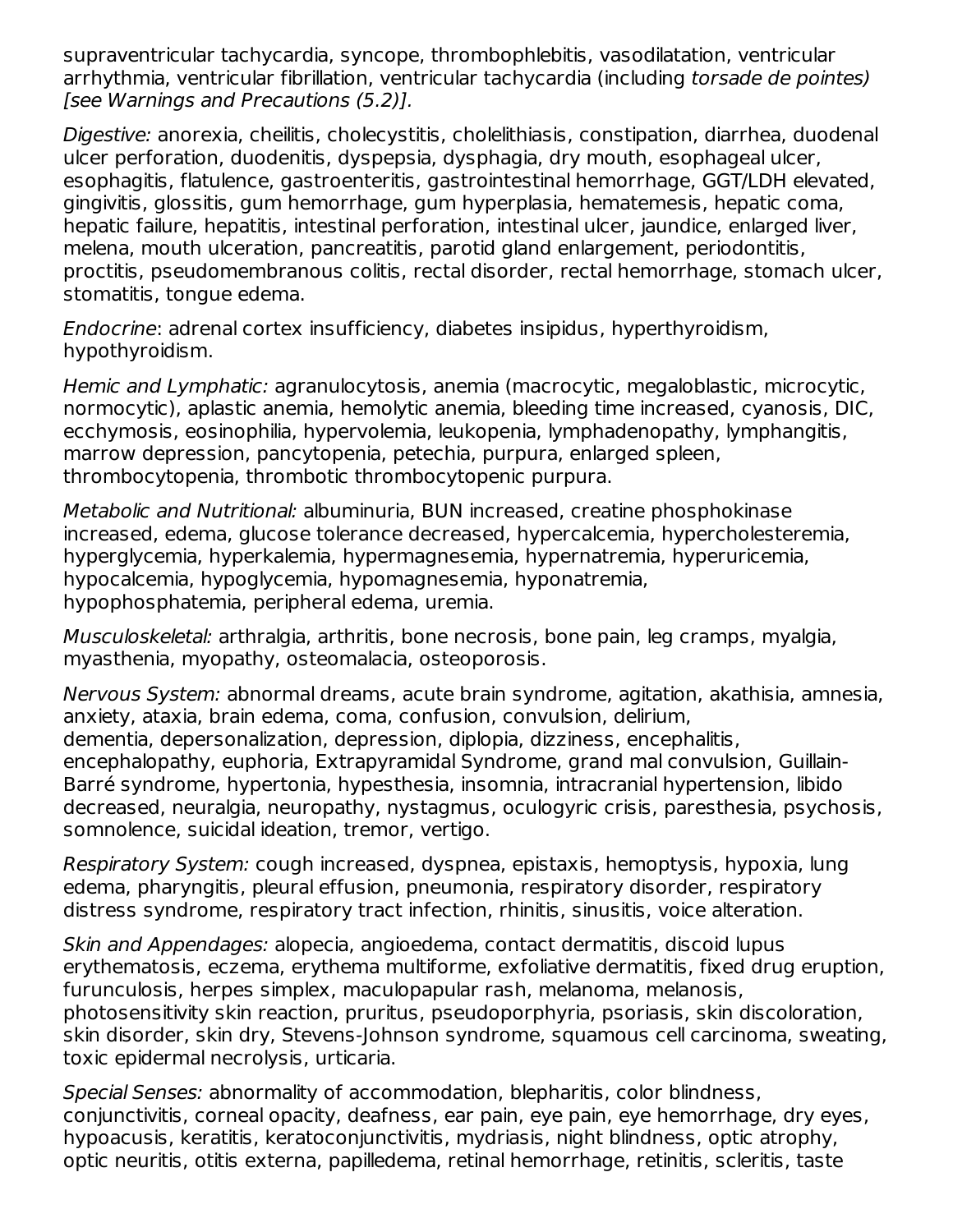loss, taste perversion, tinnitus, uveitis, visual field defect.

Urogenital: anuria, blighted ovum, creatinine clearance decreased, dysmenorrhea, dysuria, epididymitis, glycosuria, hemorrhagic cystitis, hematuria, hydronephrosis, impotence, kidney pain, kidney tubular necrosis, metrorrhagia, nephritis, nephrosis, oliguria, scrotal edema, urinary incontinence, urinary retention, urinary tract infection, uterine hemorrhage, vaginal hemorrhage.

#### Clinical Laboratory Values in Adults

The overall incidence of transaminase increases >3x upper limit of normal (not necessarily comprising an adverse reaction) was 17.7% (268/1514) in adult subjects treated with voriconazole for therapeutic use in pooled clinical trials. Increased incidence of liver function test abnormalities may be associated with higher plasma concentrations and/or doses. The majority of abnormal liver function tests either resolved during treatment without dose adjustment or resolved following dose adjustment, including discontinuation of therapy.

Voriconazole has been infrequently associated with cases of serious hepatic toxicity including cases of jaundice and rare cases of hepatitis and hepatic failure leading to death. Most of these patients had other serious underlying conditions.

Liver function tests should be evaluated at the start of and during the course of Voriconazole for injection therapy. Patients who develop abnormal liver function tests during Voriconazole for injection therapy should be monitored for the development of more severe hepatic injury. Patient management should include laboratory evaluation of hepatic function (particularly liver function tests and bilirubin). Discontinuation of Voriconazole for injection must be considered if clinical signs and symptoms consistent with liver disease develop that may be attributable to Voriconazole for injection [see Warnings and Precautions (5.1)].

Acute renal failure has been observed in severely ill patients undergoing treatment with voriconazole. Patients being treated with voriconazole are likely to be treated concomitantly with nephrotoxic medications and have concurrent conditions that may result in decreased renal function. It is recommended that patients are monitored for the development of abnormal renal function. This should include laboratory evaluation, particularly serum creatinine.

Tables 4 to 5 show the number of patients with hypokalemia and clinically significant changes in renal and liver function tests in two randomized, comparative multicenter studies. In study 307/602, patients with definite or probable IA were randomized to either voriconazole or amphotericin B therapy. In study 608, patients with candidemia were randomized to either voriconazole or the regimen of amphotericin B followed by fluconazole.

#### **Table 4: Study 307/602 - Primary Treatment of Invasive AspergillosisClinically Significant Laboratory Test Abnormalities**

|              |                                    | Criteria* Voriconazole Amphotericin B** |
|--------------|------------------------------------|-----------------------------------------|
|              | $n/N$ (%)                          | $n/N$ (%)                               |
| T. Bilirubin | $ >1.5\times$ ULN 35/180 (19.4)    | 46/173 (26.6)                           |
| <b>AST</b>   | $  > 3.0 \times$ ULN 21/180 (11.7) | 18/174 (10.3)                           |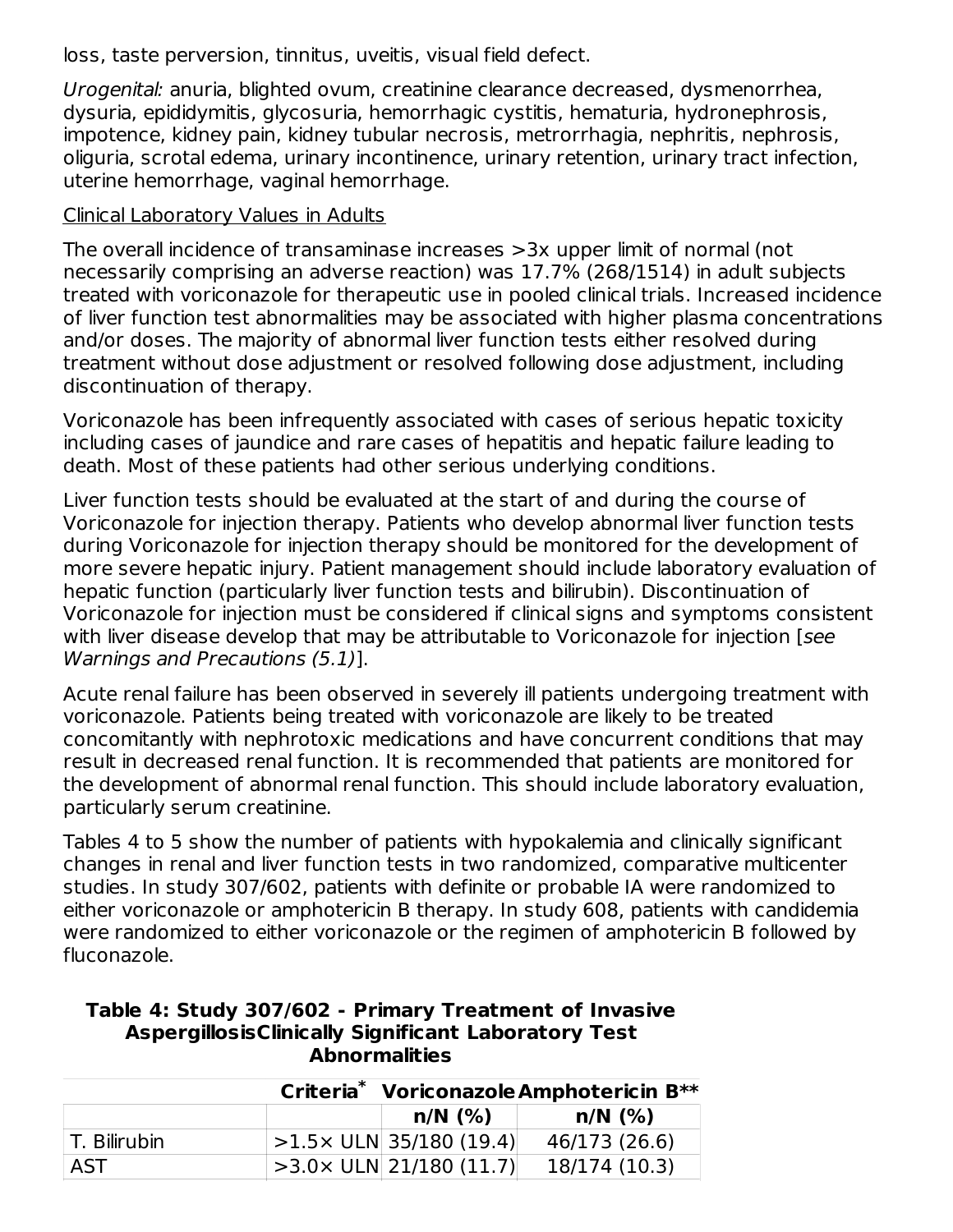| <b>ALT</b>                                          | $>3.0\times$ ULN 34/180 (18.9)      | 40/173 (23.1)  |
|-----------------------------------------------------|-------------------------------------|----------------|
| Alkaline Phosphatase $>3.0\times$ ULN 29/181 (16.0) |                                     | 38/173 (22.0)  |
| l Creatinine                                        | $>1.3\times$ ULN 39/182 (21.4)      | 102/177 (57.6) |
| Potassium                                           | $<$ 0.9 $\times$ LLN  30/181 (16.6) | 70/178 (39.3)  |

\* Without regard to baseline value

\* Without regard to baseline value

\*\*Amphotericin B followed by other licensed antifungal therapy

 $n =$  number of patients with a clinically significant abnormality while on study therapy  $N =$  total number of patients with at least one observation of the given lab test while on

study therapy

AST = Aspartate aminotransferase; ALT = alanine aminotransferase

 $ULN = upper$  limit of normal

 $LLN =$  lower limit of normal

#### **Table 5: Protocol 608 - Treatment of Candidemia Clinically Significant Laboratory Test Abnormalities**

|            |                                                | Criteria* Voriconazole Amphotericin B followed by Fluconazole |
|------------|------------------------------------------------|---------------------------------------------------------------|
|            | $n/N$ (%)                                      | $n/N$ (%)                                                     |
|            | $T$ . Bilirubin $>1.5\times$ ULN 50/261 (19.2) | 31/115(27.0)                                                  |
| <b>AST</b> | $>3.0\times$ ULN 40/261 (15.3)                 | 16/116 (13.8)                                                 |
| <b>ALT</b> | $>3.0\times$ ULN 22/261 (8.4)                  | 15/116 (12.9)                                                 |
|            | Alk phos $  > 3.0 \times$ ULN 59/261 (22.6)    | 26/115(22.6)                                                  |
|            | Creatinine $ >1.3\times$ ULN 39/260 (15.0)     | 32/118(27.1)                                                  |
|            | Potassium <0.9x LLN 43/258 (16.7)              | 35/118 (29.7)                                                 |

 $\ast\,$  Without regard to baseline value

\* Without regard to baseline value

n = number of patients with a clinically significant abnormality while on study therapy  $N =$  total number of patients with at least one observation of the given lab test while on study therapy

AST = Aspartate aminotransferase; ALT = alanine aminotransferase

 $ULN =$  upper limit of normal

 $LIN =$  lower limit of normal

### **6.2 Postmarketing Experience in Adult Patients**

The following adverse reactions have been identified during post-approval use of voriconazole. Because these reactions are reported voluntarily from a population of uncertain size, it is not always possible to reliably estimate their frequency or establish a causal relationship to drug exposure.

### Adults

Skeletal: fluorosis and periostitis have been reported during long-term voriconazole therapy [see Warnings and Precautions (5.11)].

Eye disorders: prolonged visual adverse reactions, including optic neuritis and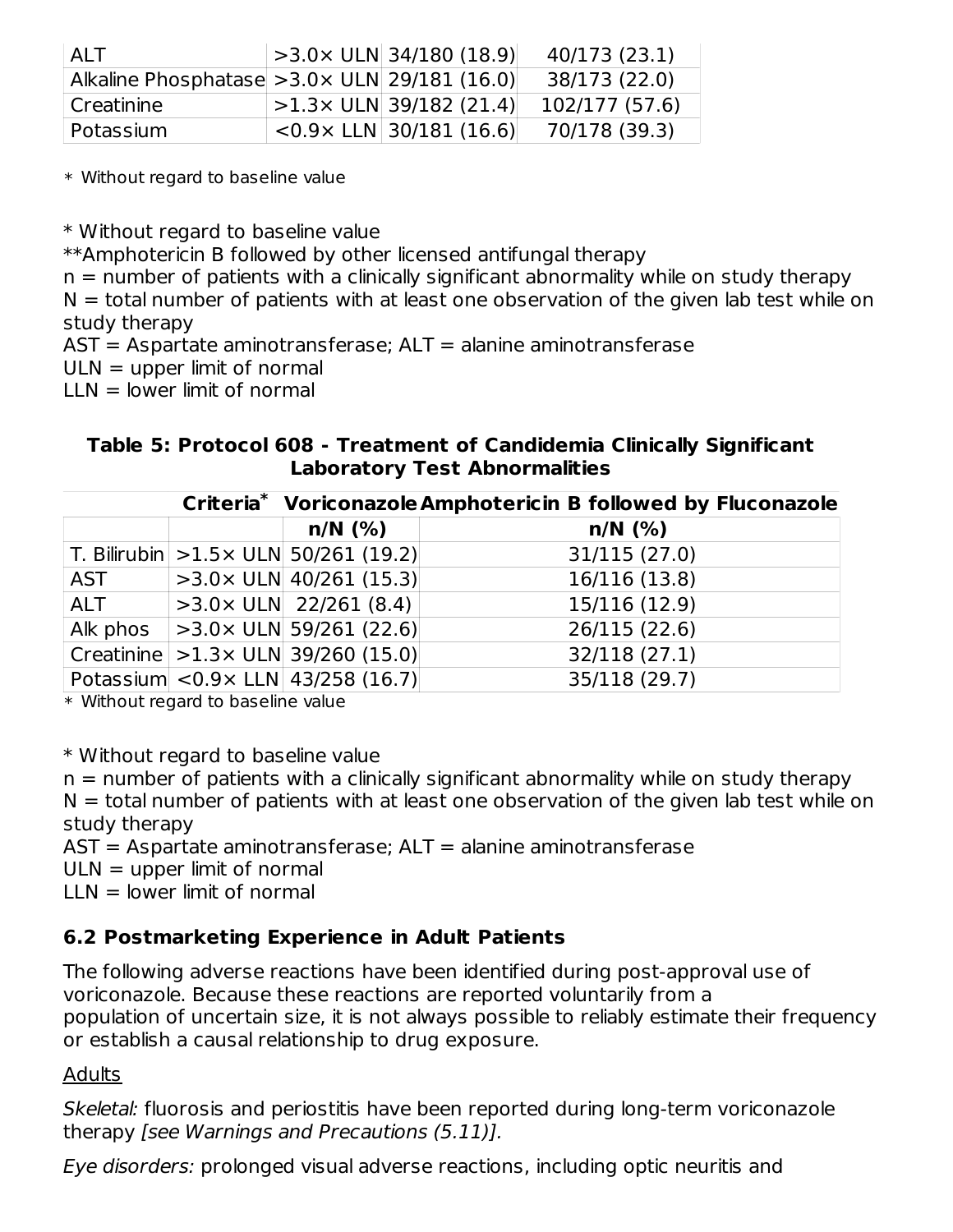papilledema [see Warnings and Precautions (5.4)].

Skin and Appendages: drug reaction with eosinophilia and systemic symptoms (DRESS) has been reported [see Warnings and Precautions (5.5) and Adverse Reactions (6.1)].

Endocrine disorders: adrenal insufficiency, Cushing's syndrome (when voriconazole has been used concomitantly with corticosteroids) [see Warnings] and Precautions (5.8)].

### **7 DRUG INTERACTIONS**

Voriconazole is metabolized by, and inhibits the activity of, cytochrome P450 isoenzymes, CYP2C19, CYP2C9, and CYP3A4. Inhibitors or inducers of these isoenzymes may increase or decrease voriconazole plasma concentrations, respectively, and there is potential for voriconazole to increase the plasma concentrations of substances metabolized by these CYP450 isoenzymes.

Tables 6 and 7 provide the clinically significant interactions between voriconazole and other medical products.

| <b>Drug/Drug</b><br><b>Class</b><br>(Mechanism<br>of Interaction<br>by the Drug) | <b>Voriconazole Plasma</b><br><b>Exposure</b><br>( $C_{\text{max}}$ and AUC <sub>T</sub> after 200<br>mg every 12h) | <b>Recommendations for</b><br><b>Voriconazole Dosage</b><br><b>Adjustment/Comments</b>                                                                                                              |
|----------------------------------------------------------------------------------|---------------------------------------------------------------------------------------------------------------------|-----------------------------------------------------------------------------------------------------------------------------------------------------------------------------------------------------|
| Rifampin and<br>Rifabutin<br>$ $ (CYP450<br>Induction)                           | Significantly Reduced                                                                                               | <b>Contraindicated</b>                                                                                                                                                                              |
| Efavirenz (400<br>mg every 24h)<br>$ $ (CYP450<br>Induction)                     | Significantly Reduced                                                                                               | <b>Contraindicated</b>                                                                                                                                                                              |
| High-dose<br>Ritonavir (400<br>$mg$ every12h)<br>$ $ (CYP450<br>Induction)       | Significantly Reduced                                                                                               | <b>Contraindicated</b>                                                                                                                                                                              |
| Low-dose<br>Ritonavir (100<br>$mg$ every 12h)<br>$ $ (CYP450<br>Induction)       | Reduced                                                                                                             | Coadministration of voriconazole and<br>low-dose ritonavir (100 mg every 12h)<br>should be avoided, unless an<br>assessment of the benefit/risk to the<br>patient justifies the use of voriconazole |
| Carbamazepine<br><b>(CYP450)</b><br>Induction)                                   | Not Studied In Vivo or In Vitro,<br>but Likely to Result in Significant<br>Reduction                                | <b>Contraindicated</b>                                                                                                                                                                              |

#### **Table 6: Effect of Other Drugs on Voriconazole Pharmacokinetics [see Clinical Pharmacology (12.3)]**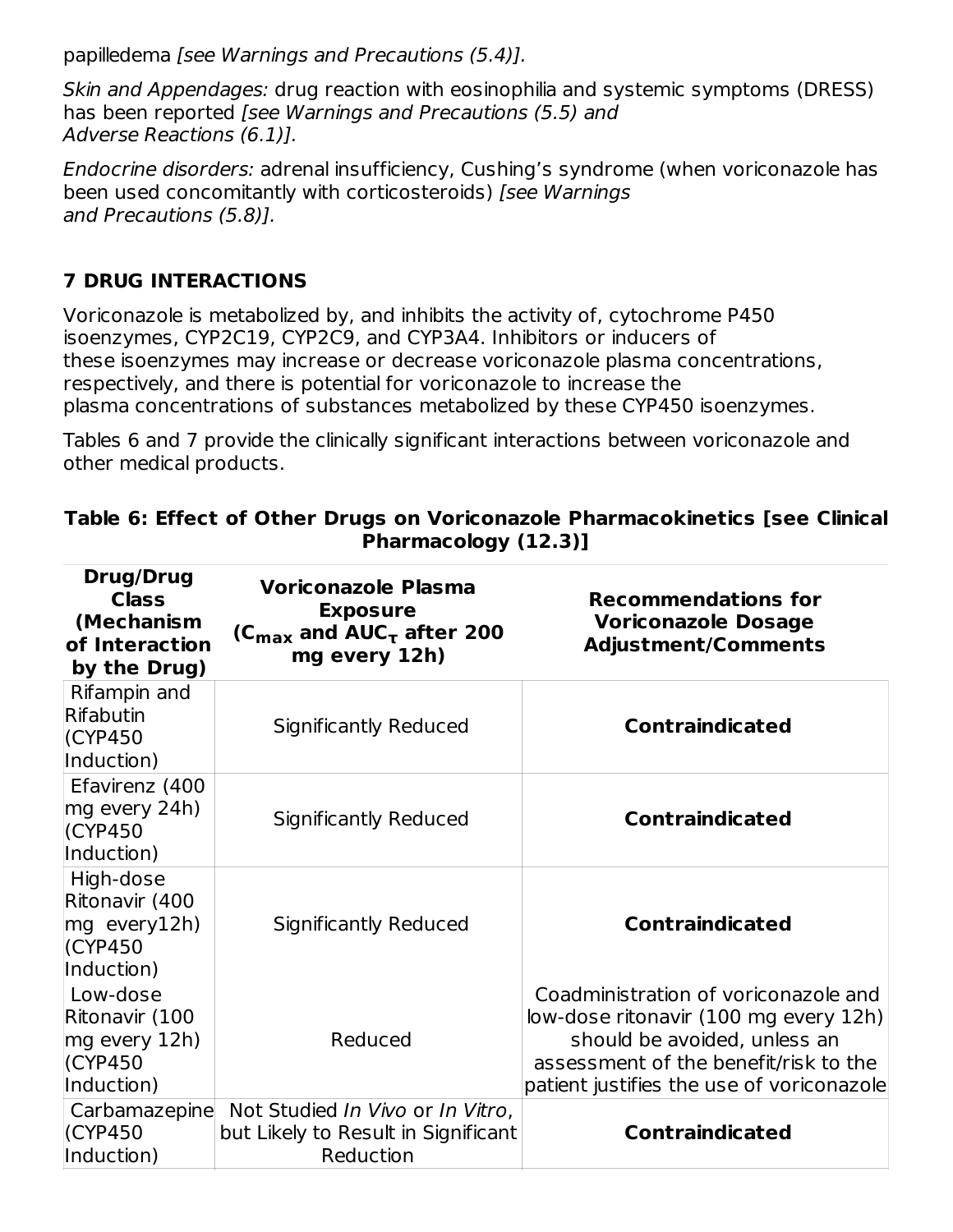| Long Acting<br>Barbiturates<br>(e.g.,<br>phenobarbital<br>mephobarbital)<br>(CYP450)<br>Phenytoin<br>$ $ (CYP450 | Not Studied In Vivo or In Vitro,<br>but Likely to Result in Significant<br>Reduction<br><b>Significantly Reduced</b>                                                                                                                                                                                                                      | <b>Contraindicated</b><br>Increase voriconazole maintenance<br>dose from 4 mg/kg to 5 mg/kg                                                                                                                                                    |
|------------------------------------------------------------------------------------------------------------------|-------------------------------------------------------------------------------------------------------------------------------------------------------------------------------------------------------------------------------------------------------------------------------------------------------------------------------------------|------------------------------------------------------------------------------------------------------------------------------------------------------------------------------------------------------------------------------------------------|
| Induction)                                                                                                       |                                                                                                                                                                                                                                                                                                                                           | intravenously every 12h                                                                                                                                                                                                                        |
| Letermovir<br>$ $ (CYP2C9/2C19<br>Induction)                                                                     | Reduced                                                                                                                                                                                                                                                                                                                                   | If concomitant administration of<br>voriconazole with letermovir cannot be<br>avoided, monitor for reduced<br>effectiveness<br>of voriconazole.                                                                                                |
| St. John's Wort<br>(CYP450<br>inducer; P-gp<br>inducer)<br>Oral                                                  | Significantly Reduced                                                                                                                                                                                                                                                                                                                     | <b>Contraindicated</b>                                                                                                                                                                                                                         |
| Contraceptives<br>containing<br>ethinyl estradiol<br>land<br>norethindrone<br>$ $ (CYP2C19<br>Inhibition)        | Increased                                                                                                                                                                                                                                                                                                                                 | Monitoring for adverse events and<br>toxicity related to voriconazole is<br>recommended when coadministered<br>with oral contraceptives                                                                                                        |
| Fluconazole<br>(CYP2C9,<br>CYP2C19 and<br>CYP3A4<br>Inhibition)                                                  | Significantly Increased                                                                                                                                                                                                                                                                                                                   | Avoid concomitant administration of<br>voriconazole and fluconazole.<br>Monitoring for adverse events and<br>toxicity related to voriconazole is<br>started within 24 h after the last dose<br>of fluconazole.                                 |
| Other HIV<br>Protease<br>Inhibitors<br>CYP3A4<br>Inhibition)                                                     | In Vivo Studies Showed No<br>Significant Effects of Indinavir<br>on Voriconazole Exposure<br>In Vitro Studies Demonstrated<br>Potential for Inhibition of<br>Voriconazole Metabolism<br>(Increased Plasma Exposure)                                                                                                                       | No dosage adjustment in the<br>voriconazole dosage needed when<br>coadministered with indinavir<br>Frequent monitoring for adverse<br>events and toxicity related to<br>voriconazole when coadministered<br>with other HIV protease inhibitors |
| Other NNRTIs*<br>(CYP3A4<br>Inhibition or<br><b>CYP450</b><br>Induction)                                         | In Vitro Studies Demonstrated<br>Potential for Inhibition of<br>Voriconazole Metabolism by<br>Delavirdine and Other NNRTIS<br>(Increased Plasma Exposure)<br>A Voriconazole-Efavirenz Drug<br><b>Interaction Study Demonstrated</b><br>the Potential for the Metabolism<br>of Voriconazole to be Induced<br>by Efavirenz and Other NNRTIs | Frequent monitoring for adverse<br>events and toxicity related to<br>voriconazole<br>Careful assessment of voriconazole<br>effectiveness                                                                                                       |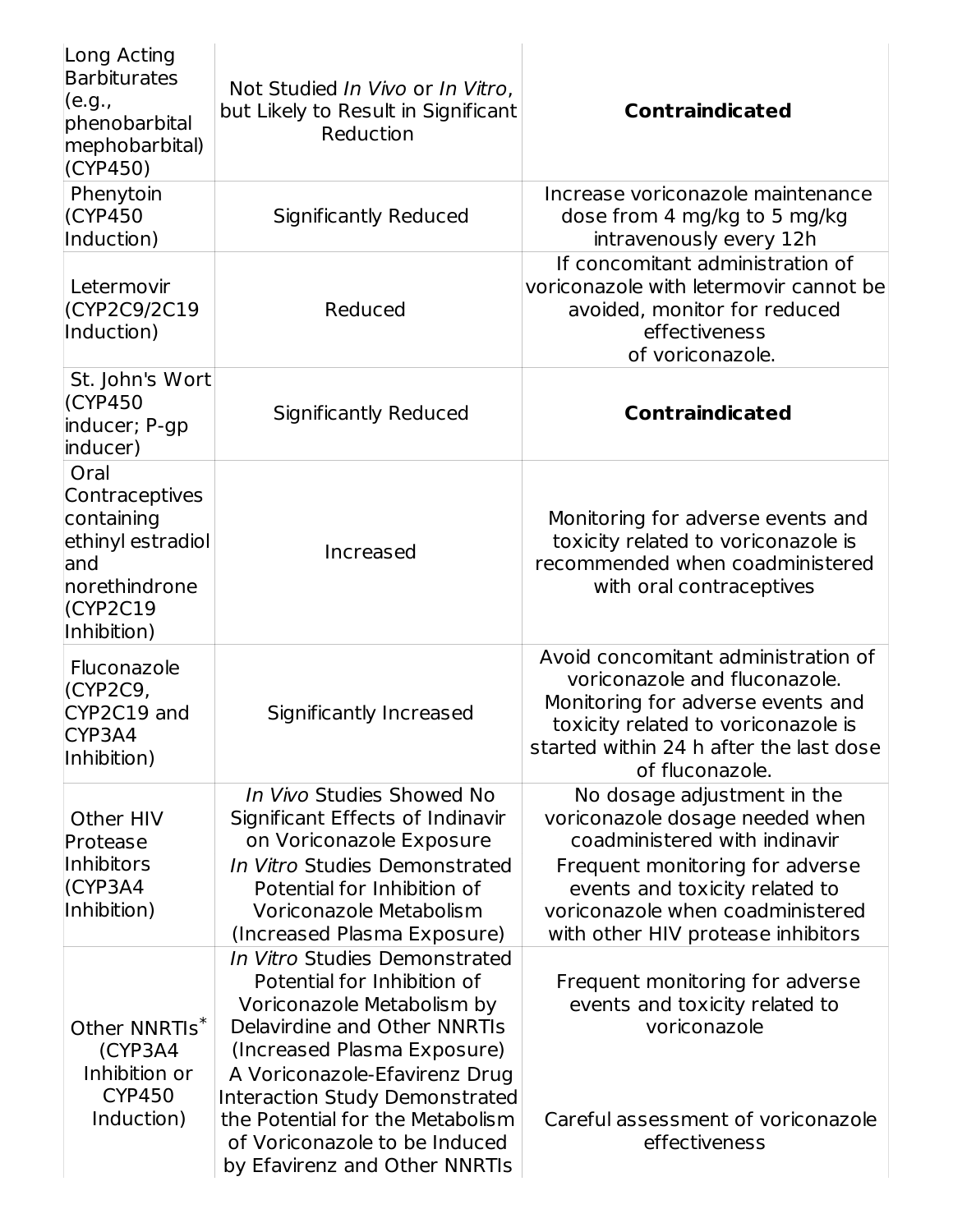(Decreased Plasma Exposure)

\* Non-Nucleoside Reverse Transcriptase Inhibitors

### \*\*\* Non-Nucleoside Reverse Transcriptase Inhibitors

#### **Table 7: Effect of Voriconazole on Pharmacokinetics of Other Drugs [see Clinical Pharmacology (12.3)]**

| <b>Drug/Drug Class</b><br>(Mechanism of<br>Interaction by<br><b>Voriconazole)</b>                                       | <b>Drug Plasma</b><br><b>Exposure</b><br>( $C_{\text{max}}$ and<br>AUC <sub>T</sub> )                                                                        | <b>Recommendations for Drug Dosage</b><br><b>Adjustment/Comments</b>                                                                                                                                                                                                                                                                                                                      |
|-------------------------------------------------------------------------------------------------------------------------|--------------------------------------------------------------------------------------------------------------------------------------------------------------|-------------------------------------------------------------------------------------------------------------------------------------------------------------------------------------------------------------------------------------------------------------------------------------------------------------------------------------------------------------------------------------------|
| <b>Sirolimus</b><br>(CYP3A4 Inhibition)                                                                                 | Significantly<br>Increased                                                                                                                                   | Contraindicated                                                                                                                                                                                                                                                                                                                                                                           |
| Rifabutin<br>(CYP3A4 Inhibition)                                                                                        | Significantly<br>Increased                                                                                                                                   | Contraindicated                                                                                                                                                                                                                                                                                                                                                                           |
| Efavirenz (400 mg<br>every 24h)<br>(CYP3A4 Inhibition)                                                                  | Significantly<br>Increased                                                                                                                                   | Contraindicated                                                                                                                                                                                                                                                                                                                                                                           |
| High-dose Ritonavir<br>(400 mg every 12h)<br>(CYP3A4 Inhibition)<br>Low-dose Ritonavir<br>$(100 \text{ mg every } 12h)$ | No Significant<br>Effect of<br>Voriconazole on<br>Ritonavir $C_{\text{max}}$ or<br>AUC<br>Slight Decrease<br>in Ritonavir C <sub>max</sub><br>and $AUC_T$    | <b>Contraindicated</b> because of significant<br>reduction of voriconazole $C_{\text{max}}$ and $\text{AUC}_T$<br>Coadministration of voriconazole and low-dose<br>ritonavir (100 mg every 12h) should be avoided<br>(due to the reduction in voriconazole C <sub>max</sub> and<br>$AUC_T$ ) unless an assessment of the benefit/risk<br>to the patient justifies the use of voriconazole |
| Cisapride, Pimozide,<br>Quinidine, Ivabradine<br>(CYP3A4 Inhibition)                                                    | Not Studied In<br>Vivo or In Vitro,<br>but Drug Plasma<br><b>Exposure Likely</b><br>to be Increased                                                          | Contraindicated because of potential for QT<br>prolongation and rare occurrence of torsade de<br>pointes                                                                                                                                                                                                                                                                                  |
| Ergot Alkaloids<br>(CYP450 Inhibition)                                                                                  | Not Studied In<br>Vivo or In Vitro,<br>but Drug Plasma<br><b>Exposure Likely</b><br>to be Increased                                                          | Contraindicated                                                                                                                                                                                                                                                                                                                                                                           |
| Naloxegal<br>(CYP3A4 Inhibition)                                                                                        | Not Studied In<br>Vivo or In Vitro,<br>but<br>Drug Plasma<br><b>Exposure Likely</b><br>to<br>be Increased<br>which may<br>Increase<br>the Risk of<br>Adverse | Contraindicated                                                                                                                                                                                                                                                                                                                                                                           |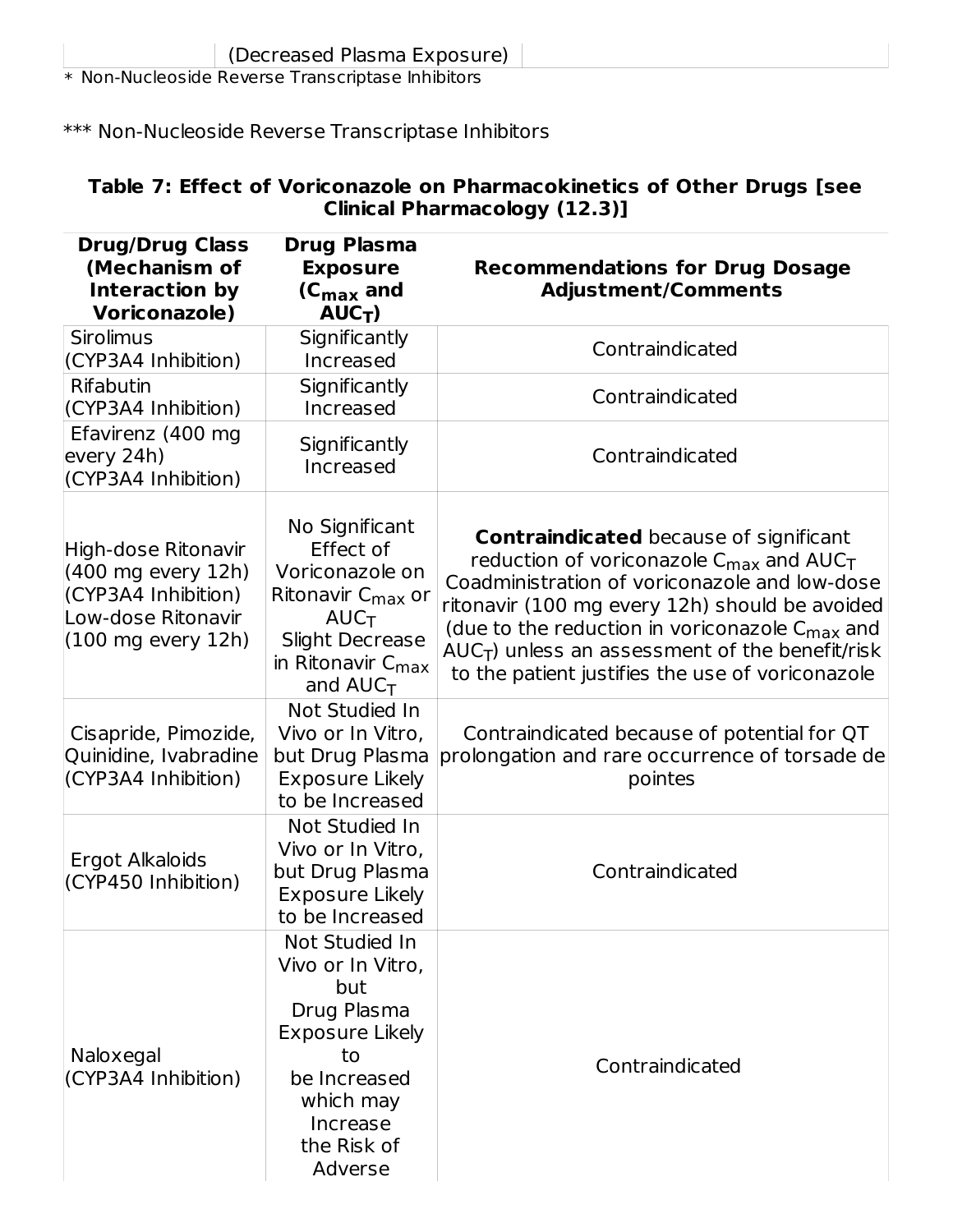|                                     | Reactions                                                                                                                                        |                                                                                                                                                                                                                                                                                                                                                                                                                                                                                                                                                                                                                                        |
|-------------------------------------|--------------------------------------------------------------------------------------------------------------------------------------------------|----------------------------------------------------------------------------------------------------------------------------------------------------------------------------------------------------------------------------------------------------------------------------------------------------------------------------------------------------------------------------------------------------------------------------------------------------------------------------------------------------------------------------------------------------------------------------------------------------------------------------------------|
| Tolvaptan<br>(CYP3A4 Inhibition)    | Although Not<br>Studied Clinically,<br>Voriconazole is<br>Likely to<br>Significantly<br>Increase the<br>Plasma<br>Concentrations of<br>Tolvaptan | Contraindicated                                                                                                                                                                                                                                                                                                                                                                                                                                                                                                                                                                                                                        |
| Venetoclax (CYP3A4<br>Inhibition)   | Not studied In<br>Vivo or In Vitro,<br>but Venetoclax<br>Plasma Exposure<br>Likely to be<br>Significantly<br>Increased                           | Coadministration of voriconazole is<br>contraindicated at initiation and during the<br>ramp-up phase in patients with chronic<br>lymphocytic leukemia (CLL) or small lymphocytic<br>lymphoma (SLL). Refer to the venetoclax<br>labeling for safety monitoring and dose<br>reduction in the steady daily dosing phase in<br>CLL/SLL patients.<br>For patients with acute myeloid leukemia (AML),<br>dose reduction and safety monitoring are<br>recommended across all dosing phases when<br>coadministering Voriconazole for injection with<br>venetoclax. Refer to the venetoclax prescribing<br>information for dosing instructions. |
| Cyclosporine<br>(CYP3A4 Inhibition) | $AUC$ <sub>T</sub> Significantly<br>Increased; No<br>Significant Effect<br>on $C_{\text{max}}$                                                   | When initiating therapy with Voriconazole for<br>injection in patients already receiving<br>cyclosporine, reduce the cyclosporine dose to<br>one-half of the starting dose and follow with<br>frequent monitoring of cyclosporine blood<br>levels. Increased cyclosporine levels have been<br>associated with nephrotoxicity. When<br>Voriconazole for injection is discontinued,<br>cyclosporine concentrations must be frequently<br>monitored and the dose increased as<br>necessary.                                                                                                                                               |
| Methadone (CYP3A4<br>Inhibition)    | Increased                                                                                                                                        | Increased plasma concentrations of<br>methadone have been associated with toxicity<br>including QT prolongation. Frequent monitoring<br>for adverse events and toxicity related to<br>methadone is recommended during<br>coadministration. Dose reduction of methadone<br>may be needed                                                                                                                                                                                                                                                                                                                                                |
| Fentanyl (CYP3A4<br>Inhibition)     | Increased                                                                                                                                        | Reduction in the dose of fentanyl and other<br>long-acting opiates metabolized by CYP3A4<br>should be considered when coadministered with<br>Voriconazole for injection. Extended and<br>frequent monitoring for opiate-associated<br>adverse events may be necessary [see Drug<br>Interactions (7)]                                                                                                                                                                                                                                                                                                                                   |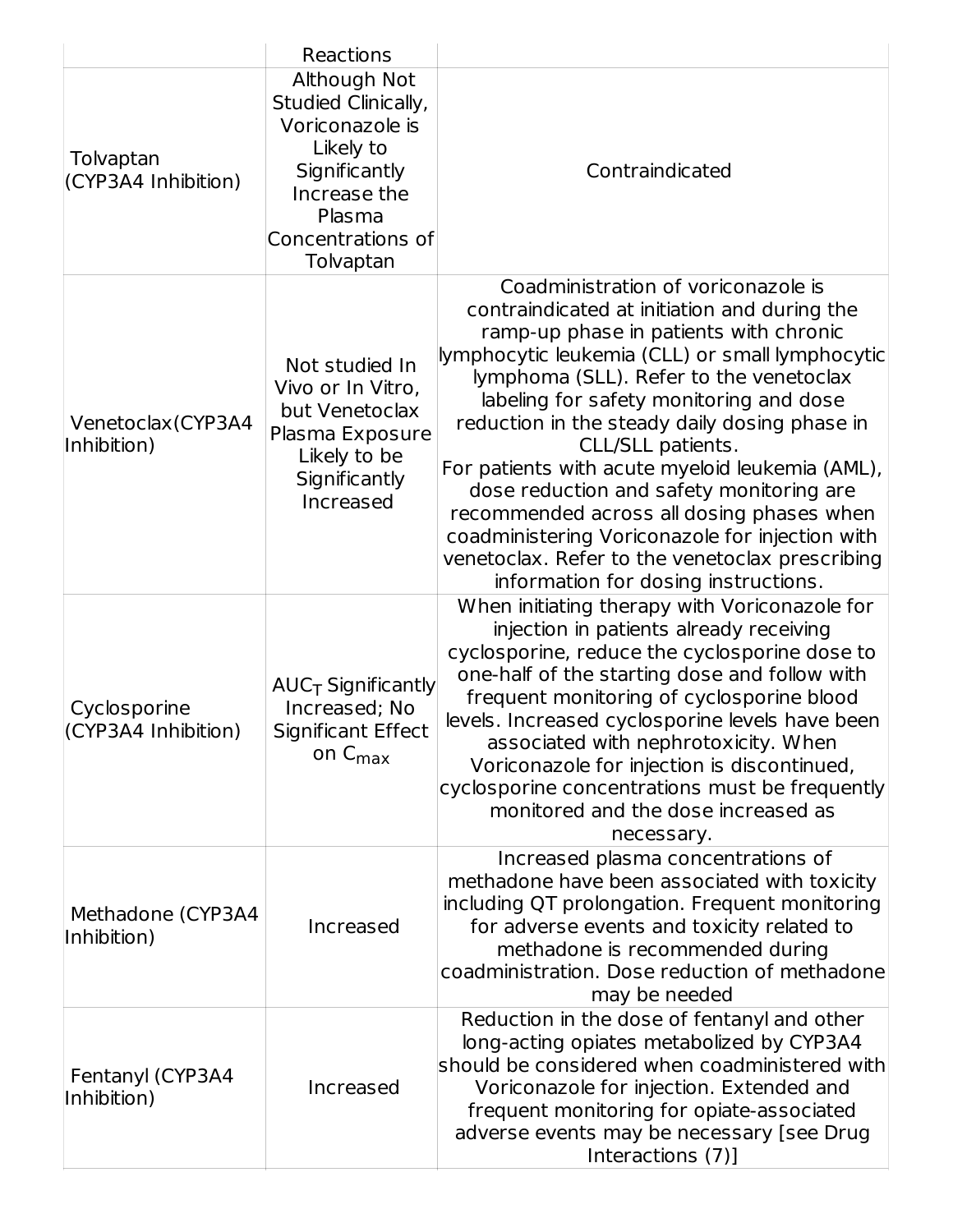| Alfentanil (CYP3A4<br>Inhibition)                                                                         | Significantly<br>Increased                                                                                                | An increase in the incidence of delayed and<br>persistent alfentanil-associated nausea and<br>vomiting were observed when coadministered<br>with Voriconazole for injection.<br>Reduction in the dose of alfentanil and other<br>opiates metabolized by CYP3A4 (e.g., sufentanil)<br>should be considered when coadministered with<br>Voriconazole for injection. A longer period for<br>monitoring respiratory and other opiate-<br>associated adverse events may be necessary<br>[see Drug Interactions (7)]. |
|-----------------------------------------------------------------------------------------------------------|---------------------------------------------------------------------------------------------------------------------------|-----------------------------------------------------------------------------------------------------------------------------------------------------------------------------------------------------------------------------------------------------------------------------------------------------------------------------------------------------------------------------------------------------------------------------------------------------------------------------------------------------------------|
| Oxycodone (CYP3A4<br>Inhibition)                                                                          | Significantly<br>Increased                                                                                                | Increased visual effects (heterophoria and<br>miosis) of oxycodone were observed when<br>coadministered with Voriconazole for injection.<br>Reduction in the dose of oxycodone and other<br>long-acting opiates metabolized by CYP3A4<br>should be considered when coadministered with<br>Voriconazole for injection. Extended and<br>frequent monitoring for opiate-associated<br>adverse events may be necessary                                                                                              |
| NSAIDs*including<br>ibuprofen and<br>diclofenac<br>(CYP2C9 Inhibition)                                    | Increased                                                                                                                 | Frequent monitoring for adverse events and<br>toxicity related to NSAIDs. Dose reduction of<br>NSAIDs may be needed                                                                                                                                                                                                                                                                                                                                                                                             |
| <b>Tacrolimus</b><br>(CYP3A4 Inhibition)                                                                  | Significantly<br>Increased                                                                                                | When initiating therapy with Voriconazole for<br>injection in patients already receiving tacrolimus,<br>reduce the tacrolimus dose to one-third of the<br>starting dose and follow with frequent<br>monitoring of tacrolimus blood levels. Increased<br>tacrolimus levels have been associated with<br>nephrotoxicity. When Voriconazole for injection<br>is discontinued, tacrolimus concentrations must<br>be frequently monitored and the dose increased<br>as necessary.                                    |
| Phenytoin<br>(CYP2C9 Inhibition)                                                                          | Significantly<br>Increased                                                                                                | Frequent monitoring of phenytoin plasma<br>concentrations and frequent monitoring of<br>adverse effects related to phenytoin.                                                                                                                                                                                                                                                                                                                                                                                   |
| <b>Oral Contraceptives</b><br>containing ethinyl<br>estradiol and<br>norethindrone<br>(CYP3A4 Inhibition) | Increased                                                                                                                 | Monitoring for adverse events related to oral<br>contraceptives is recommended during<br>coadministration.                                                                                                                                                                                                                                                                                                                                                                                                      |
| Prednisolone and<br>other                                                                                 | In Vivo Studies<br>Showed<br>No Significant<br>Effects of<br>Voriconazole for<br>injection on<br>Prednisolone<br>Evnacura | No dosage adjustment for prednisolone when<br>coadministered with Voriconazole for injection<br>[see Clinical Pharmacology (12.3)].                                                                                                                                                                                                                                                                                                                                                                             |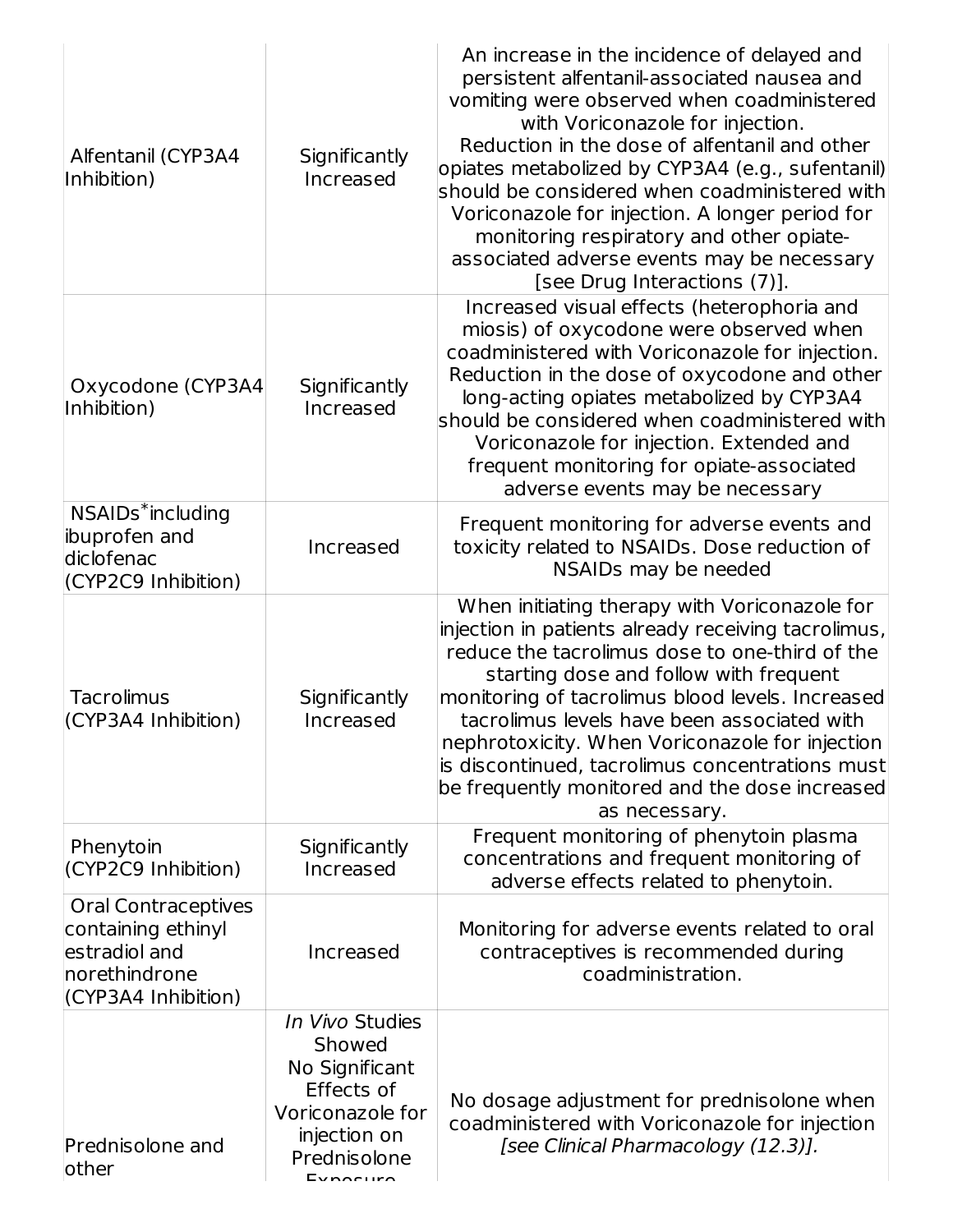| corticosteroids<br>(CYP3A4 Inhibition)                                                                                   | EXPUSULE<br>Not Studied In<br>vitro or In vivo for<br>Other<br>Corticosteroids,<br>but Drug<br><b>Exposure Likely</b><br>to be Increased                                                                     | Monitor for potential adrenal dysfunction when<br>Voriconazole for injection is administered with<br>other corticosteroids [See Warnings and<br>Precautions (5.8)].                                                                                                                                                                                                                             |
|--------------------------------------------------------------------------------------------------------------------------|--------------------------------------------------------------------------------------------------------------------------------------------------------------------------------------------------------------|-------------------------------------------------------------------------------------------------------------------------------------------------------------------------------------------------------------------------------------------------------------------------------------------------------------------------------------------------------------------------------------------------|
| <b>Warfarin</b><br>(CYP2C9 Inhibition)<br><b>Other Oral Coumarin</b><br>Anticoagulants<br>$ $ (CYP2C9/3A4<br>Inhibition) | Prothrombin Time<br>Significantly<br>Increased<br>Not Studied In<br><i>Vivo</i> or<br>In Vitro for other<br>Oral Coumarin<br>Anticoagulants,<br>but Drug Plasma<br><b>Exposure Likely</b><br>to be Increased | If patients receiving coumarin preparations are<br>treated simultaneously with voriconazole, the<br>prothrombin time or other suitable<br>anticoagulation tests should be monitored at<br>close intervals and the dosage of anticoagulants<br>adjusted accordingly.                                                                                                                             |
| Ivacaftor<br>(CYP3A4 Inhibition)                                                                                         | Not Studied In<br>Vivo or In Vitro,<br>but<br>Drug Plasma<br><b>Exposure Likely</b><br>to<br>be Increased<br>which may<br>Increase<br>the Risk of<br>Adverse<br>Reactions                                    | Dose reduction of ivacaftor is recommended.<br>Refer to the prescribing information for<br>ivacaftor                                                                                                                                                                                                                                                                                            |
| Omeprazole<br>(CYP2C19/3A4<br>Inhibition)                                                                                | Significantly<br>Increased                                                                                                                                                                                   | When initiating therapy with Voriconazole for<br>injection in patients already receiving<br>omeprazole doses of 40 mg or greater, reduce<br>the omeprazole dose by one-half. The<br>metabolism of other proton pump inhibitors<br>that are CYP2C19 substrates may also be<br>inhibited by voriconazole and may result in<br>increased plasma concentrations of other<br>proton pump inhibitors. |
| <b>Other HIV Protease</b>                                                                                                | In Vivo Studies<br>Showed No<br><b>Significant Effects</b><br>on Indinavir<br>Exposure                                                                                                                       | No dosage adjustment for indinavir when<br>coadministered with Voriconazole for injection                                                                                                                                                                                                                                                                                                       |
| Inhibitors<br>(CYP3A4 Inhibition)                                                                                        | In Vitro Studies<br>Demonstrated<br>Potential for<br>Voriconazole to                                                                                                                                         | Frequent monitoring for adverse events and<br>tovicity related to other HIV protesce inhibitore                                                                                                                                                                                                                                                                                                 |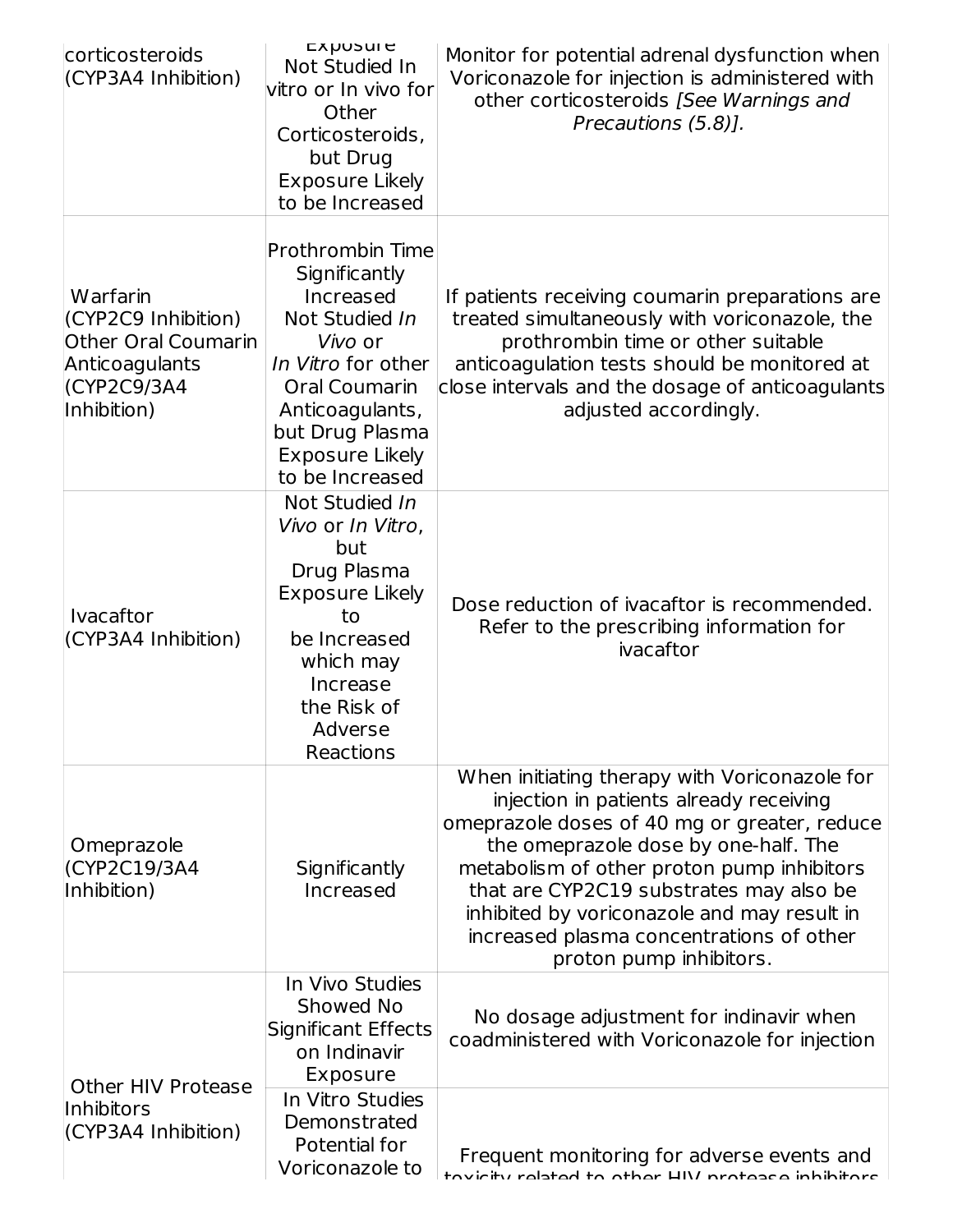|                           | Inhibit Metabolism                    | נטאונונץ וכומנכע נט טנווכו וווז p טנכסטכ וווווווטונטו ט |
|---------------------------|---------------------------------------|---------------------------------------------------------|
|                           | (Increased                            |                                                         |
|                           | Plasma Exposure)                      |                                                         |
|                           | A Voriconazole-                       |                                                         |
|                           | Efavirenz Drug                        |                                                         |
|                           | Interaction Study                     |                                                         |
|                           | Demonstrated the                      |                                                         |
| Other NNRTIs <sup>t</sup> | Potential for                         | Frequent monitoring for adverse events and              |
| (CYP3A4 Inhibition)       | Voriconazole to                       | toxicity related to NNRTI                               |
|                           | Inhibit Metabolism                    |                                                         |
|                           | of Other NNRTIs                       |                                                         |
|                           | (Increased                            |                                                         |
|                           | Plasma Exposure)                      |                                                         |
|                           | In Vitro Studies                      |                                                         |
|                           | Demonstrated                          | Frequent monitoring for adverse events and              |
| Benzodiazepines           | Potential for                         | toxicity (i.e., prolonged sedation) related to          |
| (CYP3A4 Inhibition)       | Voriconazole to                       | benzodiazepines metabolized by CYP3A4 (e.g.,            |
|                           | Inhibit Metabolism                    | midazolam, triazolam, alprazolam). Adjustment           |
|                           | (Increased                            | of benzodiazepine dosage may be needed.                 |
|                           | Plasma Exposure)                      |                                                         |
|                           | In Vitro Studies                      |                                                         |
|                           | Demonstrated                          | Frequent monitoring for adverse events and              |
| <b>HMG-CoA Reductase</b>  | Potential for                         | toxicity related to statins. Increased statin           |
| Inhibitors (Statins)      | Voriconazole to                       | concentrations in plasma have been associated           |
| (CYP3A4 Inhibition)       | Inhibit Metabolism                    | with rhabdomyolysis. Adjustment of the statin           |
|                           | (Increased)                           | dosage may be needed.                                   |
|                           | Plasma Exposure)                      |                                                         |
|                           | In Vitro Studies                      |                                                         |
| Dihydropyridine           | Demonstrated                          | Frequent monitoring for adverse events and              |
| Calcium Channel           | Potential for                         | toxicity related to calcium channel blockers.           |
| <b>Blockers</b>           | Voriconazole to<br>Inhibit Metabolism | Adjustment of calcium channel blocker dosage            |
| (CYP3A4 Inhibition)       | (Increased                            | may be needed.                                          |
|                           | Plasma Exposure)                      |                                                         |
|                           | Not Studied In                        |                                                         |
| Sulfonylurea Oral         | Vivo or In Vitro,                     | Frequent monitoring of blood glucose and for            |
| <b>Hypoglycemics</b>      | but Drug Plasma                       | signs and symptoms of hypoglycemia.                     |
| (CYP2C9 Inhibition)       | <b>Exposure Likely</b>                | Adjustment of oral hypoglycemic drug dosage             |
|                           | to be Increased                       | may be needed.                                          |
|                           |                                       | Frequent monitoring for adverse events and              |
|                           | Not Studied In                        | toxicity (i.e., neurotoxicity) related to vinca         |
|                           | Vivo or In Vitro,                     | alkaloids.                                              |
| Vinca Alkaloids           | but Drug Plasma                       | Reserve azole antifungals, including                    |
| (CYP3A4 Inhibition)       | <b>Exposure Likely</b>                | Voriconazole for injection, for patients receiving      |
|                           | to be Increased                       | a vinca alkaloid who have no alternative                |
|                           |                                       | antifungal treatment options.                           |
|                           | Not Studied In                        |                                                         |
| Everolimus                | Vivo or In Vitro,                     | Concomitant administration of voriconazole              |
| (CVD3 AA Inhihition)      | but Drug Plasma                       | and avarnlimus is not racommandad                       |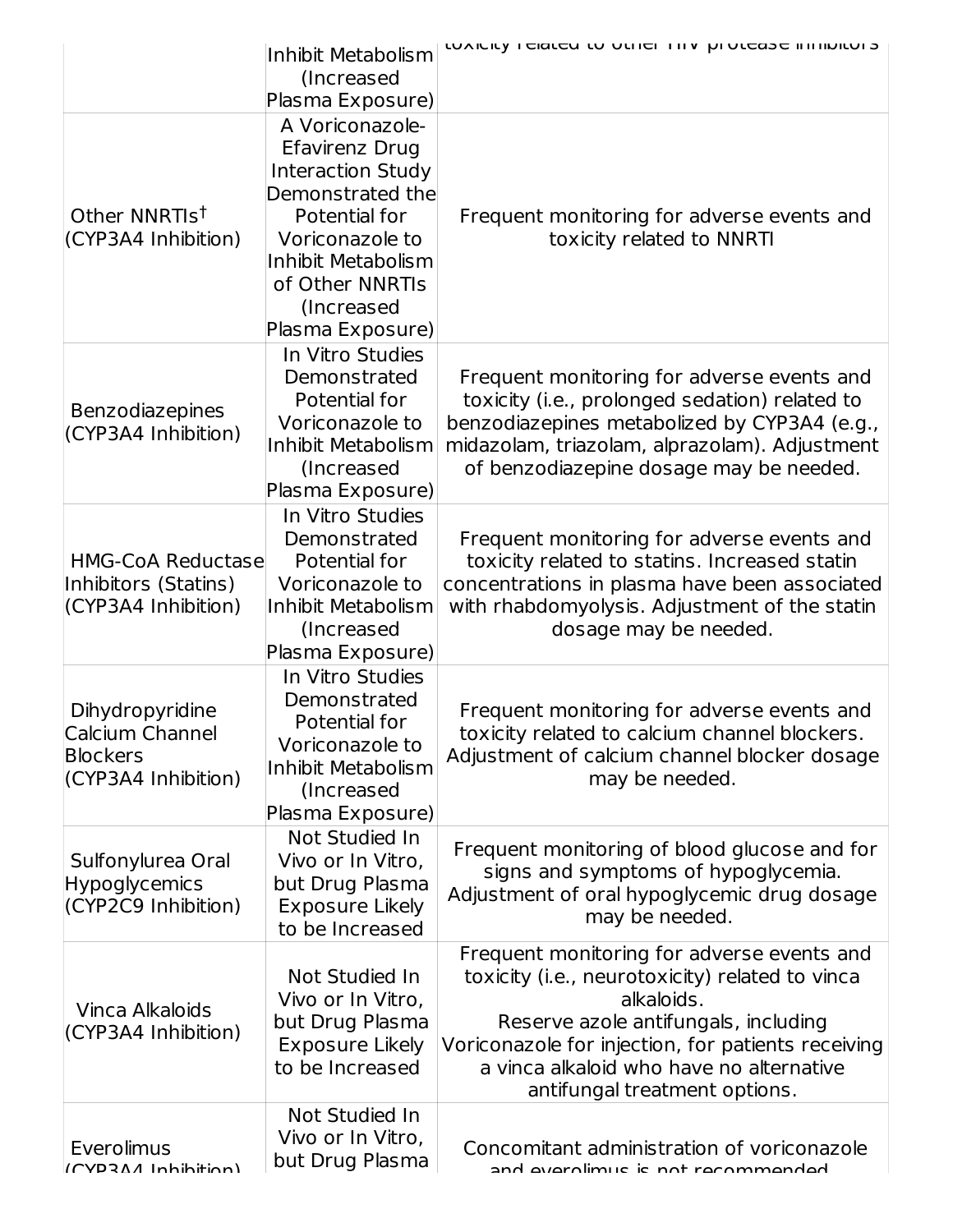\* Non-Steroidal Anti-Inflammatory Drug † Non-Nucleoside Reverse Transcriptase Inhibitors

\*\*\*\* Non-Steroidal Anti-Inflammatory Drug \*\*\*\*\* Non-Nucleoside Reverse Transcriptase Inhibitors

### **8 USE IN SPECIFIC POPULATIONS**

#### **8.1 Pregnancy**

#### Risk Summary

Voriconazole can cause fetal harm when administered to a pregnant woman. There are no available data on the use of Voriconazole for injection in pregnant women. In animal reproduction studies, oral voriconazole was associated with fetal malformations in rats and fetal toxicity in rabbits. Cleft palates and hydronephrosis/hydroureter were observed in rat pups exposed to voriconazole during organogenesis at and above 10 mg/kg (0.3 times the RMD of 200 mg every 12 hours based on body surface area comparisons). In rabbits, embryomortality, reduced fetal weight and increased incidence of skeletal variations, cervical ribs and extrasternal ossification sites were observed in pups when pregnant rabbits were orally dosed at 100 mg/kg (6 times the RMD based on body surface area comparisons) during organogenesis. Rats exposed to voriconazole from implantation to weaning experienced increased gestational length and dystocia, which were associated with increased perinatal pup mortality at the 10 mg/kg dose. [see Data]. If this drug is used during pregnancy, or if the patient becomes pregnant while taking this drug, inform the patient of the potential hazard to the fetus [see Warnings and Precautions (5.9)]

The background risk of major birth defects and miscarriage for the indicated populations is unknown. In the U.S. general population, the estimated background risk of major birth defects and miscarriage in clinically recognized pregnancies is 2-4% and 15-20% respectively.

#### Data

#### Animal Data

Voriconazole was administered orally to pregnant rats during organogenesis (gestation days 6-17) at 10, 30, and 60 mg/kg/day. Voriconazole was associated with increased incidences in hydroureter and hydronephrosis at 10 mg/kg/day or greater, approximately 0.3 times the recommended human dose (RMD) based on mg/m2, and cleft palate at 60 mg/kg, approximately 2 times the RMD based on mg/m2. Reduced ossification of sacral and caudal vertebrae, skull, pubic, and hyoid bone, supernumerary ribs, anomalies of the sternbrae, and dilatation of the ureter/renal pelvis were also observed at doses of 10 mg/kg or greater. There was no evidence of maternal toxicity at any dose.

Voriconazole was administered orally to pregnant rabbits during the period of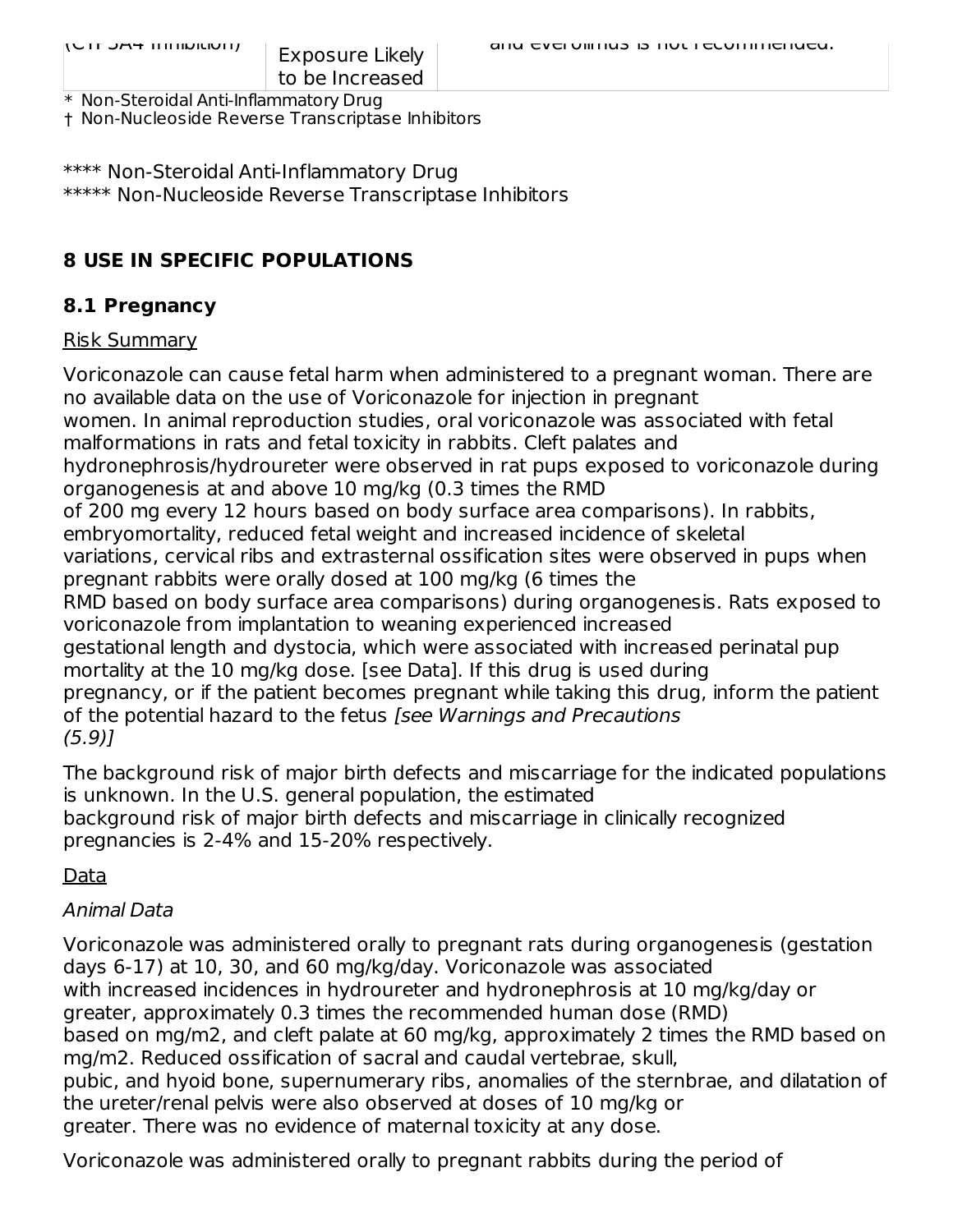organogenesis (gestation days 7-19) at 10, 40, and 100 mg/kg/day. Voriconazole was associated with increased post-implantation loss and decreased fetal body weight, in association with maternal toxicity (decreased body weight gain and food consumption) at 100 mg/kg/day (6 times the RMD based on mg/m2). Fetal skeletal variations (increases in the incidence of cervical rib and extra sternebral ossification sites) were observed at 100 mg/kg/day.

In a peri-and postnatal toxicity study in rats, voriconazole was administered orally to female rats from implantation through the end of lactation at 1, 3, and 10 mg/kg/day. Voriconazole prolonged the duration of gestation and labor and produced dystocia with related increases in maternal mortality and decreases in perinatal survival of F1 pups at 10 mg/kg/day, approximately 0.3 times the RMD.

### **8.2 Lactation**

#### Risk Summary

No data are available regarding the presence of voriconazole in human milk, the effects of the drug on the breast fed infant, or the effects the drug on milk production. The developmental and health benefits of breastfeeding should be considered along with the mother's clinical need for Voriconazole for injection and any potential adverse effects on the breastfed child from Voriconazole for injection or from the underlying maternal condition.

### **8.3 Females and Males of Reproductive Potential**

### Contraception

Females of reproductive potential should use effective contraception during treatment. The coadministration of voriconazole with the oral contraceptive, Ortho-Novum® (35 mcg ethinyl estradiol and 1 mg norethindrone), results in an interaction between these two drugs, but is unlikely to reduce the contraceptive effect. Monitoring for adverse events associated with oral contraceptives and voriconazole is recommended [see Drug Interactions (7) and Clinical Pharmacology (12.3)].

# **8.4 Pediatric Use**

Safety and effectiveness in pediatric patients below the age of 12 years have not been established.

A total of 22 patients aged 12 to 18 years with invasive aspergillosis were included in the therapeutic studies.

Twelve out of 22 (55%) patients had successful response after treatment with a maintenance dose of voriconazole 4 mg/kg every 12h.

Sparse plasma sampling for pharmacokinetics in adolescents was conducted in the therapeutic studies [see Clinical Pharmacology (12.3)]. A population pharmacokinetic analysis was conducted on pooled data from 35 immunocompromised pediatric patients aged 2 to <12 years old who were included in two pharmacokinetic studies of intravenous voriconazole (single dose and multiple dose). Twenty-four of these patients received multiple intravenous maintenance doses of 3 mg/kg and 4 mg/kg. A comparison of the pediatric and adult population pharmacokinetic data revealed that the predicted average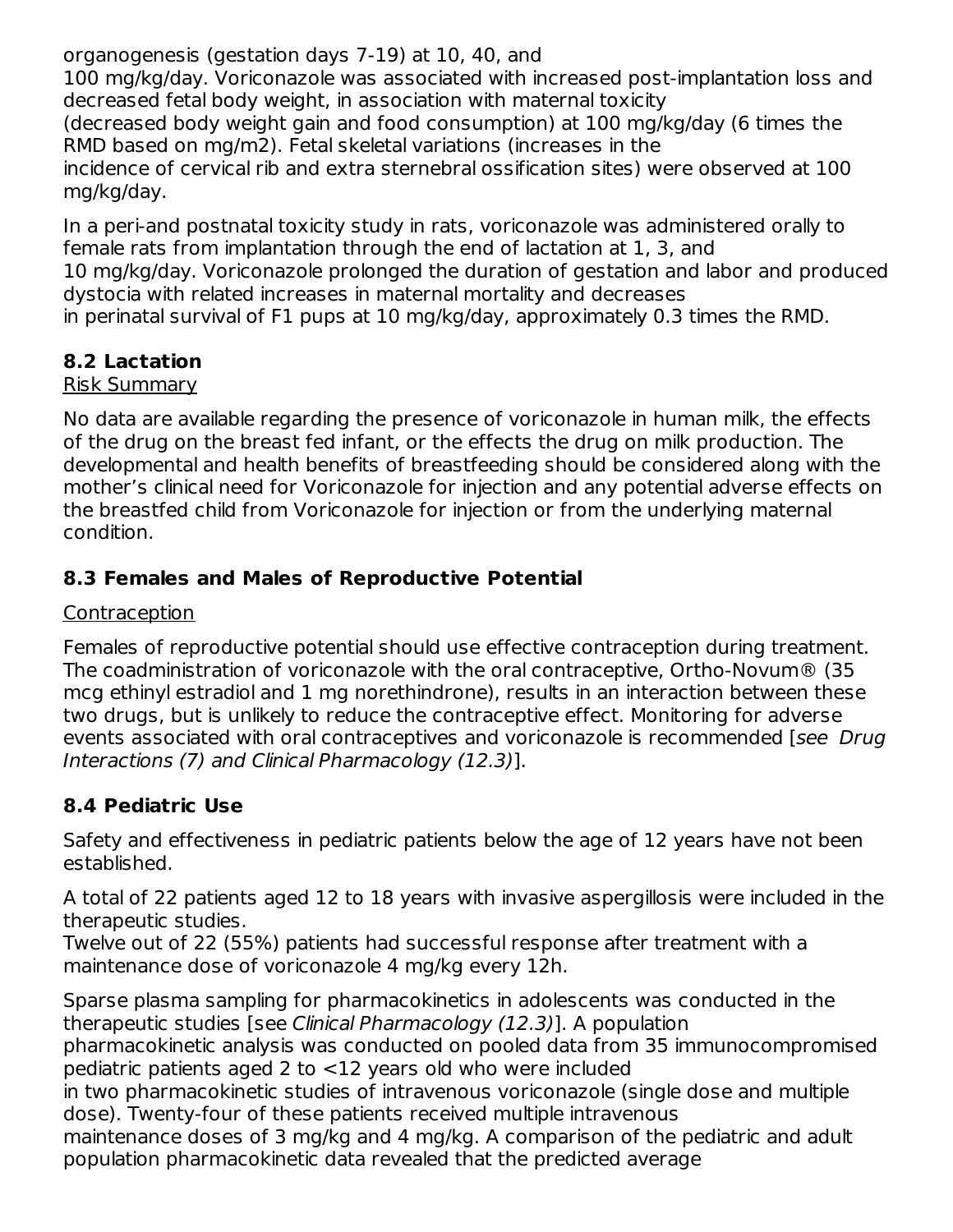steady state plasma concentrations were similar at the maintenance dose of 4 mg/kg every 12 hours in children and 3 mg/kg every 12 hours in adults (medians of 1.19 μg/mL and 1.16 μg/mL in children and adults, respectively).

There have been post-marketing reports of pancreatitis in pediatric patients.

### **8.5 Geriatric Use**

In multiple dose therapeutic trials of voriconazole, 9.2% of patients were  $\geq 65$  years of age and 1.8% of patients were  $\geq$  75 years of age. In a study in healthy subjects, the systemic exposure (AUC) and peak plasma concentrations (Cmax ) were increased in elderly males compared to young males. Pharmacokinetic data obtained from 552 patients from 10 voriconazole therapeutic trials showed that voriconazole plasma concentrations in the elderly patients were approximately 80% to 90% higher than those in younger patients after either IV or oral administration. However, the overall safety profile of the elderly patients was similar to that of the young so no dosage adjustment is recommended [see Clinical Pharmacology (12.3)].

# **10 OVERDOSAGE**

In clinical trials, there were three cases of accidental overdose. All occurred in pediatric patients who received up to five times the recommended intravenous dose of voriconazole. A single adverse event of photophobia of 10 minutes duration was reported.

There is no known antidote to voriconazole.

Voriconazole is hemodialyzed with clearance of 121 mL/min. The intravenous vehicle, HPβCD, is hemodialyzed with clearance of 37.5±24 mL/min. In an overdose, hemodialysis may assist in the removal of voriconazole and HPβCD from the body.

# **11 DESCRIPTION**

Voriconazole for injection, an azole antifungal is available as a lyophilized cake or powder for solution for intravenous infusion. The structural formula is:



**structure**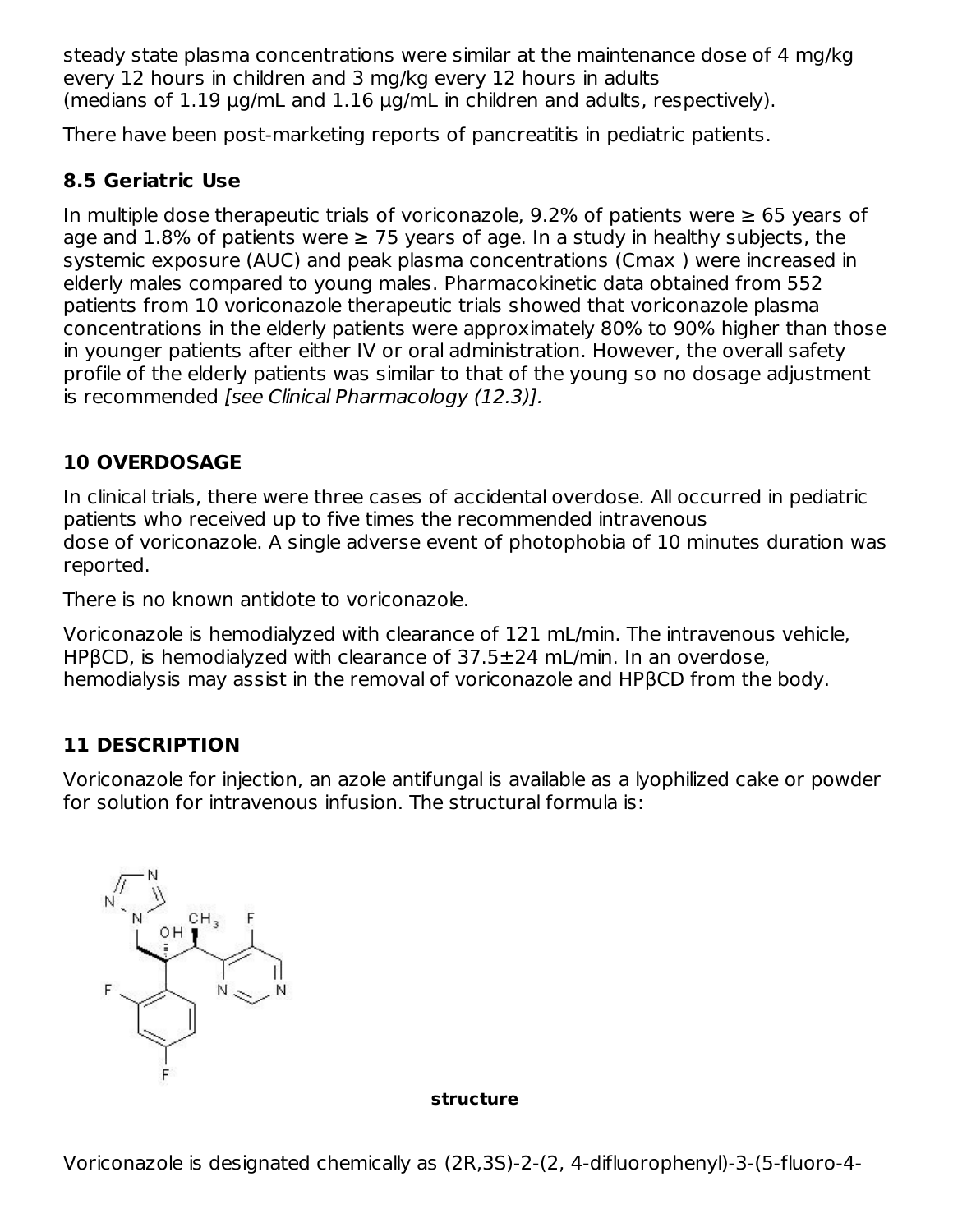pyrimidinyl)-1-(1H-1,2,4-triazol-1-yl)-2-butanol with an empirical formula of C16H14F3N5O and a molecular weight of 349.3.

Voriconazole drug substance is a white or almost white powder.

Voriconazole for injection is a white to off white lyophilized cake or powder containing nominally 200 mg voriconazole and 3200 mg hydroxypropyl β-cyclodextrin (HPβCD) in a 30 mL Type I clear glass vial.

Voriconazole for injection is intended for administration by intravenous infusion. It is an unpreserved product in a single dose vial. Vials containing 200 mg lyophilized voriconazole are intended for reconstitution with Water for Injection to produce a solution containing 10 mg/mL Voriconazole for injection and 160 mg/mL of hydroxypropyl ß-cyclodextrin (HPßCD). The resultant solution is further diluted prior to administration as an intravenous infusion [see Dosage] and Administration (2)].

# **12 CLINICAL PHARMACOLOGY**

### **12.1 Mechanism of Action**

Voriconazole is an antifungal drug [see Microbiology (12.4)].

### **12.2 Pharmacodynamics**

### Exposure-Response Relationship For Efficacy and Safety

In 10 clinical trials ( $N=1121$ ), the median values for the average and maximum voriconazole plasma concentrations in individual patients across these studies was 2.51 μg/mL (inter-quartile range 1.21 to 4.44 μg/mL) and 3.79 μg/mL (interquartile range 2.06 to 6.31 μg/mL), respectively. A pharmacokinetic-pharmacodynamic analysis of patient data from 6 of these 10 clinical trials (N=280) could not detect a positive association between mean, maximum or minimum plasma voriconazole concentration and efficacy. However, pharmacokinetic/pharmacodynamic analyses of the data from all 10 clinical trials identified positive associations between plasma voriconazole concentrations and rate of both liver function test abnormalities and visual disturbances *[see*]

Adverse Reactions (6)].

### Cardiac Electrophysiology

A placebo-controlled, randomized, crossover study to evaluate the effect on the QT interval of healthy male and female subjects was conducted with three single oral doses of voriconazole and ketoconazole. Serial ECGs and plasma samples were obtained at specified intervals over a 24-hour post dose observation period. The placebo-adjusted mean maximum increases in QTc from baseline after 800, 1200, and 1600 mg of voriconazole and after ketoconazole 800 mg were all <10 msec. Females exhibited a greater increase in QTc than males, although all mean changes were <10 msec. Age was not found to affect the magnitude of increase in QTc. No subject in any group had an increase in QTc of ≥60 msec from baseline. No subject experienced an interval exceeding the potentially clinically relevant threshold of 500 msec. However, the QT effect of voriconazole combined with drugs known to prolong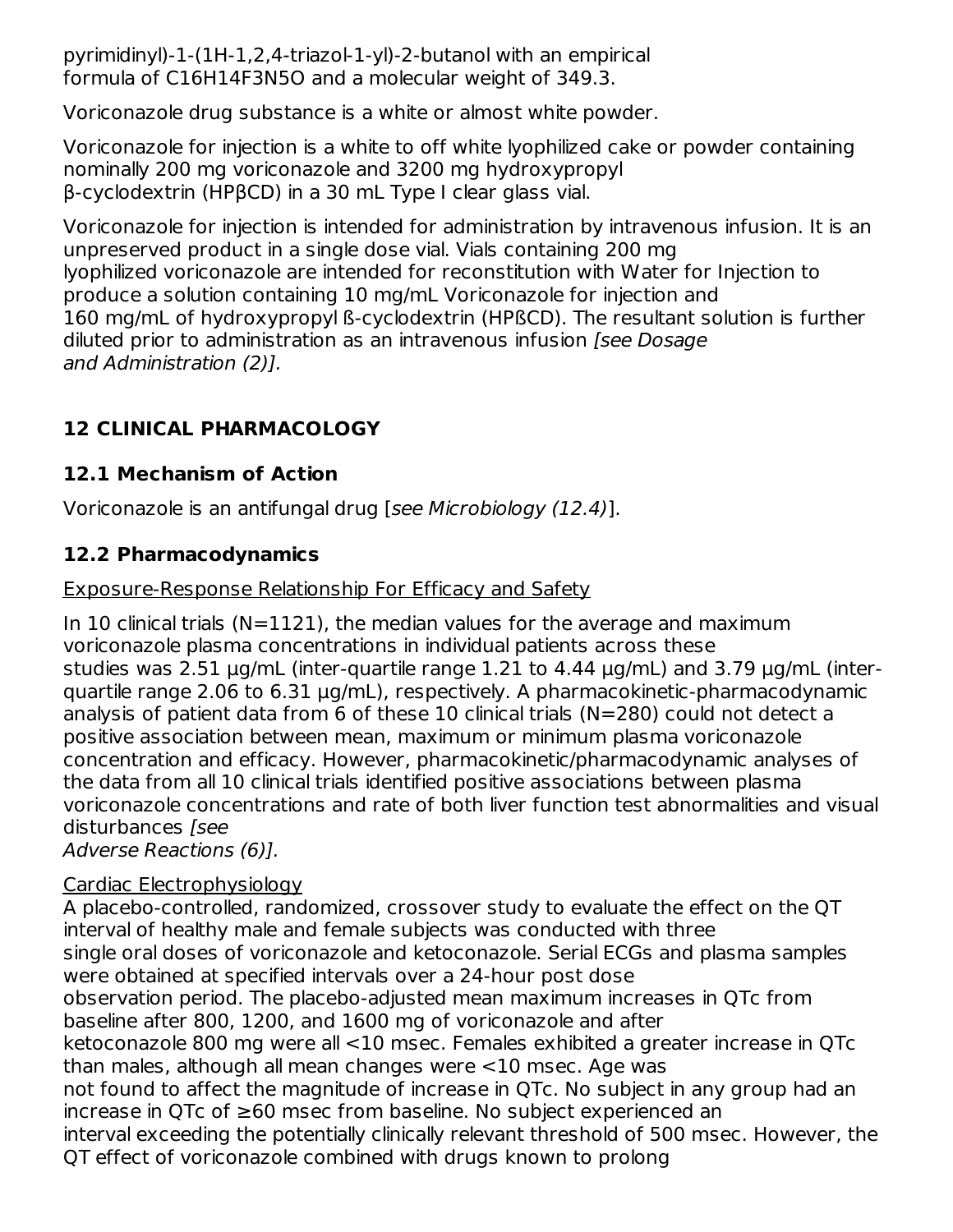the QT interval is unknown [see Contraindications (4) and Drug Interactions (7)].

### **12.3 Pharmacokinetics**

The pharmacokinetics of voriconazole have been characterized in healthy subjects, special populations and patients.

The pharmacokinetics of voriconazole are non-linear due to saturation of its metabolism. The interindividual variability of voriconazole pharmacokinetics is

high. Greater than proportional increase in exposure is observed with increasing dose. It is estimated that, on average, increasing the intravenous dose from

3 mg/kg every 12 hours to 4 mg/kg every 12 hours produces an approximately 2.5-fold increase in exposure (Table 8).

### **Table 8: Geometric Mean (%CV) Plasma Voriconazole Pharmacokinetic Parameters in Adults Receiving Different Dosing Regimens**

|                          | 6 mg/kg IV<br>(loading dose) | 3 mg/kg IV<br>every 12 hours | 4 mg/kg IV<br>every 12 hours |
|--------------------------|------------------------------|------------------------------|------------------------------|
| N                        | 35                           | 23                           | 40                           |
| $AUC_{12}$ (µg • h/mL)   | 13.9 (32)                    | 13.7(53)                     | 33.9 (54)                    |
| $C_{\text{max}}$ (µg/mL) | 3.13(20)                     | 3.03(25)                     | 4.77 (36)                    |
| $C_{\text{min}}$ (µg/mL) | $- -$                        | 0.46(97)                     | 1.73(74)                     |

Note: Parameters were estimated based on non-compartmental analysis from 5 pharmacokinetic studies.

AUC $_{12}=$  area under the curve over 12 hour dosing interval, C $_{\sf max}=$  maximum plasma concentration,  ${\sf C}_{\sf min}$  = minimum plasma concentration, CV = coefficient of variation.

When the recommended intravenous loading dose regimen is administered to healthy subjects, plasma concentrations close to steady state are achieved within the first 24 hours of dosing (e.g., 6 mg/kg IV every 12 hours on day 1 followed by 3 mg/kg IV every 12 hours). Without the loading dose, accumulation occurs during twice -daily multiple dosing with steady- state plasma voriconazole concentrations being achieved by day 6 in the majority of subjects.

### **Distribution**

The volume of distribution at steady state for voriconazole is estimated to be 4.6 L/kg, suggesting extensive distribution into tissues. Plasma protein binding is estimated to be 58% and was shown to be independent of plasma concentrations (approximate range: 0.9-15 µg/mL). Varying degrees of hepatic and renal insufficiency do not affect the protein binding of voriconazole.

### Elimination

### **Metabolism**

In vitro studies showed that voriconazole is metabolized by the human hepatic cytochrome P450 enzymes, CYP2C19, CYP2C9 and CYP3A4 [see Drug Interactions (7)].

In vivo studies indicated that CYP2C19 is significantly involved in the metabolism of voriconazole. This enzyme exhibits genetic polymorphism [see Clinical Pharmacology (12.5)].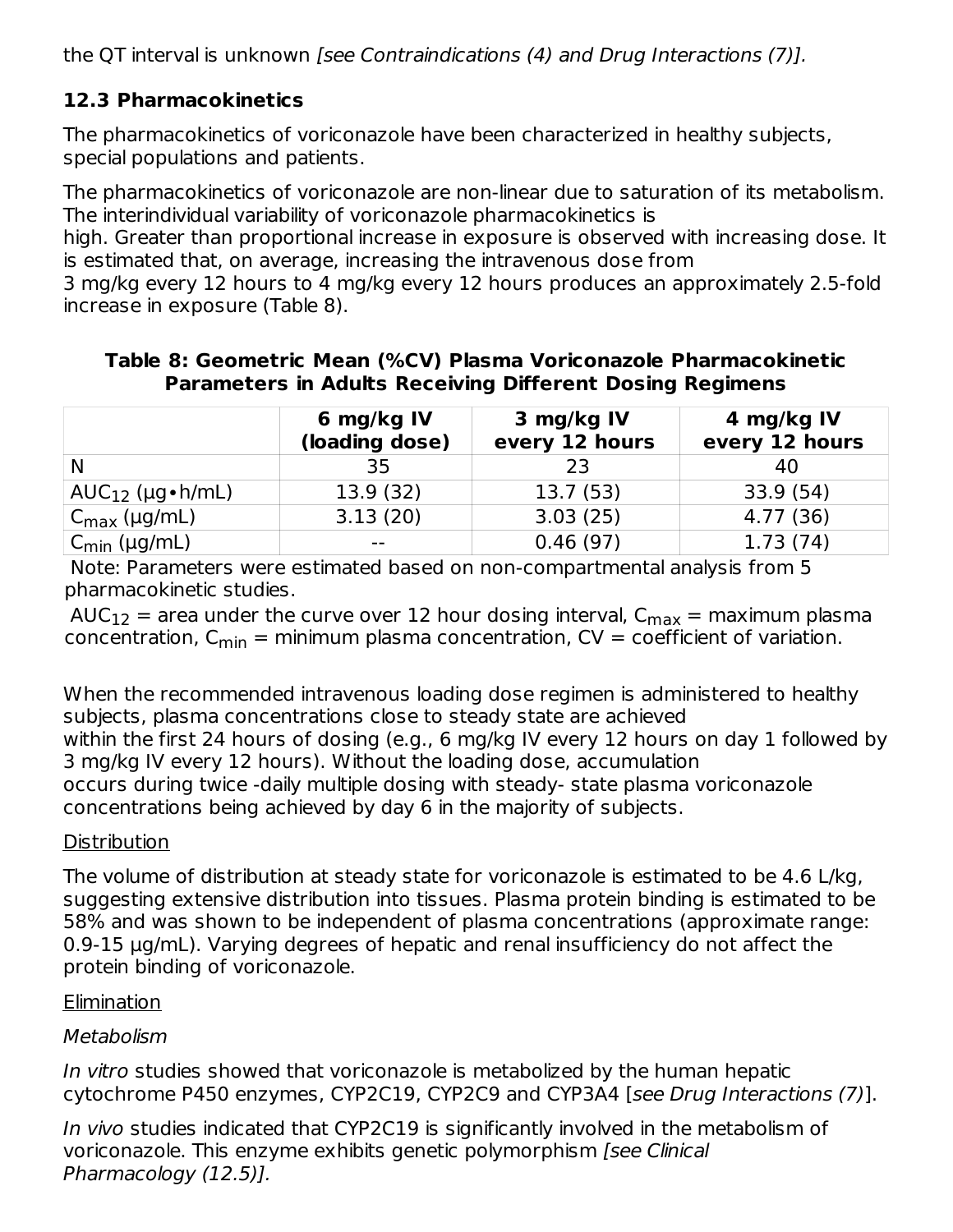The major metabolite of voriconazole is the N-oxide, which accounts for 72% of the circulating radiolabelled metabolites in plasma. Since this metabolite has minimal antifungal activity, it does not contribute to the overall efficacy of voriconazole.

#### Excretion

Voriconazole is eliminated via hepatic metabolism with less than 2% of the dose excreted unchanged in the urine. After administration of a single radiolabelled dose of intravenous voriconazole, preceded by multiple intravenous dosing, approximately 80% to 83% of the radioactivity is recovered in the urine. The majority (>94%) of the total radioactivity is excreted in the first 96 hours after intravenous dosing.

As a result of non-linear pharmacokinetics, the terminal half-life of voriconazole is dose dependent and therefore not useful in predicting the accumulation or elimination of voriconazole.

#### Specific Populations

### Male and Female Patients

In a multiple oral dose study, the mean  ${\sf C}_{\sf max}$  and  $\sf AUC_{\sf T}$  for healthy young females were 83% and 113% higher, respectively, than in healthy young males (18-45 years), after tablet dosing. In the same study, no significant differences in the mean  $\mathsf{C}_{\mathsf{max}}$  and  $\mathsf{AUC}_\mathsf{T}$ were observed between healthy elderly males and healthy elderly females (>65 years). In a similar study, after dosing with the oral suspension, the mean AUC for healthy young females was 45% higher than in healthy young males whereas the mean  ${\sf C}_{\sf max}$  was comparable between genders. The steady state trough voriconazole concentrations (C<sub>min</sub>) seen in females were  $100\%$  and  $91\%$  higher than in males receiving the tablet and the oral suspension, respectively.

In the clinical program, no dosage adjustment was made on the basis of gender. The safety profile and plasma concentrations observed in male and female subjects were similar. Therefore, no dosage adjustment based on gender is necessary.

### Geriatric Patients

In an oral multiple dose study the mean  $C_{\sf max}$  and  $\sf AUC_{\sf T}$  in healthy elderly males (≥65 years) were 61% and 86% higher, respectively, than in young males (18-45 years). No significant differences in the mean  ${\sf C}_{\sf max}$  and  $\sf AUC_{\sf T}$  were observed between healthy elderly females ( $\geq 65$  years) and healthy young females (18-45 years).

In the clinical program, no dosage adjustment was made on the basis of age. An analysis of pharmacokinetic data obtained from 552 patients from 10 voriconazole clinical trials showed that the median voriconazole plasma concentrations in the elderly patients (>65 years) were approximately 80% to 90% higher than those in the younger patients ( $\leq 65$ years) after either intravenous or oral administration. However, the safety profile of voriconazole in young and elderly subjects was similar and, therefore, no dosage adjustment is necessary for the elderly [see Use in Specific Populations (8.5)].

### Pediatric Patients

Sparse plasma sampling for pharmacokinetics was conducted in the therapeutic studies in patients aged 12-18 years. In 11 adolescent patients who received a mean voriconazole maintenance dose of 4 mg/kg intravenously, the median of the calculated mean plasma concentrations was 1.60 μg/mL (inter-quartile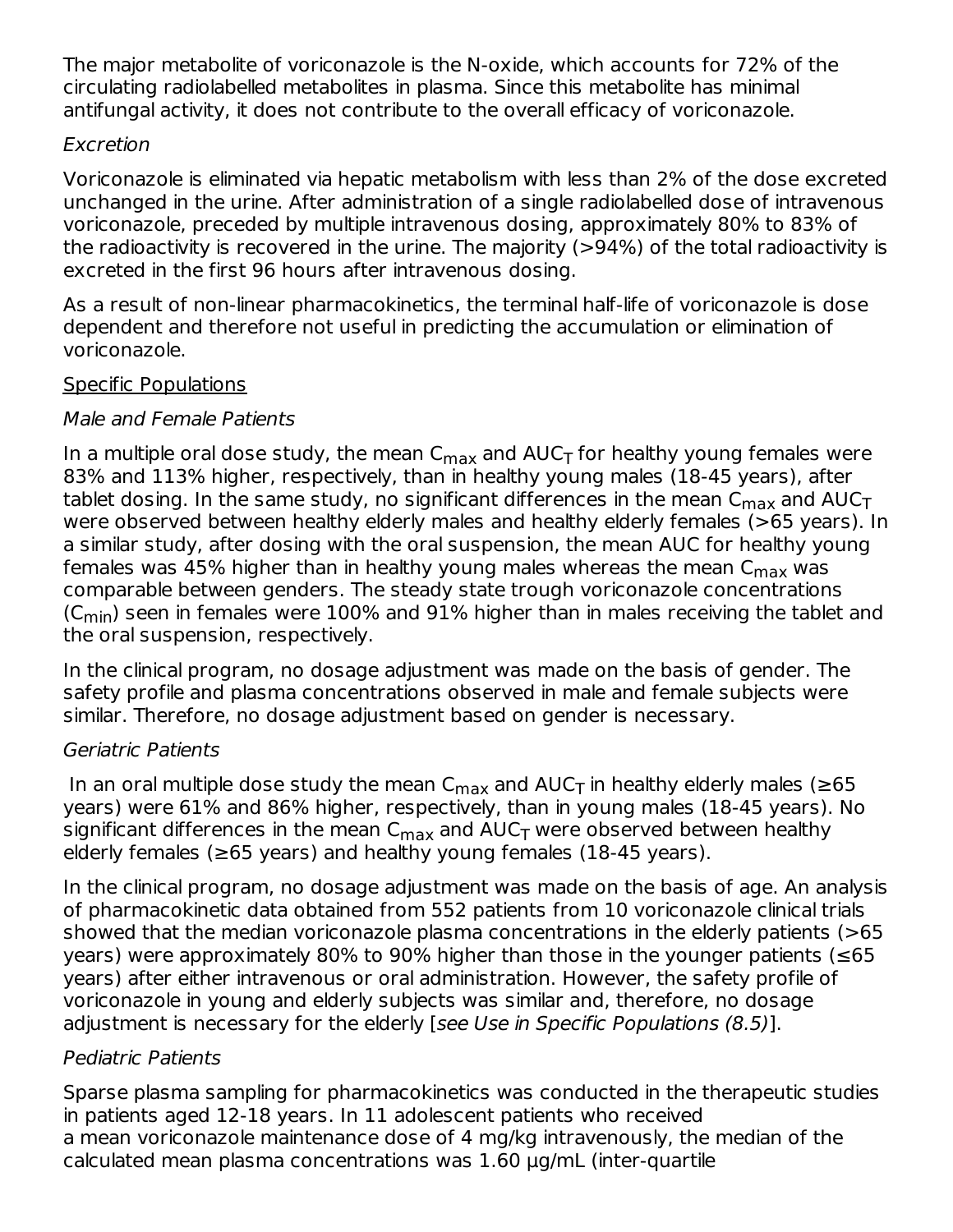range 0.28 to 2.73 μg/mL). In 17 adolescent patients for whom mean plasma concentrations were calculated following a mean oral maintenance dose of 200 mg every 12h, the median of the calculated mean plasma concentrations was 1.16 μg/mL (inter-quartile range 0.85 to 2.14 μg/mL).

### Patients with Hepatic Impairment

After a single oral dose (200 mg) of voriconazole in 8 patients with mild (Child-Pugh Class A) and 4 patients with moderate (Child-Pugh Class B) hepatic insufficiency, the mean systemic exposure (AUC) was 3.2-fold higher than in age and weight matched controls with normal hepatic function. There was no difference in mean peak plasma concentrations (C<sub>max</sub>) between the groups. When only the patients with mild (Child-Pugh Class A) hepatic insufficiency were compared to controls, there was still a 2.3-fold increase in the mean AUC in the group with hepatic insufficiency compared to controls.

In an oral multiple dose study,  $\mathsf{AUC}_\mathsf{T}$  was similar in 6 subjects with moderate hepatic impairment (Child-Pugh Class B) given a lower maintenance dose of 100 mg twice daily compared to 6 subjects with normal hepatic function given the standard 200 mg twice daily maintenance dose. The mean peak plasma concentrations (C<sub>max</sub>) were 20% lower in the hepatically impaired group.

No pharmacokinetic data are available for patients with severe hepatic cirrhosis (Child-Pugh Class C) [see Dosage and Administration (2.4)].

### Patients with Renal Impairment

In a multiple dose study of intravenous voriconazole (6 mg/kg intravenous loading dose  $\times$  2, then 3 mg/kg intravenous  $\times$  5.5 days) in 7 patients with moderate renal dysfunction (creatinine clearance 30-50 mL/min), the systemic exposure (AUC) and peak plasma concentrations (C<sub>max</sub>) were not significantly different from those in 6 subjects with normal renal function.

However, in patients with moderate renal function, the pharmacokinetic profile of hydroxypropyl-β-cyclodextrin (HPβCD), an ingredient of Voriconazole for injection, has a short half-life of 1 to 2 hours, and demonstrates no accumulation following successive daily doses. In healthy subjects and in patients with mild to severe renal insufficiency, the majority (>85 %) of an 8 g dose of HPβCD is eliminated in the urine. In a study investigating another antifungal drug, itraconazole, following a single intravenous 200 mg dose, clearance of hydroxypropyl-β-cyclodextrin was reduced in subjects with renal impairment, resulting in higher exposure to hydroxypropyl-ßcyclodextrin. In subjects with mild, moderate, and severe renal impairment, half-life values were increased over normal values by approximately two-, four-, and six-fold, respectively. In these patients, successive infusions may result in accumulation of HPβCD until steady state is reached. HPβCD is removed by hemodialysis.

A pharmacokinetic study in subjects with renal failure undergoing hemodialysis showed that voriconazole is dialyzed with clearance of 121 mL/min. A 4-hour hemodialysis session does not remove a sufficient amount of voriconazole to warrant dose adjustment.

### Patients at Risk of Asperillosis

The observed voriconazole pharmacokinetics in patients at risk of aspergillosis (mainly patients with malignant neoplasms of lymphatic or hematopoietic tissue) were similar to healthy subjects.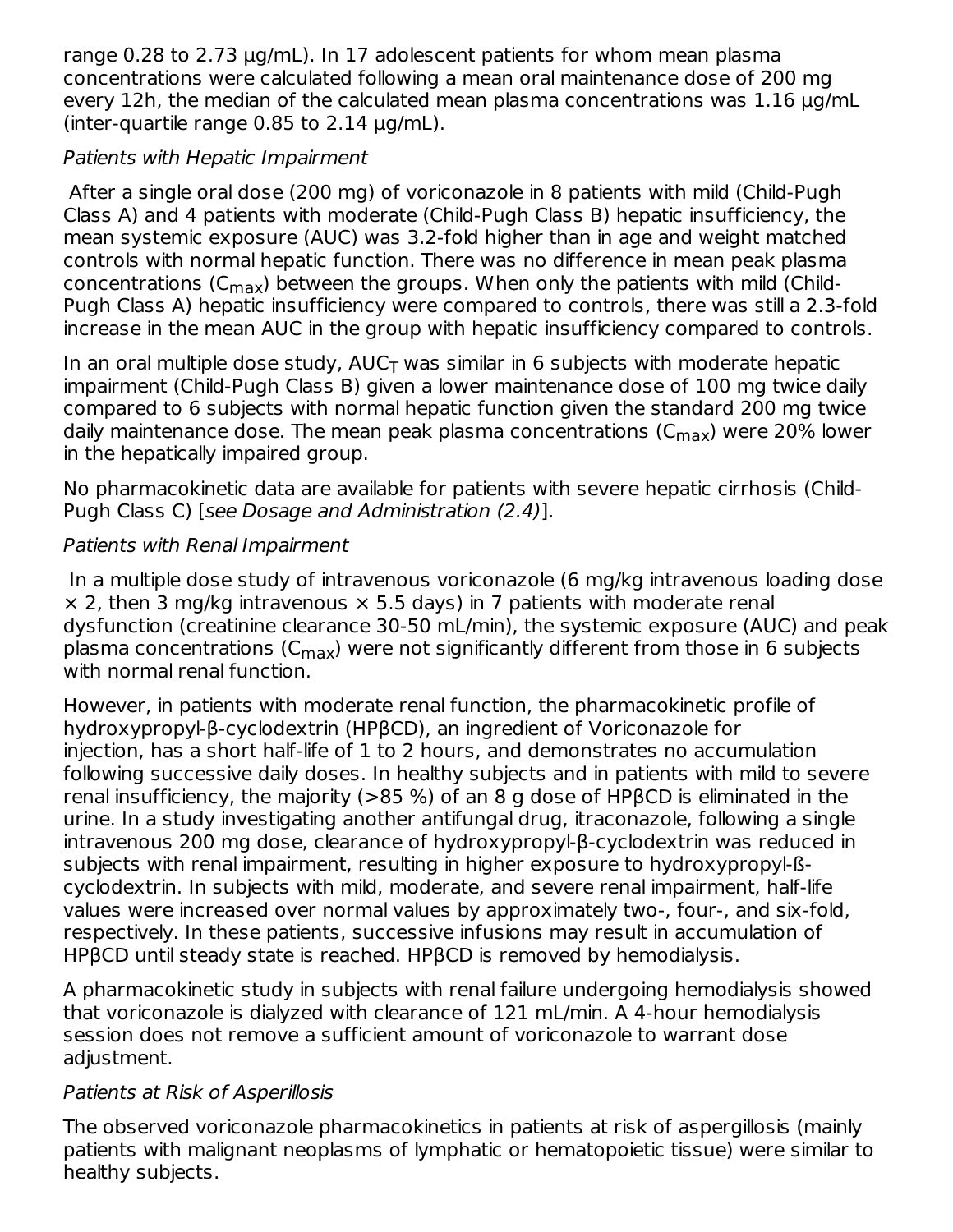### **Effects of Other Drugs on Voriconazole**

Voriconazole is metabolized by the human hepatic cytochrome P450 enzymes CYP2C19, CYP2C9, and CYP3A4.

Results of in vitro metabolism studies indicate that the affinity of voriconazole is highest for CYP2C19, followed by CYP2C9, and is appreciably lower for CYP3A4. Inhibitors or inducers of these three enzymes may increase or decrease voriconazole systemic exposure (plasma concentrations), respectively.

#### **The systemic exposure to voriconazole is significantly reduced by the concomitant administration of the following agents and their use is contraindicated:**

**Rifampin (potent CYP450 inducer) -** Rifampin (600 mg once daily) decreased the steady state C<sub>max</sub> and AUC<sub>T</sub> of voriconazole (200 mg every 12h  $\times$  7 days) by an average of 93% and 96%, respectively, in healthy subjects. Doubling the dose of voriconazole to 400 mg every 12 hours does not restore adequate exposure to voriconazole during coadministration with rifampin. [see Contraindications (4)].

**Ritonavir (potent CYP450 inducer; CYP3A4 inhibitor and substrate) -** The effect of the coadministration of voriconazole and ritonavir (400 mg and 100 mg) was investigated in two separate studies. High-dose ritonavir (400 mg every 12h for 9 days) decreased the steady state C<sub>max</sub> and AUC<sub>T</sub> of oral voriconazole (400 mg every 12h for 1 day, then 200 mg every 12h for 8 days) by an average of 66% and 82%, respectively, in healthy subjects. Low-dose ritonavir (100 mg every 12h for 9 days) decreased the steady state C<sub>max</sub> and AUC<sub>T</sub> of oral voriconazole (400 mg every 12h for 1 day, then 200 mg every 12h for 8 days) by an average of 24% and 39%, respectively**,** in healthy subjects. Although repeat oral administration of voriconazole did not have a significant effect on steady state C<sub>max</sub> and AUC<sub>T</sub> of high-dose ritonavir in healthy subjects, steady state C $_{\sf max}$  and AUC $_{\sf T}$  of low-dose ritonavir decreased slightly by 24% and 14% respectively, when administered concomitantly with oral voriconazole in healthy subjects. [see Contraindications (4)].

**St. John's Wort (CYP450 inducer; P-gp inducer) -** In an independent published study in healthy volunteers who were given multiple oral doses of St. John's Wort (300 mg LI 160 extract three times daily for 15 days) followed by a single 400 mg oral dose of voriconazole, a 59% decrease in mean voriconazole AUC0–∞ was observed. In contrast, coadministration of single oral doses of St. John's Wort and voriconazole had no appreciable effect on voriconazole AUC0–∞. Long-term use of St. John's Wort could lead to reduced voriconazole exposure [see Contraindications (4)].

#### **Significant drug interactions that may require voriconazole dosage adjustment, or frequent monitoring of voriconazole-related adverse events/toxicity:**

**Fluconazole (CYP2C9, CYP2C19 and CYP3A4 inhibitor):** Concurrent administration of oral voriconazole (400 mg every 12h for 1 day, then 200 mg every 12h for 2.5 days) and oral fluconazole (400 mg on day 1, then 200 mg every 24h for 4 days) to 6 healthy male subjects resulted in an increase in  $\mathsf{C}_{\mathsf{max}}$  and  $\mathsf{AUC}_{\mathsf{T}}$  of voriconazole by an average of 57% (90% CI: 20%, 107%) and 79% (90% CI: 40%, 128%), respectively. In a follow-on clinical study involving 8 healthy male subjects, reduced dosing and/or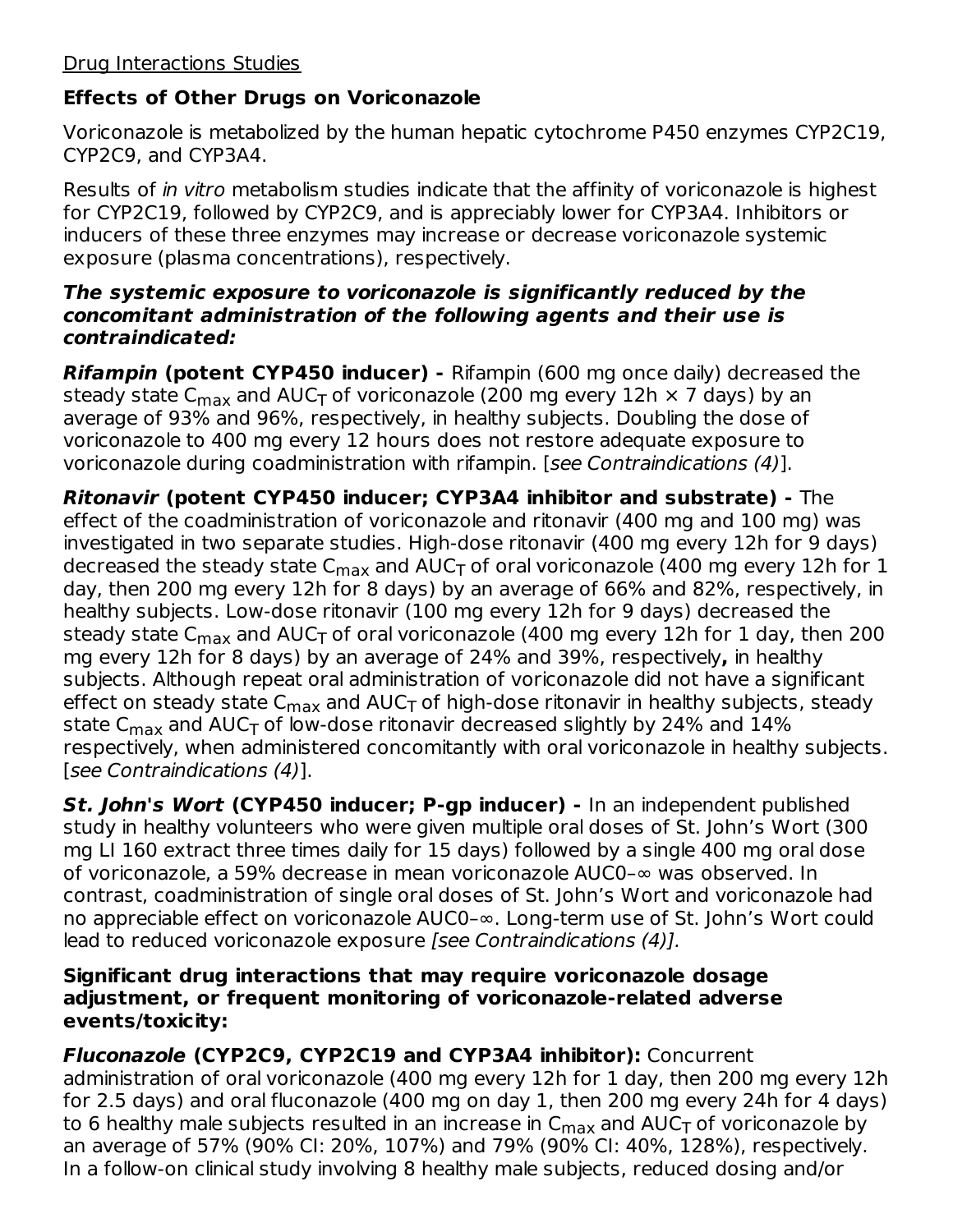frequency of voriconazole and fluconazole did not eliminate or diminish this effect. [see Drug Interactions (7)].

**Letermovir (CYP2C9/2C19 inducer)**–Coadministration of oral letermovir with oral voriconazole decreased the steady state Cmax and AUC0-12 of voriconazole by an average of 39% and 44%, respectively [see Drug Interactions (7)].

#### **Minor or no significant pharmacokinetic interactions that do not require dosage adjustment:**

**Cimetidine (non-specific CYP450 inhibitor and increases gastric pH) -** Cimetidine (400 mg every  $12h \times 8$  days) increased voriconazole steady state  $C_{\sf max}$  and AUC<sub>T</sub> by an average of  $18\%$  (90% CI: 6%, 32%) and 23% (90% CI: 13%, 33%), respectively, following oral doses of 200 mg every  $12h \times 7$  days to healthy subjects.

**Ranitidine (increases gastric pH) -** Ranitidine (150 mg every 12h) had no significant effect on voriconazole C $_{\sf max}$  and AUC $_{\sf T}$  following oral doses of 200 mg every 12h  $\times$  7 days to healthy subjects.

**Macrolide antibiotics -** Coadministration of **erythromycin** (CYP3A4 inhibitor; 1g every 12h for 7 days) or **azithromycin** (500 mg every 24h for 3 days) with voriconazole 200 mg every 12h for 14 days had no significant effect on voriconazole steady state C $_{\sf max}$  and AUC $_{\sf T}$  in healthy subjects. The effects of voriconazole on the pharmacokinetics of either erythromycin or azithromycin are not known.

### **Effects of Voriconazole on Other Drugs**

In vitro studies with human hepatic microsomes show that voriconazole inhibits the metabolic activity of the cytochrome P450 enzymes CYP2C19, CYP2C9, and CYP3A4. In these studies, the inhibition potency of voriconazole for CYP3A4 metabolic activity was significantly less than that of two other azoles, ketoconazole and itraconazole. In vitro studies also show that the major metabolite of voriconazole, voriconazole N-oxide, inhibits the metabolic activity of CYP2C9 and CYP3A4 to a greater extent than that of CYP2C19. Therefore, there is potential for voriconazole and its major metabolite to increase the systemic exposure (plasma concentrations) of other drugs metabolized by these CYP450 enzymes.

#### **The systemic exposure of the following drugs is significantly increased or is expected to be significantly increased by coadministration of voriconazole and their use is contraindicated:**

**Sirolimus (CYP3A4 substrate) -** Repeat dose administration of oral voriconazole (400 mg every  $12$ h for  $1$  day, then 200 mg every  $12$ h for 8 days) increased the C $_{\sf max}$ and AUC of sirolimus (2 mg single dose) an average of 7-fold (90% CI: 5.7, 7.5) and 11 fold (90% CI: 9.9, 12.6), respectively, in healthy male subjects.[see Contraindications (4)]

#### **Coadministration of voriconazole with the following agents results in increased exposure or is expected to result in increased exposure to these drugs. Therefore, careful monitoring and/or dosage adjustment of these drugs is needed:**

**Alfentanil (CYP3A4 substrate) -** Coadministration of multiple doses of oral voriconazole (400 mg every 12 hours on day 1, 200 mg every 12 hours on day 2) with a single 20 mcg/kg intravenous dose of alfentanil with concomitant naloxone resulted in a 6-fold increase in mean alfentanil AUC0–∞ and a 4-fold prolongation of mean alfentanil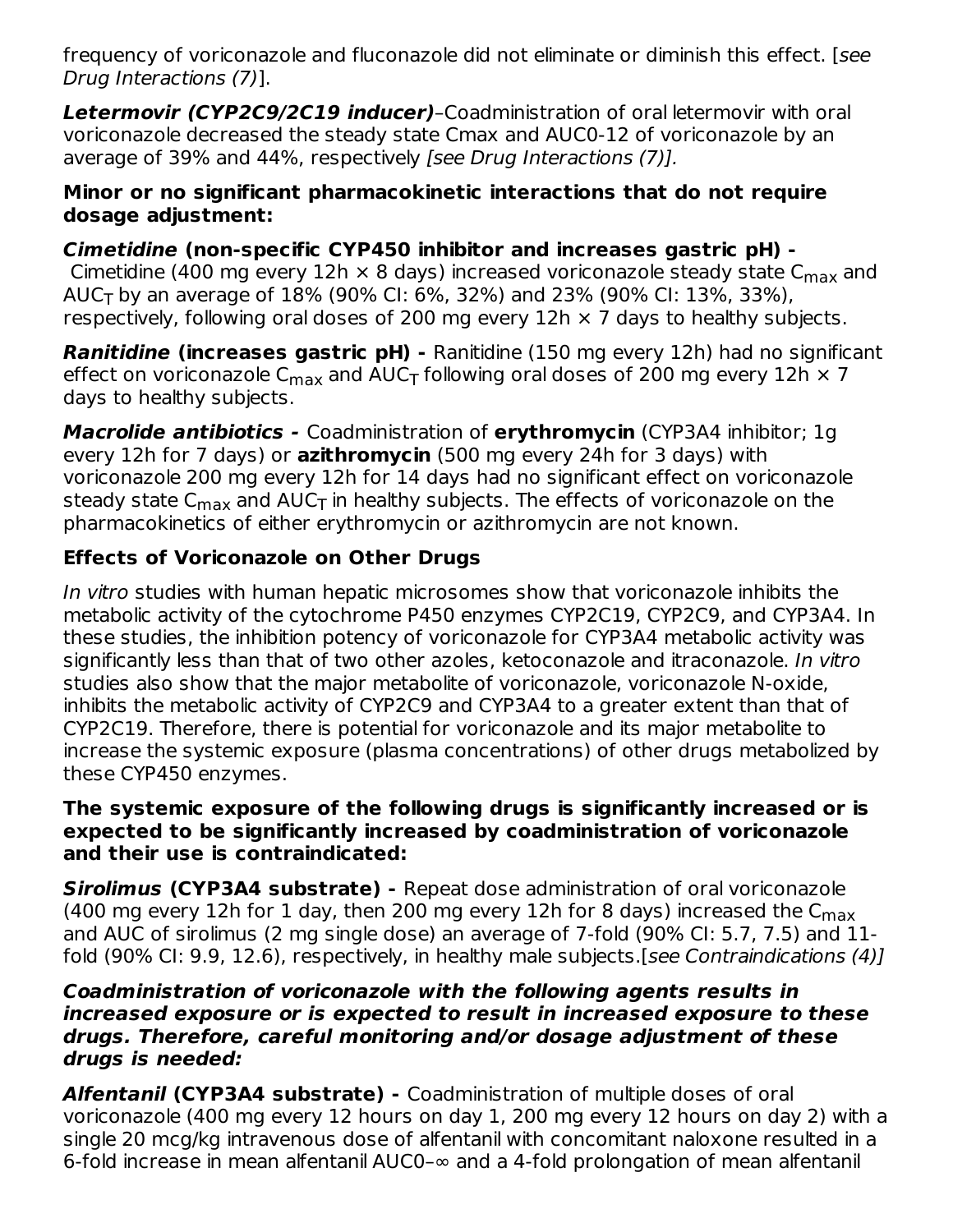elimination half-life, compared to when alfentanil was given alone [see Drug Interactions  $(7)$ ].

**Fentanyl (CYP3A4 substrate):** In an independent published study, concomitant use of voriconazole (400 mg every 12 hours on Day 1, then 200 mg every 12 hours on Day 2) with a single intravenous dose of fentanyl (5 μg/kg) resulted in an increase in the mean AUC0-∞ of fentanyl by 1.4-fold (range 0.81- to 2.04-fold) [see Drug Interactions  $(7)$ ].

### **Oxycodone (CYP3A4 substrate):** In an independent published study,

coadministration of multiple doses of oral voriconazole (400 mg every 12 hours, on Day 1 followed by five doses of 200 mg every 12 hours on Days 2 to 4) with a single 10 mg oral dose of oxycodone on Day 3 resulted in an increase in the mean Cmax and AUC0–∞ of oxycodone by 1.7-fold (range 1.4- to 2.2-fold) and 3.6-fold (range 2.7- to 5.6-fold), respectively. The mean elimination half-life of oxycodone was also increased by 2.0-fold (range 1.4- to 2.5-fold). [see Drug Interactions (7)].

**Cyclosporine (CYP3A4 substrate) -** In stable renal transplant recipients receiving chronic cyclosporine therapy, concomitant administration of oral voriconazole (200 mg every 12h for 8 days) increased cyclosporine C $_{\sf max}$  and AUC $_{\sf T}$  an average of 1.1 times (90% CI: 0.9, 1.41) and 1.7 times (90% CI: 1.5, 2.0), respectively, as compared to when cyclosporine was administered without voriconazole. When initiating therapy with voriconazole in patients already receiving cyclosporine, it is recommended that the cyclosporine dose be reduced to one-half of the original dose and followed with frequent monitoring of the cyclosporine blood levels. Increased cyclosporine levels have been associated with nephrotoxicity. When voriconazole is discontinued, cyclosporine levels should be frequently monitored and the dose increased as necessary[see Drug Interactions (7)].

**Methadone (CYP3A4, CYP2C19, CYP2C9 substrate) -** Repeat dose administration of oral voriconazole (400 mg every 12h for 1 day, then 200 mg every 12h for 4 days) increased the C $_{\sf max}$  and AUC $_{\sf T}$  of pharmacologically active Rmethadone by 31% (90% CI: 22%, 40%) and 47% (90% CI: 38%, 57%), respectively, in subjects receiving a methadone maintenance dose (30-100 mg every 24h). The C $_{\sf max}$  and AUC $_{\sf T}$  of (S)methadone increased by 65% (90% CI: 53%, 79%) and 103% (90% CI: 85%, 124%), respectively. Increased plasma concentrations of methadone have been associated with toxicity including QT prolongation. Frequent monitoring for adverse events and toxicity related to methadone is recommended during coadministration. Dose reduction of methadone may be needed [see Drug Interactions (7)].

**Tacrolimus (CYP3A4 substrate) -** Repeat oral dose administration of voriconazole (400 mg every 12h  $\times$  1 day, then 200 mg every 12h  $\times$  6 days) increased tacrolimus (0.1 mg/kg single dose)  $\mathsf{C}_{\mathsf{max}}$  and  $\mathsf{AUC}_{\mathsf{T}}$  in healthy subjects by an average of 2-fold (90% CI: 1.9, 2.5) and 3-fold (90% CI: 2.7, 3.8), respectively. When initiating therapy with voriconazole in patients already receiving tacrolimus, it is recommended that the tacrolimus dose be reduced to one-third of the original dose and followed with frequent monitoring of the tacrolimus blood levels. Increased tacrolimus levels have been associated with nephrotoxicity. When voriconazole is discontinued, tacrolimus levels should be carefully monitored and the dose increased as necessary [see Drug] Interactions (7)]

**Warfarin (CYP2C9 substrate) -** Coadministration of voriconazole (300 mg every 12 hours  $\times$  12 days) with warfarin (30 mg single dose) significantly increased maximum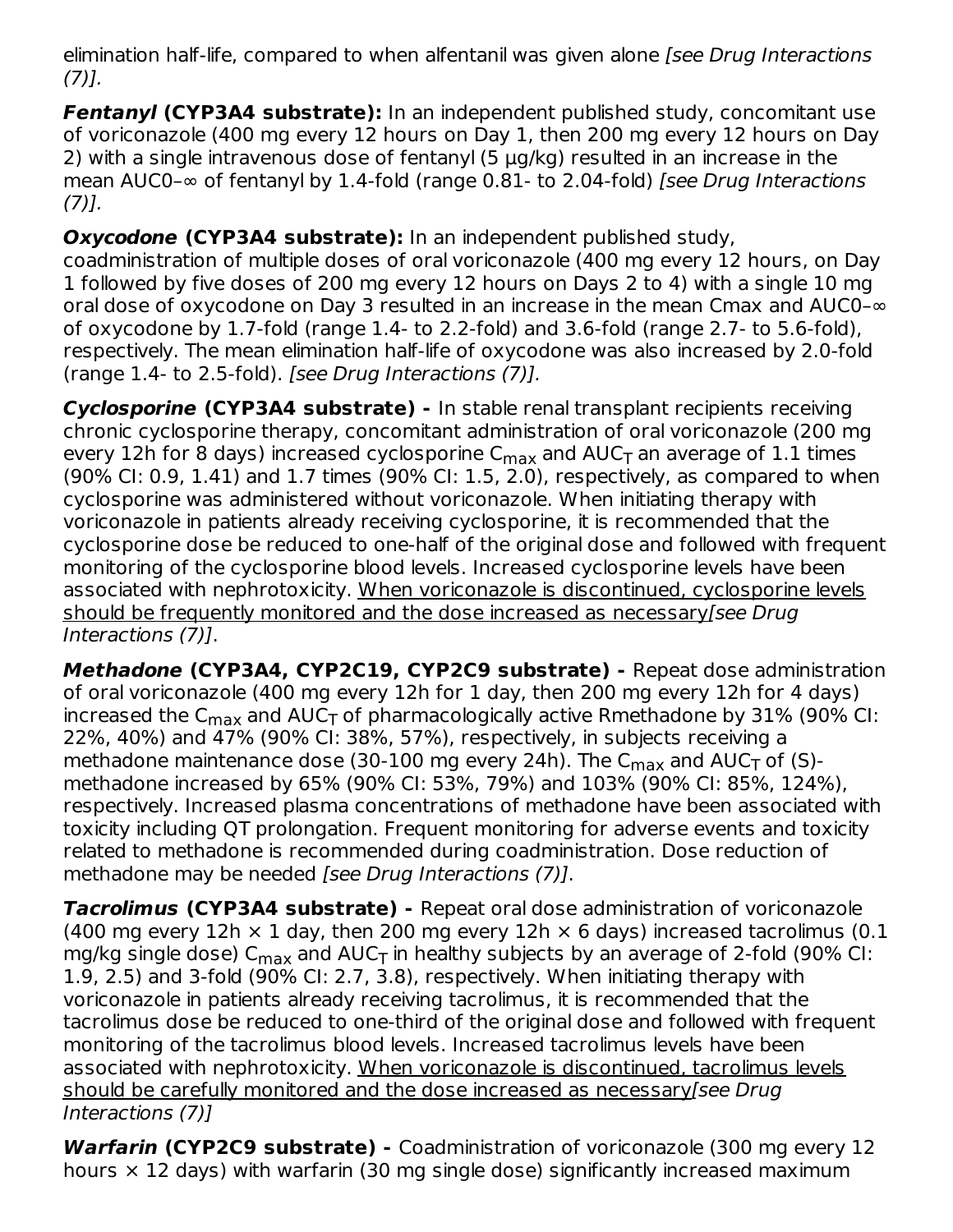prothrombin time by approximately 2 times that of placebo in healthy subjects. [see Drug Interactions (7)].

**Non-Steroidal Anti-Inflammatory Drugs (NSAIDs; CYP2C9 substrates):** In two independent published studies, single doses of ibuprofen (400 mg) and diclofenac (50 mg) were coadministered with the last dose of voriconazole (400 mg every 12h on Day 1, followed by 200 mg every 12h on Day 2). Voriconazole increased the mean  ${\sf C}_{\sf max}$  and AUC of the pharmacologically active isomer, S (+)-ibuprofen by 20% and 100%, respectively. Voriconazole increased the mean  $\mathsf{C}_{\mathsf{max}}$  and AUC of diclofenac by  $114\%$  and 78%, respectively. [see Drug Interactions (7)].

#### **No significant pharmacokinetic interactions were observed when voriconazole was coadministered with the following agents. Therefore, no dosage adjustment for these agents is recommended:**

**Prednisolone (CYP3A4 substrate) -** Voriconazole (200 mg every 12 hours × 30 days) increased Cmax and AUC of prednisolone (60 mg single dose) by an average of 11% and 34%, respectively, in healthy subjects. [see Warnings and Precautions (5.8)]

**Digoxin (P-glycoprotein mediated transport) -** Voriconazole (200 mg every 12h × 12 days) had no significant effect on steady state  $\mathsf{C}_{\mathsf{max}}$  and  $\mathsf{AUC}_{\mathsf{T}}$  of digoxin (0.25 mg once daily for 10 days) in healthy subjects.

**Mycophenolic acid (UDP-glucuronyl transferase substrate) -** Voriconazole (200 mg every  $12\text{h}\times 5$  days) had no significant effect on the  $\textsf{C}_{\textsf{max}}$  and  $\textsf{AUC}_{\textsf{T}}$  of mycophenolic acid and its major metabolite, mycophenolic acid glucuronide after administration of a 1 g single oral dose of mycophenolate mofetil.

### **Two-Way Interactions**

### **Concomitant use of the following agents with voriconazole is contraindicated:**

**Rifabutin (potent CYP450 inducer) -** Rifabutin (300 mg once daily) decreased the  $\mathsf{C}_{\mathsf{max}}$  and AUC $_\mathsf{T}$  of voriconazole at 200 mg twice daily by an average of 67% (90% CI: 58%, 73%) and 79% (90% CI: 71%, 84%), respectively, in healthy subjects. During coadministration with rifabutin (300 mg once daily), the steady state  ${\sf C}_{\sf max}$  and  ${\sf AUC}_{\sf T}$  of voriconazole following an increased dose of 400 mg twice daily were on average approximately 2 times higher, compared with voriconazole alone at 200 mg twice daily. Coadministration of voriconazole at 400 mg twice daily with rifabutin 300 mg twice daily increased the Cmax and AUCτ of rifabutin by an average of 3-times (90% CI: 2.2, 4.0) and 4 times (90% CI: 3.5, 5.4), respectively, compared to rifabutin given alone. [see Contraindications (4)].

#### **Significant drug interactions that may require dosage adjustment, frequent monitoring of drug levels and/or frequent monitoring of drug-related adverse events/toxicity:**

**Efavirenz, a non-nucleoside reverse transcriptase inhibitor (CYP450 inducer; CYP3A4 inhibitor and substrate) -** Standard doses of voriconazole and efavirenz (400 mg every 24h or higher) must not be coadministered [see Drug Interactions (7)]. Steady state efavirenz (400 mg PO every 24h) decreased the steady state  ${\sf C}_{\sf max}$  and AUC<sub>T</sub> of voriconazole (400 mg PO every 12h for 1 day, then 200 mg PO every 12h for 8 days) by an average of 61% and 77%, respectively, in healthy male subjects. Voriconazole at steady state (400 mg PO every 12h for 1 day, then 200 mg every 12h for 8 days) increased the steady state C $_{\sf max}$  and AUC $_{\sf T}$  of efavirenz (400 mg PO every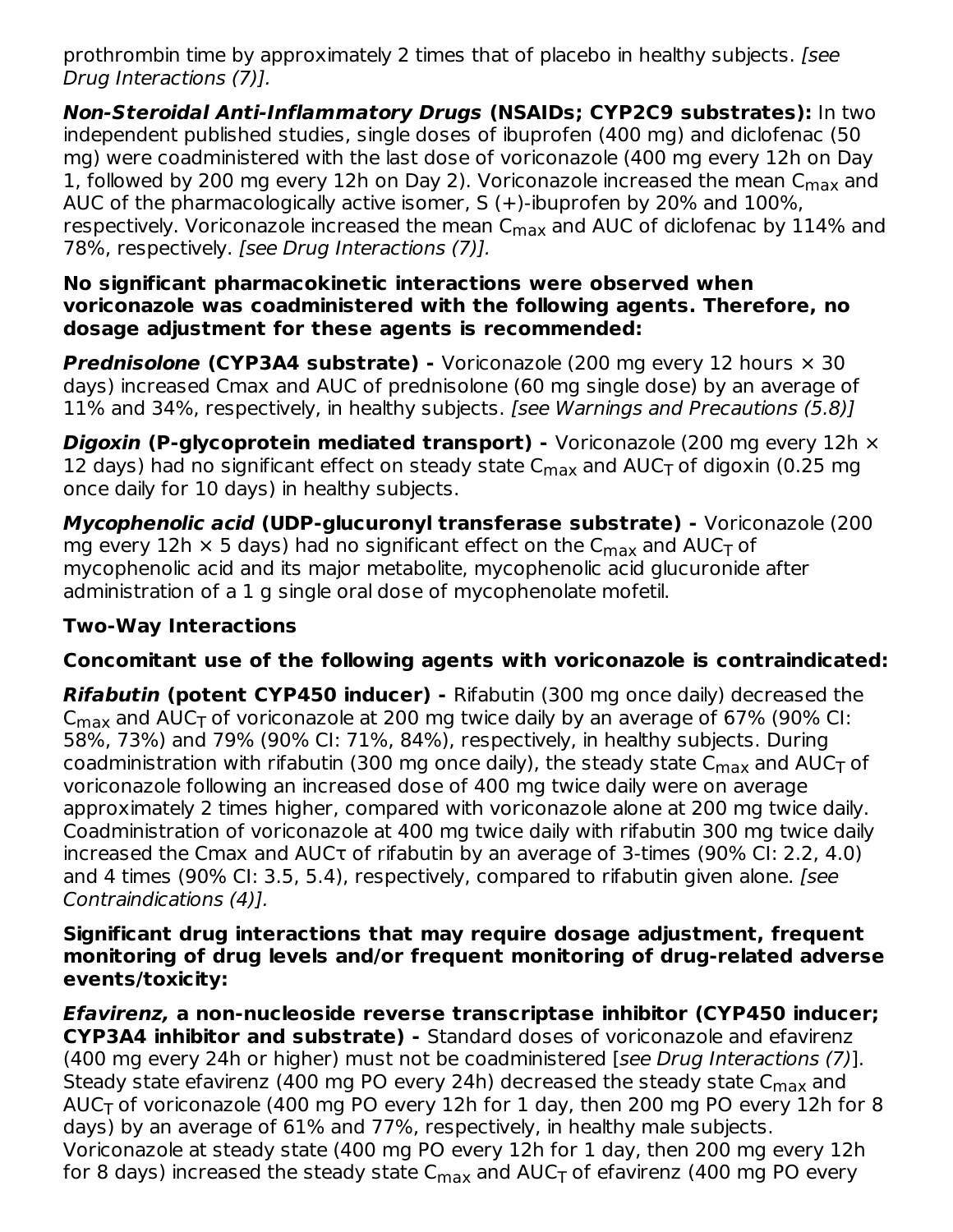24h for 9 days) by an average of 38% and 44%, respectively, in healthy subjects.

**Phenytoin (CYP2C9 substrate and potent CYP450 inducer) -** Repeat dose administration of phenytoin (300 mg once daily) decreased the steady state C<sub>max</sub> and AUC<sub>T</sub> of orally administered voriconazole (200 mg every 12 hours  $\times$  14 days) by an average of 50% and 70%, respectively, in healthy subjects. Administration of a higher voriconazole dose (400 mg every 12 hours x 7 days) with phenytoin (300 mg once daily) resulted in comparable steady state voriconazole  ${\sf C}_{\sf max}$  and  $\sf AUC_{\sf T}$  estimates as compared to when voriconazole was given at 200 mg every 12 hours without phenytoin. [see Dosage and Administration (2.7) and Drug Interactions (7)].

Repeat dose administration of voriconazole (400 mg every 12 hours  $\times$  10 days) increased the steady state Cmax and AUCτ of phenytoin (300 mg once daily) by an average of 70% and 80%, respectively, in healthy subjects. The increase in phenytoin Cmax and AUC when coadministered with voriconazole may be expected to be as high as 2 times the C<sub>max</sub> and AUC estimates when phenytoin is given without voriconazole. Therefore, frequent monitoring of plasma phenytoin concentrations and phenytoinrelated adverse effects is recommended when phenytoin is coadministered with voriconazole. [see Drug Interactions (7)].

### **Omeprazole (CYP2C19 inhibitor; CYP2C19 and CYP3A4 substrate) -**

Coadministration of omeprazole (40 mg once daily  $\times$  10 days) with oral voriconazole (400 mg every 12 hours  $\times$  1 day, then 200 mg every 12 hours  $\times$  9 days) increased the steady state C<sub>max</sub> and AUC<sub>T</sub> of voriconazole by an average of  $15\%$  (90% CI: 5%, 25%) and 40% (90% CI: 29%, 55%), respectively, in healthy subjects. No dosage adjustment of voriconazole is recommended.

Coadministration of voriconazole (400 mg every 12 hours  $\times$  1 day, then 200 mg  $\times$  6 days) with omeprazole (40 mg once daily  $\times$  7 days) to healthy subjects significantly increased the steady state  $\mathsf{C}_{\mathsf{max}}$  and AUC $\tau$  of omeprazole an average of 2 times (90% CI: 1.8, 2.6) and 4 times (90% CI: 3.3, 4.4), respectively, as compared to when omeprazole is given without voriconazole. [see Drug Interactions (7)].

**Oral Contraceptives (CYP3A4 substrate; CYP2C19 inhibitor) -** Coadministration of oral voriconazole (400 mg every 12 hours for 1 day, then 200 mg every 12 hours for 3 days) and oral contraceptive (Ortho-Novum1/35® consisting of 35 mcg ethinyl estradiol and 1 mg norethindrone, every 24 hours) to healthy female subjects at steady state increased the C<sub>max</sub> and AUC $\tau$  of ethinyl estradiol by an average of 36% (90% CI: 28%, 45%) and 61% (90% CI: 50%, 72%), respectively, and that of norethindrone by 15% (90% CI: 3%, 28%) and 53% (90% CI: 44%, 63%), respectively in healthy subjects. Voriconazole C $_{\sf max}$  and AUC $\tau$  increased by an average of  $14\%$  (90% CI: 3%, 27%) and 46% (90% CI: 32%, 61%), respectively. [see Drug Interactions (7)].

#### **No significant pharmacokinetic interaction was seen and no dosage adjustment of these drugs is recommended:**

**Indinavir (CYP3A4 inhibitor and substrate) -** Repeat dose administration of indinavir (800 mg TID for 10 days) had no significant effect on voriconazole  $\mathsf{C}_{\mathsf{max}}$ and AUCτ following repeat dose administration (200 mg every 12 hours for 17 days) in healthy subjects.

Repeat dose administration of voriconazole (200 mg every 12 hours for 7 days) did not have a significant effect on steady state  $\mathsf{C}_{\mathsf{max}}$  and AUC $\tau$  of indinavir following repeat dose administration (800 mg TID for 7 days) in healthy subjects.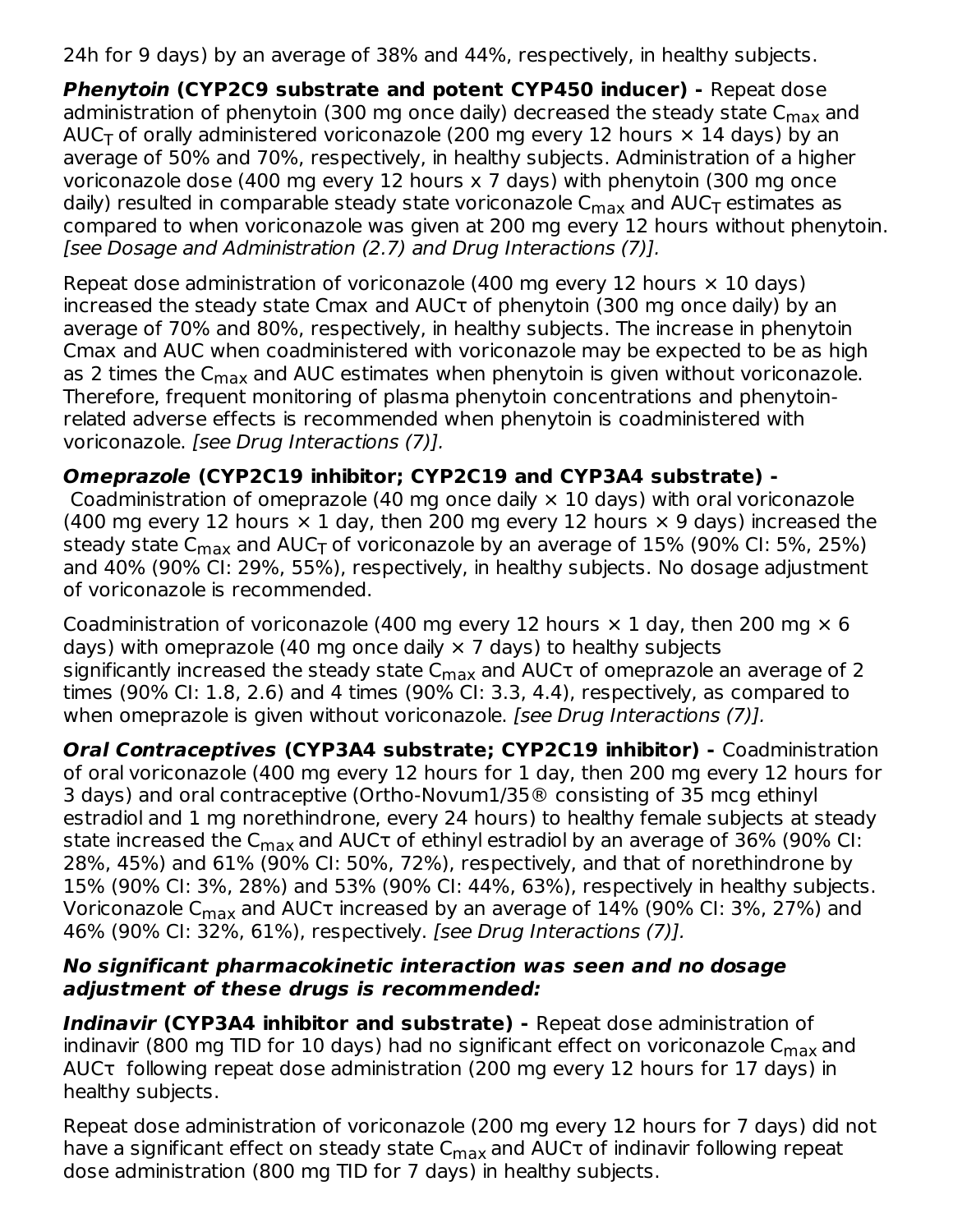### **12.4 Microbiology**

#### Mechanism of Action

Voriconazole is an azole antifungal drug. The primary mode of action of voriconazole is the inhibition of fungal cytochrome P-450-mediated 14 alpha-lanosterol demethylation, an essential step in fungal ergosterol biosynthesis.

The accumulation of 14 alpha-methyl sterols correlates with the subsequent loss of ergosterol in the fungal cell wall and may be responsible for the antifungal activity of voriconazole.

#### Resistance

A potential for development of resistance to voriconazole is well known. The mechanisms of resistance may include mutations in the gene ERG11 (encodes for the target enzyme, lanosterol 14-α-demethylase), upregulation of genes encoding the ATPbinding cassette efflux transporters i.e., Candida drug resistance (CDR) pumps and reduced access of the drug to the target, or some combination of those mechanisms. The frequency of drug resistance development for the various fungi for which this drug is indicated is not known.

Fungal isolates exhibiting reduced susceptibility to fluconazole or itraconazole may also show reduced susceptibility to voriconazole, suggesting cross-resistance can occur among these azoles. The relevance of cross-resistance and clinical outcome has not been fully characterized. Clinical cases where azole cross-resistance is demonstrated may require alternative antifungal therapy.

### Antimicrobial Activity

 $\mathcal{L}_\text{max}$  , and the set of the set of the set of the set of the set of the set of the set of the set of the set of the set of the set of the set of the set of the set of the set of the set of the set of the set of the

Voriconazole has been shown to be active against most strains of the following microorganisms, **both in vitro and in clinical infections.**

Aspergillus fumigatus Aspergillus flavus Aspergillus niger Aspergillus terreus Candida albicans Candida glabrata (In clinical studies, the voriconazole MIC90 was 4  $\mu$ g/mL)\* Candida krusei Candida parapsilosis Candida tropicalis Fusarium spp. including Fusarium solani Scedosporium apiospermum

<sup>\*</sup> In clinical studies, voriconazole MIC90 for C. glabrata baseline isolates was 4 μg/mL; 13/50 (26%) C. glabrata baseline isolates were resistant (MIC  $\geq$ 4 µg/mL) to voriconazole. However, based on 1054 isolates tested in surveillance studies the MIC90 was 1 μg/mL.

The following data are available, **but their clinical significance is unknown**. At least 90 percent of the following fungi exhibit an in vitro minimum inhibitory concentration (MIC) less than or equal to the susceptible breakpoint for voriconazole against isolates of similar genus or organism group. However, the effectiveness of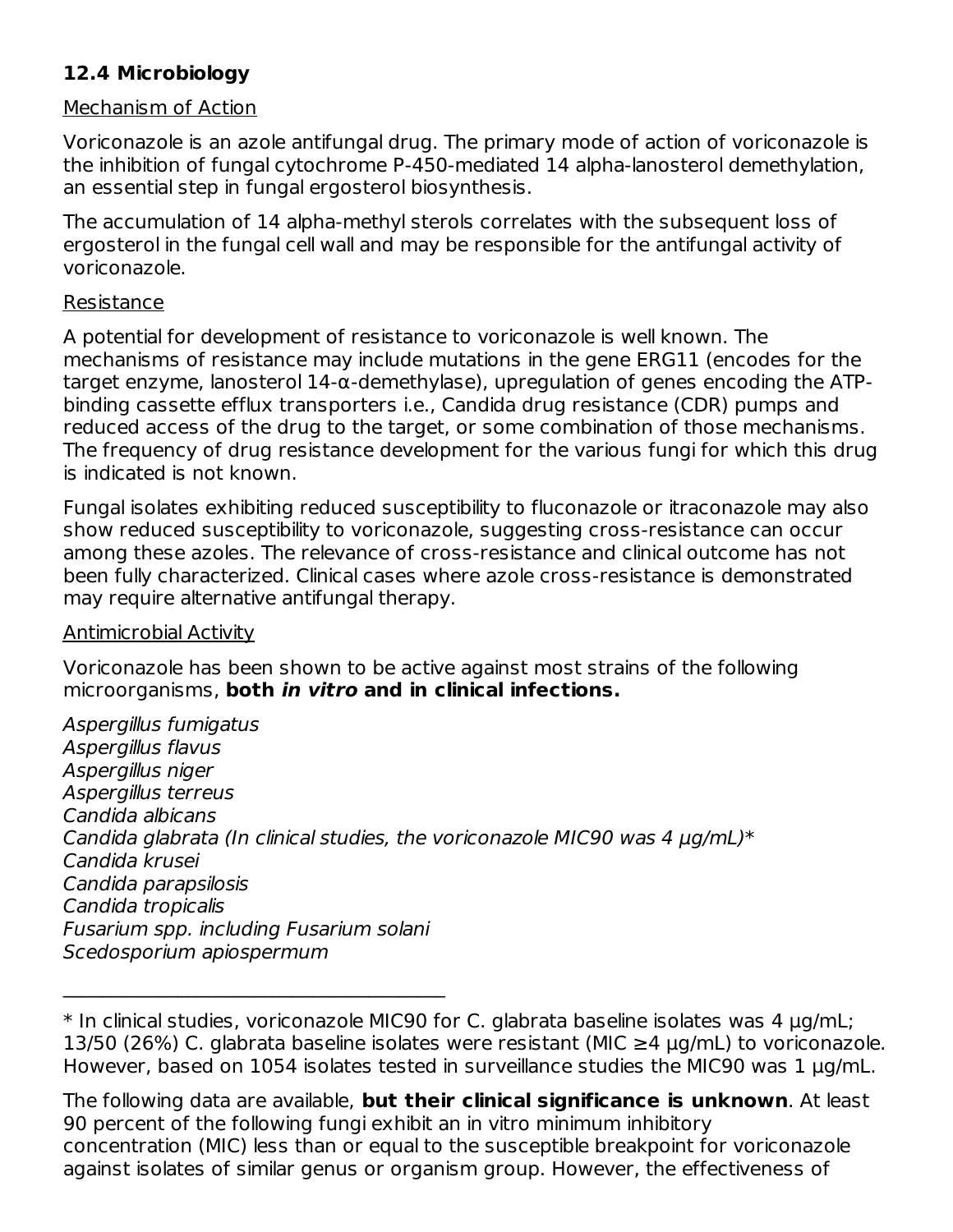voriconazole in treating clinical infections due to these fungi has not been established in adequate and well-controlled clinical trials:

Candida lusitaniae Candida guilliermondii

Susceptibility Testing Methods

For specific information regarding susceptibility test interpretive criteria and associated test methods and quality control standards recognized by FDA for this drug, please see: https://www.fda.gov/STIC.

### **12.5 Pharmacogenomics**

CYP2C19, significantly involved in the metabolism of voriconazole, exhibits genetic polymorphism. Approximately 15-20% of Asian populations may be expected to be poor metabolizers. For Caucasians and Blacks, the prevalence of poor metabolizers is 3-5%. Studies conducted in Caucasian and Japanese healthy subjects have shown that poor metabolizers have, on average, 4-fold higher voriconazole exposure ( $AUC\tau$ ) than their homozygous extensive metabolizer counterparts. Subjects who are heterozygous extensive metabolizers have, on average, 2-fold higher voriconazole exposure than their homozygous extensive metabolizer counterparts [see Clinical Pharmacology (12.3)].

# **13 NONCLINICAL TOXICOLOGY**

# **13.1 Carcinogenesis, Mutagenesis, Impairment of Fertility**

Two-year carcinogenicity studies were conducted in rats and mice. Rats were given oral doses of 6, 18 or 50 mg/kg voriconazole, or 0.2, 0.6, or 1.6 times the RMD on a mg/m<sup>2</sup> basis. Hepatocellular adenomas were detected in females at 50 mg/kg and hepatocellular carcinomas were found in males at 6 and 50 mg/kg.

Mice were given oral doses of 10, 30 or 100 mg/kg voriconazole, or 0.1, 0.4, or 1.4 times the RMD on a mg/m $^2$  basis. In mice, hepatocellular adenomas were detected in males and females and hepatocellular carcinomas were detected in males at 1.4 times the RMD of voriconazole.

Voriconazole demonstrated clastogenic activity (mostly chromosome breaks) in human lymphocyte cultures in vitro. Voriconazole was not genotoxic in the Ames assay, CHO HGPRT assay, the mouse micronucleus assay or the in vivo DNA repair test (Unscheduled DNA Synthesis assay).

Voriconazole administration induced no impairment of male or female fertility in rats dosed at 50 mg/kg, or 1.6 times the RMD.

# **14 CLINICAL STUDIES**

Voriconazole, administered orally or parenterally, has been evaluated as primary or salvage therapy in 520 patients aged 12 years and older with infections caused by Aspergillus spp., Fusarium spp., and Scedosporium spp.

# **14.1 Invasive Aspergillosis**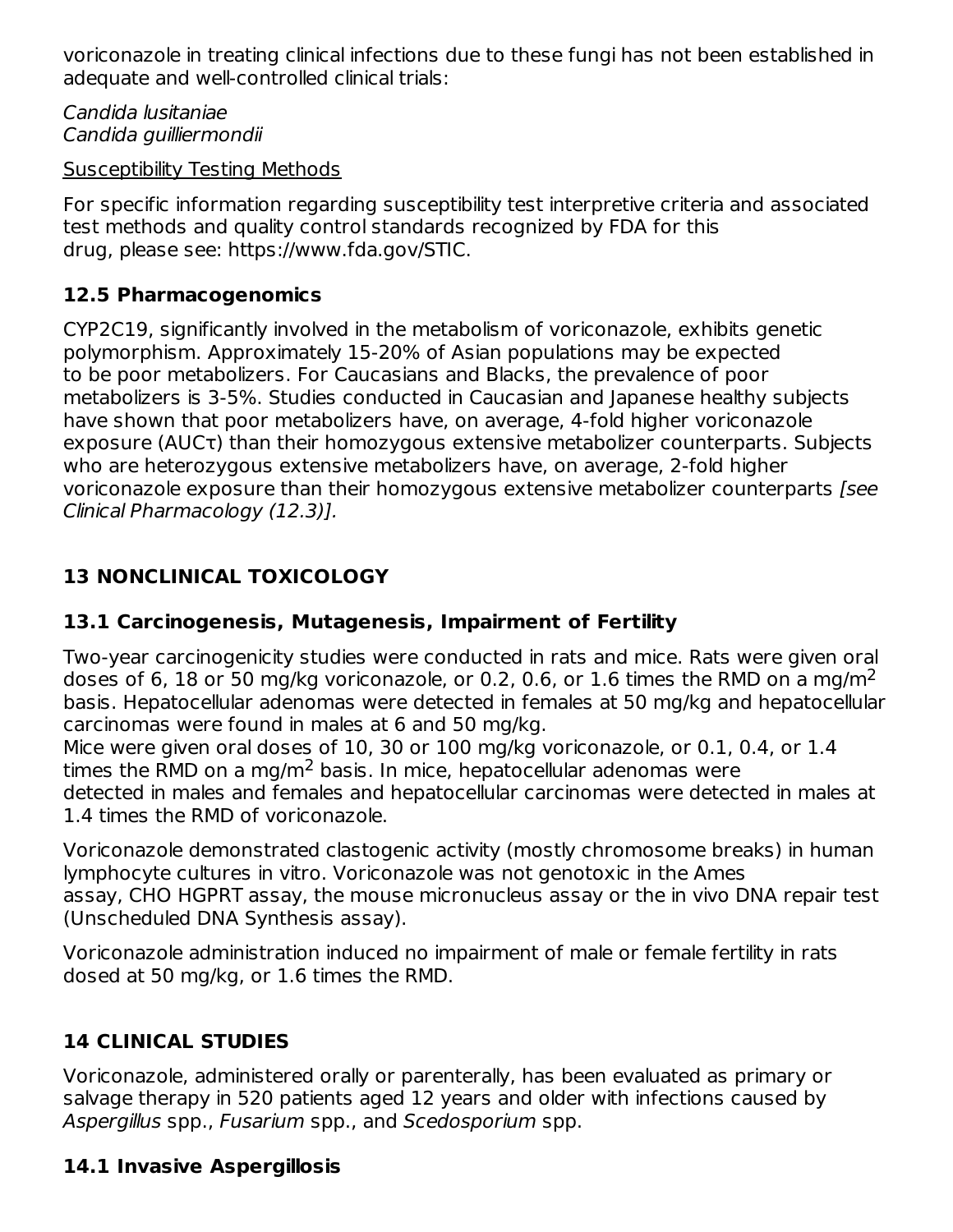Voriconazole was studied in patients for primary therapy of invasive aspergillosis (randomized, controlled study 307/602), for primary and salvage therapy of aspergillosis (non-comparative study 304) and for treatment of patients with invasive aspergillosis who were refractory to, or intolerant of, other antifungal therapy (non-comparative study 309/604).

### **Study 307/602 - Primary Therapy of Invasive Aspergillosis**

The efficacy of voriconazole compared to amphotericin B in the primary treatment of acute IA was demonstrated in 277 patients treated for 12 weeks in a randomized, controlled study (Study 307/602). The majority of study patients had underlying hematologic malignancies, including bone marrow transplantation. The study also included patients with solid organ transplantation, solid tumors, and AIDS. The patients were mainly treated for definite or probable IA of the lungs. Other aspergillosis infections included disseminated disease, CNS infections and sinus infections. Diagnosis of definite or probable IA was made according to criteria modified from those established by the National Institute of Allergy and Infectious Diseases Mycoses Study Group/European Organisation for Research and Treatment of Cancer (NIAID MSG/EORTC).

Voriconazole was administered intravenously with a loading dose of 6 mg/kg every 12 hours for the first 24 hours followed by a maintenance dose of 4 mg/kg every 12 hours for a minimum of 7 days. Therapy could then be switched to the oral formulation at a dose of 200 mg every 12 hours. Median duration of IV voriconazole therapy was 10 days (range 2–85 days). After IV voriconazole therapy, the median duration of PO voriconazole therapy was 76 days (range 2–232 days).

Patients in the comparator group received conventional amphotericin B as a slow infusion at a daily dose of 1.0–1.5 mg/kg/day. Median duration of IV amphotericin therapy was 12 days (range 1–85 days). Treatment was then continued with OLAT, including itraconazole and lipid amphotericin B formulations. Although initial therapy with conventional amphotericin B was to be continued for at least two weeks, actual duration of therapy was at the discretion of the investigator. Patients who discontinued initial randomized therapy due to toxicity or lack of efficacy were eligible to continue in the study with OLAT treatment.

A satisfactory global response at 12 weeks (complete or partial resolution of all attributable symptoms, signs, radiographic/bronchoscopic abnormalities present at baseline) was seen in 53% of voriconazole treated patients compared to 32% of amphotericin B treated patients (Table 11). A benefit of voriconazole compared to amphotericin B on patient survival at Day 84 was seen with a 71% survival rate on voriconazole compared to 58% on amphotericin B (Table 9).

Table 9 also summarizes the response (success) based on mycological confirmation and species.

Table 11 also summarizes the response (success) based on mycological confirmation and species.

**Table 9: Overall Efficacy and Success by Species in the Primary Treatment of Acute Invasive Aspergillosis Study 307/602**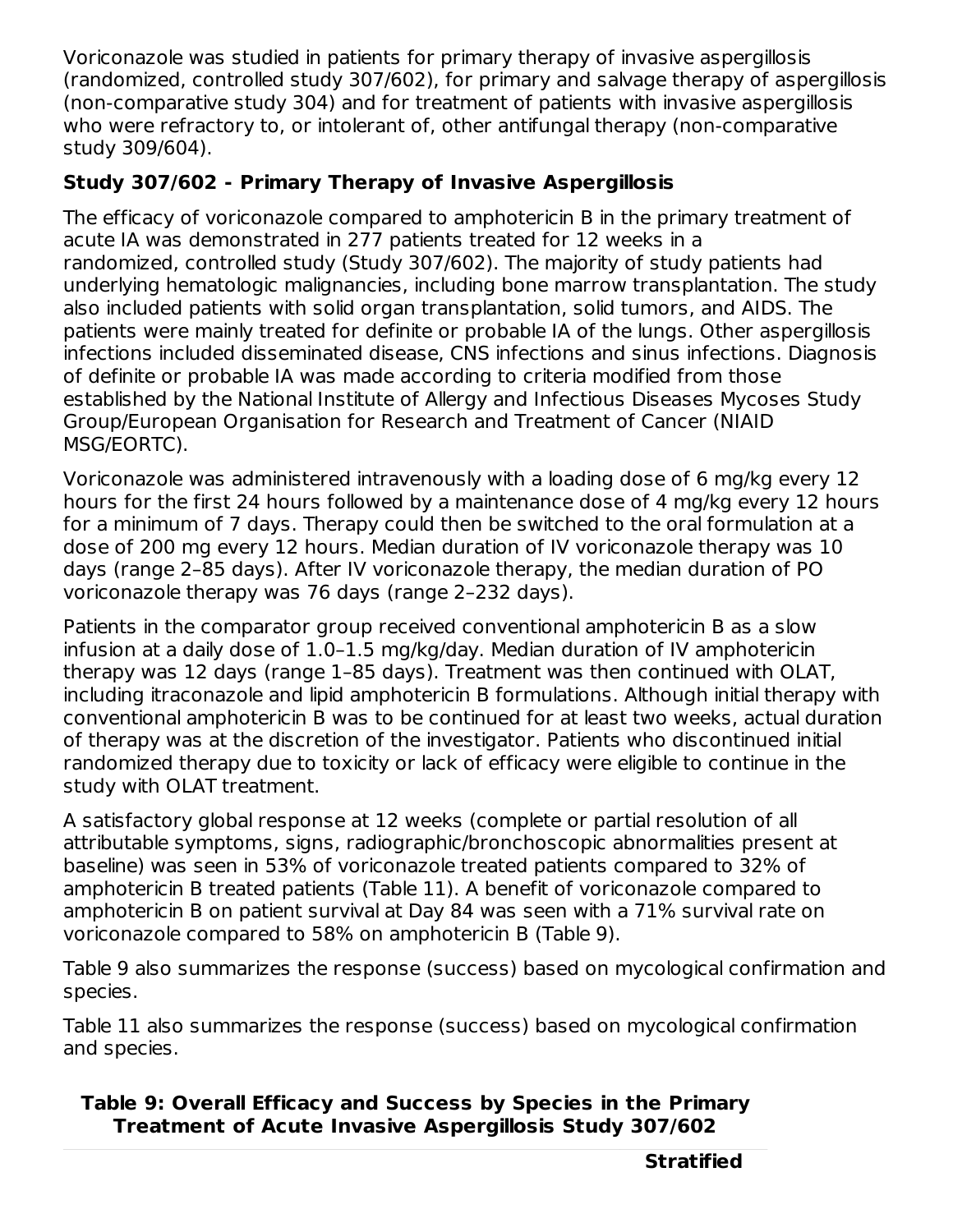|                                           | Voriconazole Ampho BC     | <b>Difference</b><br>(95% Cl) <sup>d</sup> |                                                 |
|-------------------------------------------|---------------------------|--------------------------------------------|-------------------------------------------------|
|                                           | $n/N$ (%)                 | $n/N$ (%)                                  | $n/N$ (%)                                       |
| <b>Efficacy as Primary Therapy</b>        |                           |                                            |                                                 |
| Satisfactory Global Response <sup>a</sup> | 76/144 (53)               |                                            | 21.8%<br>42/133 (32) (10.5%, 33.0%)<br>p<0.0001 |
| Survival at Day 84*                       | $102/144(71)$ 77/133 (58) |                                            | 13.1%<br>$(2.1\%, 24.2\%)$                      |
| <b>Success by Species</b>                 |                           |                                            |                                                 |
|                                           | Success $n/N$ (%)         |                                            |                                                 |
| Overall success                           | 76/144 (53)               | 42/133 (32)                                |                                                 |
| Mycologically confirmed <sup>†</sup>      | 37/84 (44)                | 16/67 (24)                                 |                                                 |
| Aspergillus spp. <sup>‡</sup>             |                           |                                            |                                                 |
| A. fumigatus                              | 28/63 (44)                | 12/47 (26)                                 |                                                 |
| A. flavus                                 | 3/6                       | 4/9                                        |                                                 |
| A. terreus                                | 2/3                       | 0/3                                        |                                                 |
| A. niger                                  | 1/4                       | 0/9                                        |                                                 |
| A. nidulans                               | 1/1                       | 0/0                                        |                                                 |

\* Proportion of subjects alive

† Not all mycologically confirmed specimens were speciated

‡ Some patients had more than one species isolated at baseline

- a Assessed by independent Data Review Committee (DRC)
- b Proportion of subjects alive
- c Amphotericin B followed by other licensed antifungal therapy
- d Difference and corresponding 95% confidence interval are stratified by protocol
- e Not all mycologically confirmed specimens were speciated
- f Some patients had more than one species isolated at baseline

### **Study 304 - Primary and Salvage Therapy of Aspergillosis**

In this non-comparative study, an overall success rate of 52% (26/50) was seen in patients treated with voriconazole for primary therapy. Success was seen in 17/29 (59%) with Aspergillus fumigatus infections and 3/6 (50%) patients with infections due to non-fumigatus species [A. flavus (1/1); A. nidulans (0/2); A. niger (2/2); A. terreus (0/1)]. Success in patients who received voriconazole as salvage therapy is presented in Table 10.

#### **Study 309/604 - Treatment of Patients with Invasive Aspergillosis who were Refractory to, or Intolerant of, other Antifungal Therapy**

Additional data regarding response rates in patients who were refractory to, or intolerant of, other antifungal agents are also provided in Table 13. In this noncomparative study, overall mycological eradication for culture-documented infections due to fumigatus and non-fumigatus species of Aspergillus was 36/82 (44%) and 12/30 (40%), respectively, in voriconazole treated patients. Patients had various underlying diseases and species other than A. fumigatus contributed to mixed infections in some cases.

For patients who were infected with a single pathogen and were refractory to, or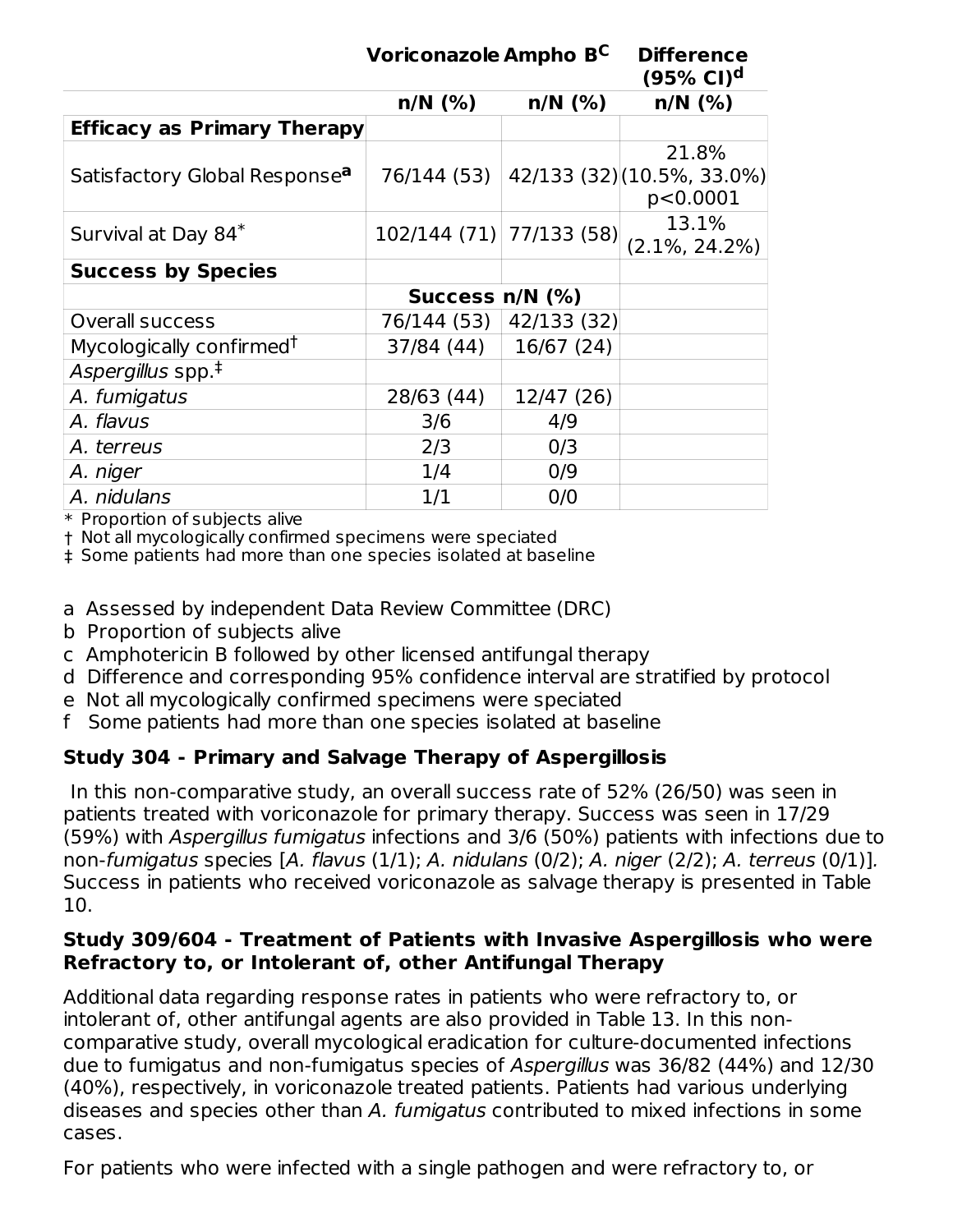intolerant of, other antifungal agents, the satisfactory response rates for voriconazole in studies 304 and 309/604 are presented in Table 10.

**Table 10: Combined Response Data in Salvage Patients with Single Aspergillus Species (Studies 304 and 309/604)**

|               | <b>Success</b><br>n/N    |
|---------------|--------------------------|
|               | A. fumigatus 43/97 (44%) |
| A. flavus     | 5/12                     |
| A. nidulans   | 1/3                      |
| A. niger      | 4/5                      |
| A. terreus    | 3/8                      |
| A. versicolor | 0/1                      |

Nineteen patients had more than one species of Aspergillus isolated. Success was seen in 4/17 (24%) of these patients.

#### **14.2 Candidemia in Non-neutropenic Patients and Other Deep Tissue Candida Infections**

Voriconazole was compared to the regimen of amphotericin B followed by fluconazole in Study 608, an open label, comparative study in nonneutropenic patients with candidemia associated with clinical signs of infection. Patients were randomized in 2:1 ratio to receive either voriconazole (n=283) or the regimen of amphotericin B followed by fluconazole (n=139). Patients were treated with randomized study drug for a median of 15 days. Most of the candidemia in patients evaluated for efficacy was caused by C. albicans (46%), followed by C. tropicalis (19%), C. parapsilosis (17%), C. glabrata (15%), and C. krusei (1%).

An independent Data Review Committee (DRC), blinded to study treatment, reviewed the clinical and mycological data from this study, and generated one assessment of response for each patient. A successful response required all of the following: resolution or improvement in all clinical signs and symptoms of infection, blood cultures negative for Candida, infected deep tissue sites negative for Candida or resolution of all local signs of infection, and no systemic antifungal therapy other than study drug. The primary analysis, which counted DRC-assessed successes at the fixed time point (12 weeks after End of Therapy [EOT]), demonstrated that voriconazole was comparable to the regimen of amphotericin B followed by fluconazole (response rates of 41% and 41%, respectively) in the treatment of candidemia. Patients who did not have a 12-week assessment for any reason were considered a treatment failure.

The overall clinical and mycological success rates by Candida species in Study 150-608 are presented in Table 11.

### **Table 11: Overall Success Rates Sustained From EOT To The**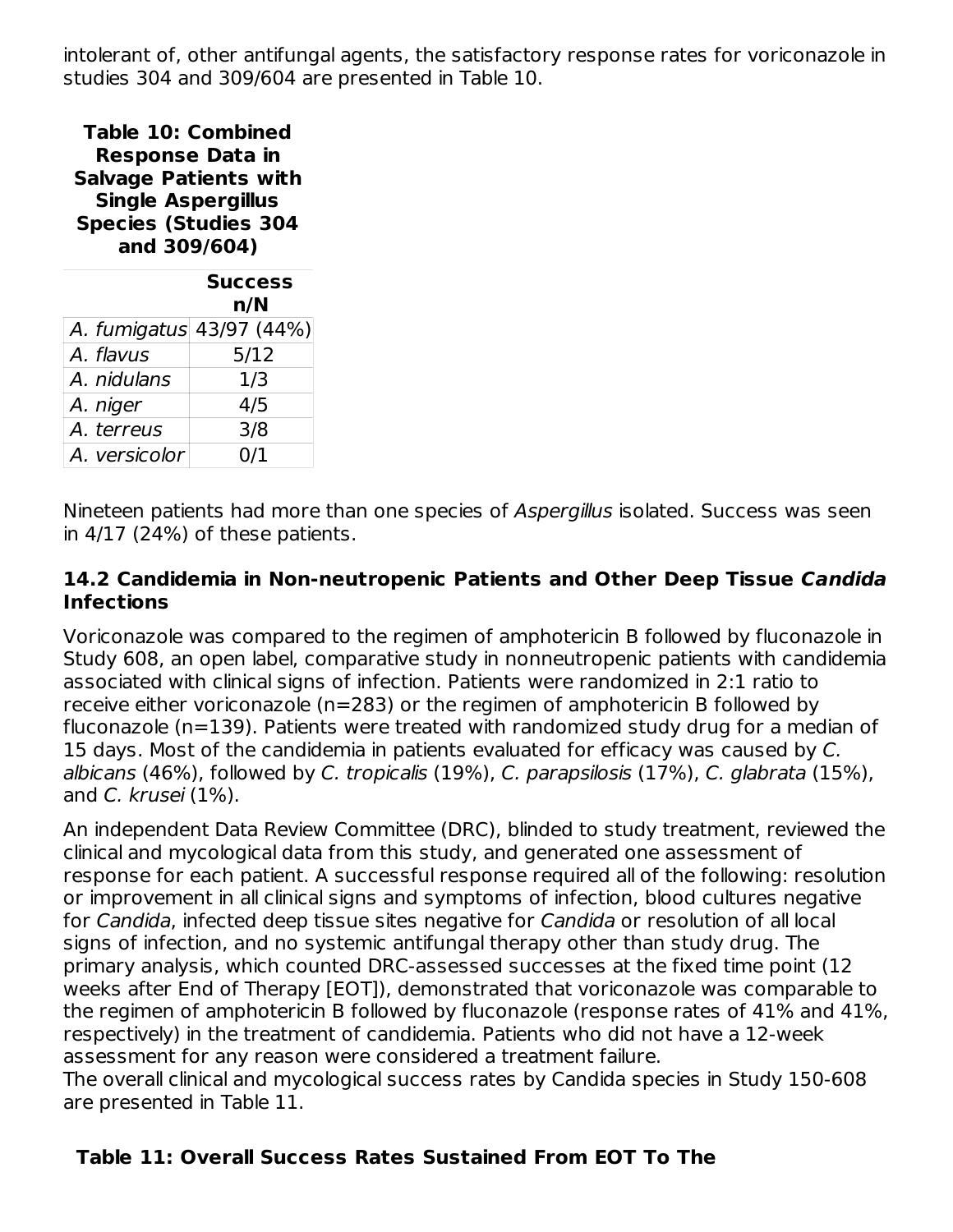| <b>Baseline Pathogen</b>                    | <b>Clinical and Mycological Success (%)</b> |             |  |  |
|---------------------------------------------|---------------------------------------------|-------------|--|--|
| Voriconazole Amphotericin B --> Fluconazole |                                             |             |  |  |
| $C.$ albicans                               | 46/107 (43%)                                | 30/63 (48%) |  |  |
| $C.$ tropicalis                             | 17/53 (32%)                                 | 1/16(6%)    |  |  |
| $C.$ parapsilosis                           | 24/45 (53%)                                 | 10/19 (53%) |  |  |
| $C.$ glabrata                               | 12/36 (33%)                                 | 7/21 (33%)  |  |  |
| C. krusei                                   | $\frac{1}{4}$                               | 0/1         |  |  |

**Fixed 12-Week Follow-Up Time Point By Baseline Pathogen , \* †**

 $\ast$  A few patients had more than one pathogen at baseline.

† Patients who did not have a 12-week assessment for any reason were considered a treatment failure.

a A few patients had more than one pathogen at baseline.

b Patients who did not have a 12-week assessment for any reason were considered a treatment failure.

In a secondary analysis, which counted DRC-assessed successes at any time point (EOT, or 2, 6, or 12 weeks after EOT), the response rates were 65% for voriconazole and 71% for the regimen of amphotericin B followed by fluconazole.

In Studies 608 and 309/604 (non-comparative study in patients with invasive fungal infections who were refractory to, or intolerant of, other antifungal agents), voriconazole was evaluated in 35 patients with deep tissue Candida infections. A favorable response was seen in 4 of 7 patients with intra-abdominal infections, 5 of 6 patients with kidney and bladder wall infections, 3 of 3 patients with deep tissue abscess or wound infection, 1 of 2 patients with pneumonia/pleural space infections, 2 of 4 patients with skin lesions, 1 of 1 patients with mixed intraabdominal and pulmonary infection, 1 of 2 patients with suppurative phlebitis, 1 of 3 patients with hepatosplenic infection, 1 of 5 patients with osteomyelitis, 0 of 1 with liver infection, and 0 of 1 with cervical lymph node infection.

### **14.3 Other Serious Fungal Pathogens**

In pooled analyses of patients, voriconazole was shown to be effective against the following additional fungal pathogens:

Scedosporium apiospermum - Successful response to voriconazole therapy was seen in 15 of 24 patients (63%). Three of these patients relapsed within 4 weeks, including 1 patient with pulmonary, skin and eye infections, 1 patient with cerebral disease, and 1 patient with skin infection. Ten patients had evidence of cerebral disease and 6 of these had a successful outcome (1 relapse). In addition, a successful response was seen in 1 of 3 patients with mixed organism infections.

Fusarium spp. - Nine of 21 (43%) patients were successfully treated with voriconazole. Of these 9 patients, 3 had eye infections, 1 had an eye and blood infection, 1 had a skin infection, 1 had a blood infection alone, 2 had sinus infections, and 1 had disseminated infection (pulmonary, skin, hepatosplenic). Three of these patients (1 with disseminated disease, 1 with an eye infection and 1 with a blood infection) had Fusarium solani and were complete successes. Two of these patients relapsed, 1 with a sinus infection and profound neutropenia and 1 post surgical patient with blood and eye infections.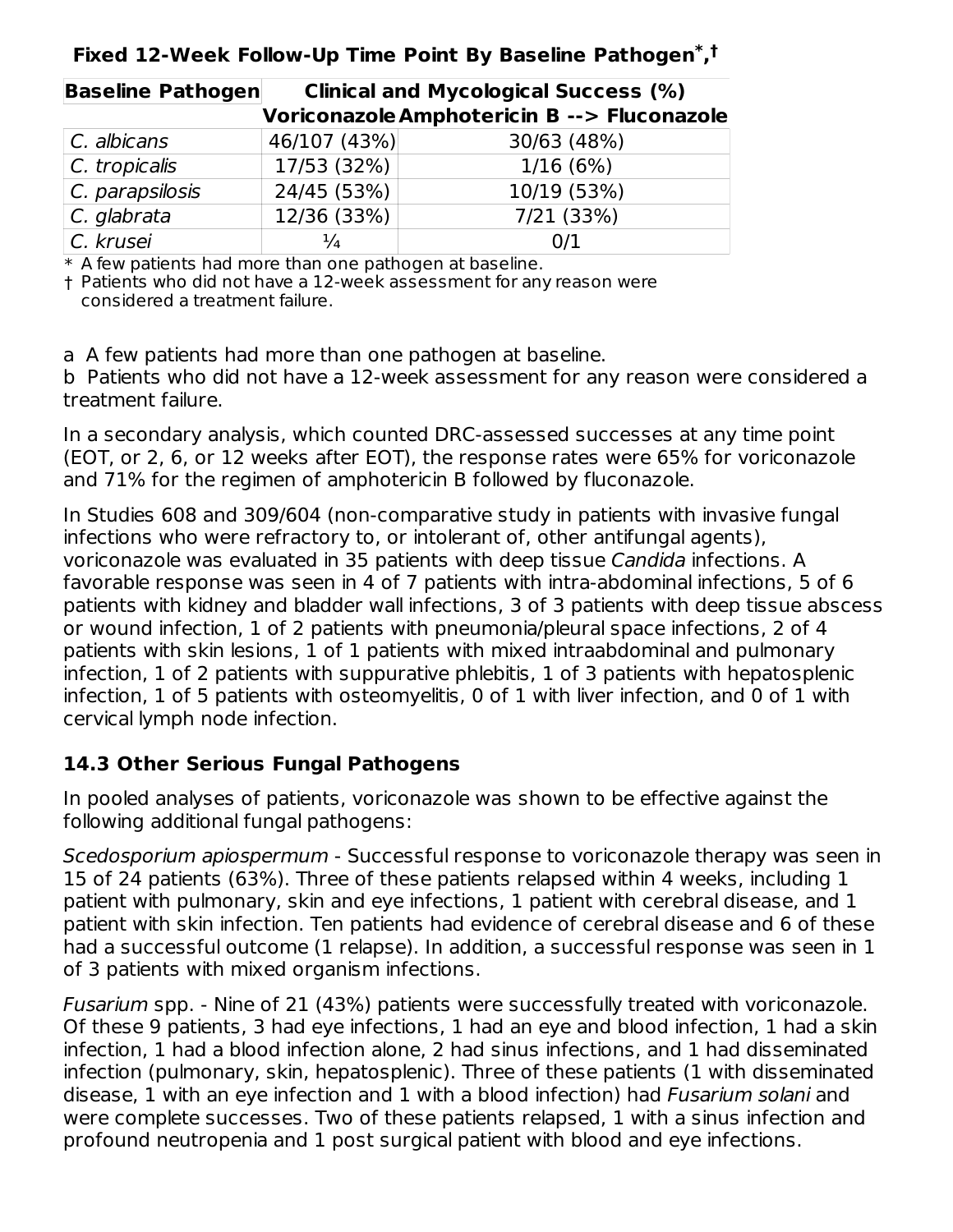### **16 HOW SUPPLIED/STORAGE AND HANDLING**

### **16.1 How Supplied**

Voriconazole for Injection is supplied in a single dose vial as an unpreserved, sterile white to off white lyophilized cake or powder equivalent to 200 mg voriconazole and 3,200 mg hydroxypropyl β-cyclodextrin (HPβCD).

Individually packaged vials of Voriconazole for Injection, 200 mg, NDC 39822-1077-1.

### **16.2 Storage and Handling**

#### **Storage**

**Powder for Injection:** Voriconazole for Injection unreconstituted vials should be stored at 20° – 25°C (68° – 77°F); excursions permitted between 15°C and 30°C (59°F and 86°F) [see USP Controlled Room Temperature].

**Reconstituted Drug Solution:** From a microbiological point of view, following reconstitution of the lyophile with Water for Injection, the reconstituted solution should be used immediately. If not used immediately, in-use storage times and conditions prior to use are the responsibility of the user and should not be longer than 24 hours at 2° to 8°C (36° to 46°F). Chemical and physical in-use stability has been demonstrated for 24 hours at 2° to 8°C (36° to 46°F). Discard Unused Portion. [see Dosage and Administration (2.5)].

**Further Diluted Drug Solution for Infusion:** Once the reconstituted product is further diluted for infusion, it should be used immediately. Discard Unused Portion. [see Dosage and Administration (2.5)].

This medicinal product is for single use only and any unused solution should be discarded. Only clear solutions without particles should be used [see Dosage and Administration (2.5)].

### **Handling**

Not made with natural rubber latex.

### **17 PATIENT COUNSELING INFORMATION**

- Patients should be instructed that visual disturbances such as blurring and sensitivity to light may occur with the use of voriconazole.
- Advise patients to avoid direct sunlight due to risk of phototoxicity.
- Inform the patient of the potential hazard to the fetus, if the drug is used during pregnancy [see Warnings and Precautions (5)].

### Embryo-Fetal Toxicity

- Advise female patients of the potential risks to a fetus.
- Advise females of reproductive potential to use effective contraception during treatment with Voriconazole for injection.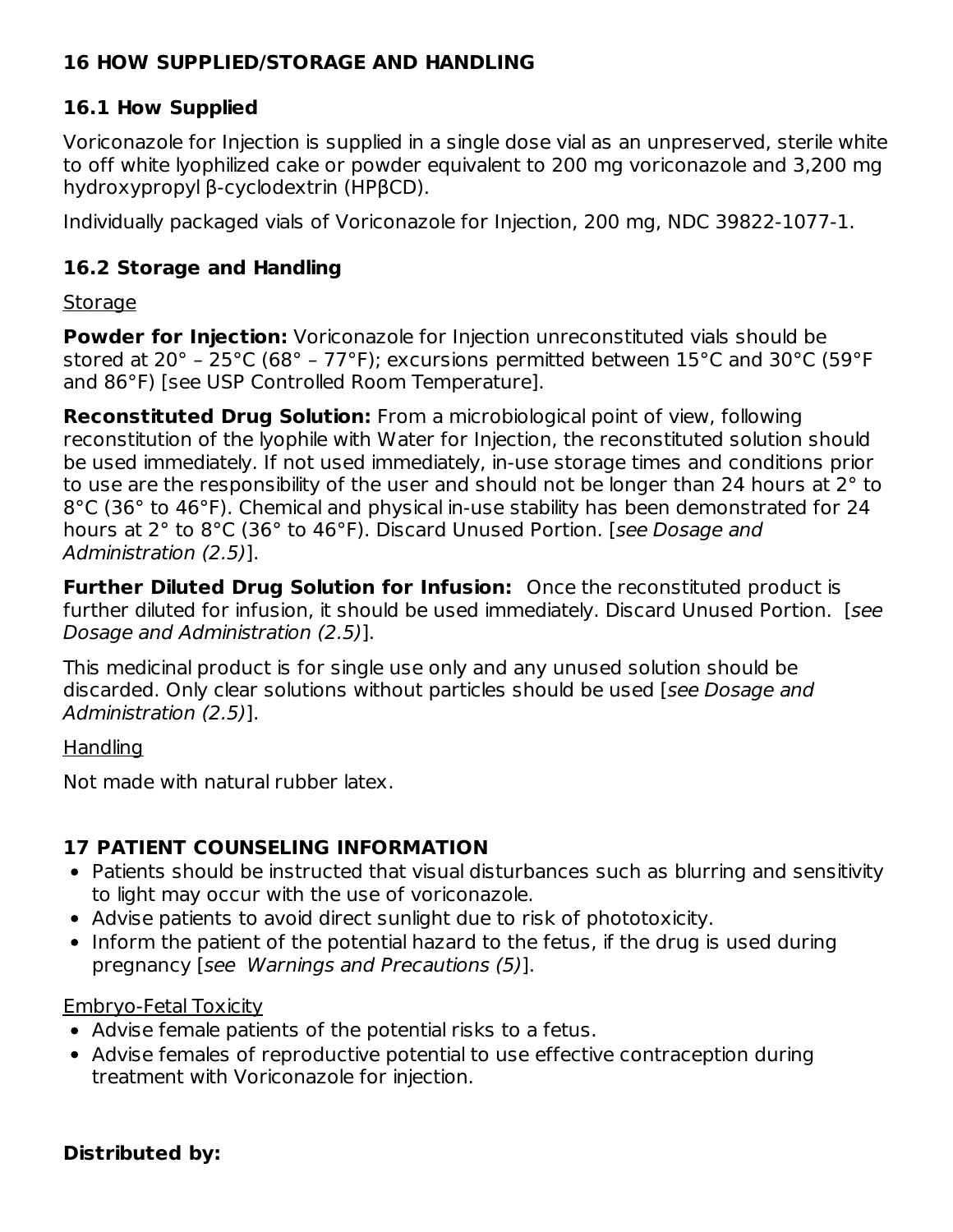XGen Pharmaceuticals DJB, Inc., Big Flats, NY 14814

# $\mathbf R$  only



VOZE-PI-04 PSLEA-019800-04

Made in India

### **PACKAGE LABEL.PRINCIPAL DISPLAY PANEL**

**PRINCIPAL DISPLAY PANEL - 200 mg Vial Label** NDC 39822-1077-1

### **VORICONAZOLE FOR INJECTION**

**200 MG\* per vial**

#### **Not made with natural rubber latex No Preservatives**

Sterile Single Dose Vial

Must be reconstituted then diluted

For Intravenous Infusion Only

Discard Unused Portion

**Rx only**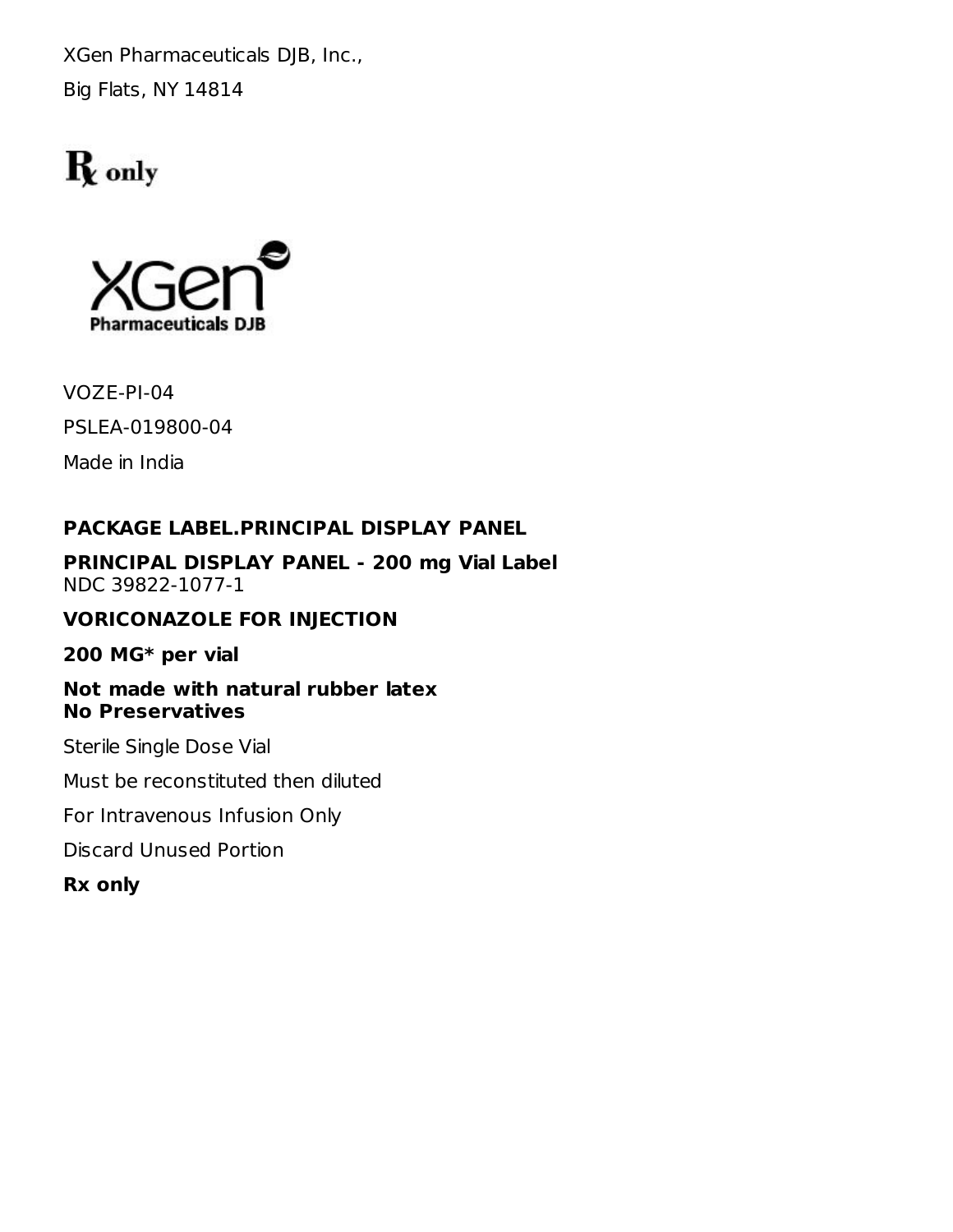

#### **PRINCIPAL DISPLAY PANEL - 200 mg Vial Carton** NDC 39822-1077-1

### **VORICONAZOLE FOR INJECTION**

### **200 MG\* per vial**

Sterile Single Dose Vial

Must be reconstituted then diluted

For Intravenous Infusion Only

Discard Unused Portion

#### **Not made with natural rubber latex No Preservatives**

#### **Rx Only**

1 Vial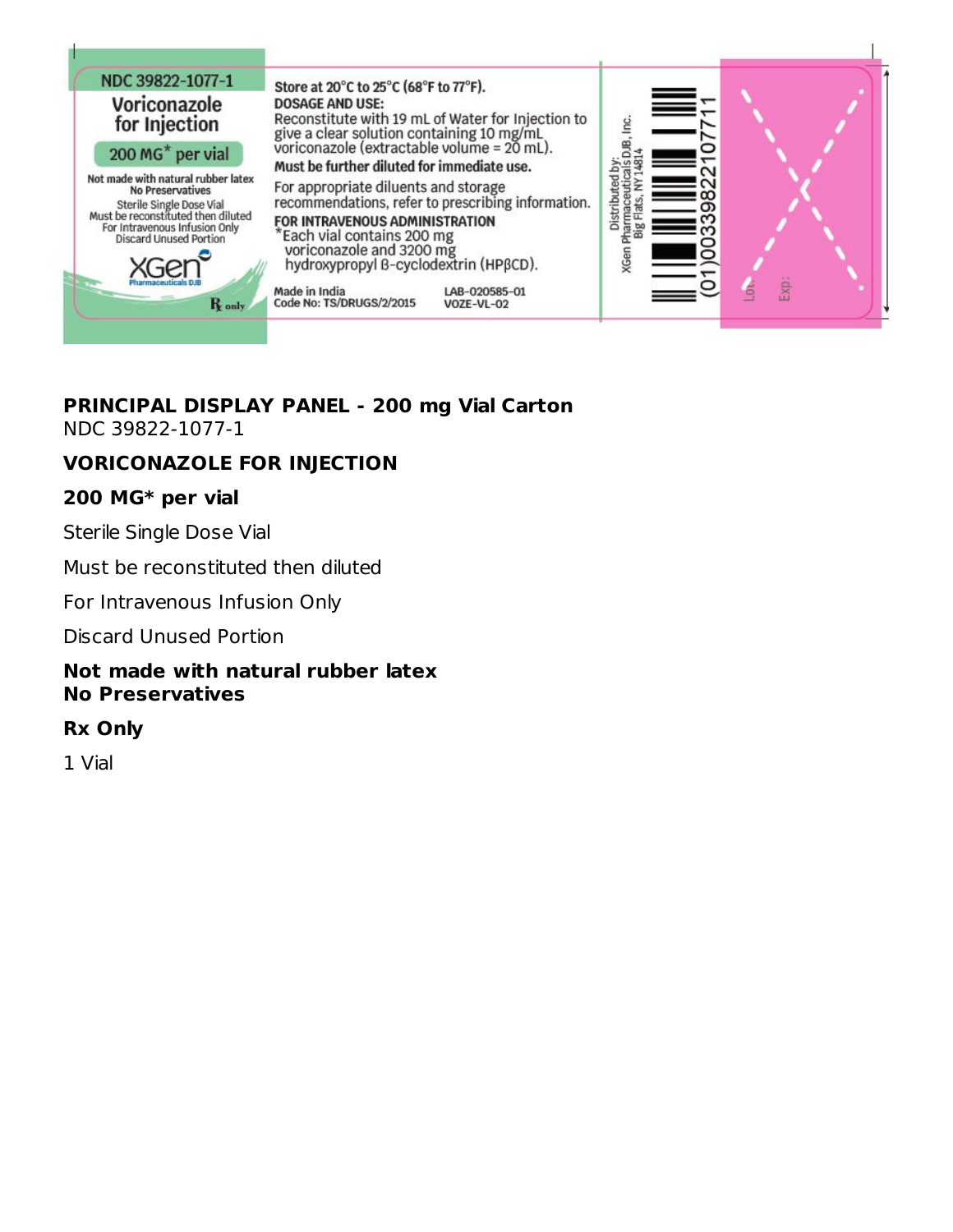

| <b>VORICONAZOLE</b>                                               |                         |  |                           |  |                   |
|-------------------------------------------------------------------|-------------------------|--|---------------------------|--|-------------------|
| voriconazole injection, powder, lyophilized, for solution         |                         |  |                           |  |                   |
|                                                                   |                         |  |                           |  |                   |
| <b>Product Information</b>                                        |                         |  |                           |  |                   |
| <b>Product Type</b>                                               | HUMAN PRESCRIPTION DRUG |  | <b>Item Code (Source)</b> |  | NDC:39822-1077    |
| <b>Route of Administration</b>                                    | <b>INTRAVENOUS</b>      |  |                           |  |                   |
|                                                                   |                         |  |                           |  |                   |
| <b>Active Ingredient/Active Moiety</b>                            |                         |  |                           |  |                   |
|                                                                   | <b>Ingredient Name</b>  |  | <b>Basis of Strength</b>  |  | <b>Strength</b>   |
| VORICONAZOLE (UNII: JFU09I87TR) (VORICONAZOLE - UNII: JFU09I87TR) |                         |  | <b>VORICONAZ OLE</b>      |  | $10$ mg in $1$ mL |
|                                                                   |                         |  |                           |  |                   |
| <b>Inactive Ingredients</b>                                       |                         |  |                           |  |                   |
|                                                                   | <b>Ingredient Name</b>  |  |                           |  | Strength          |